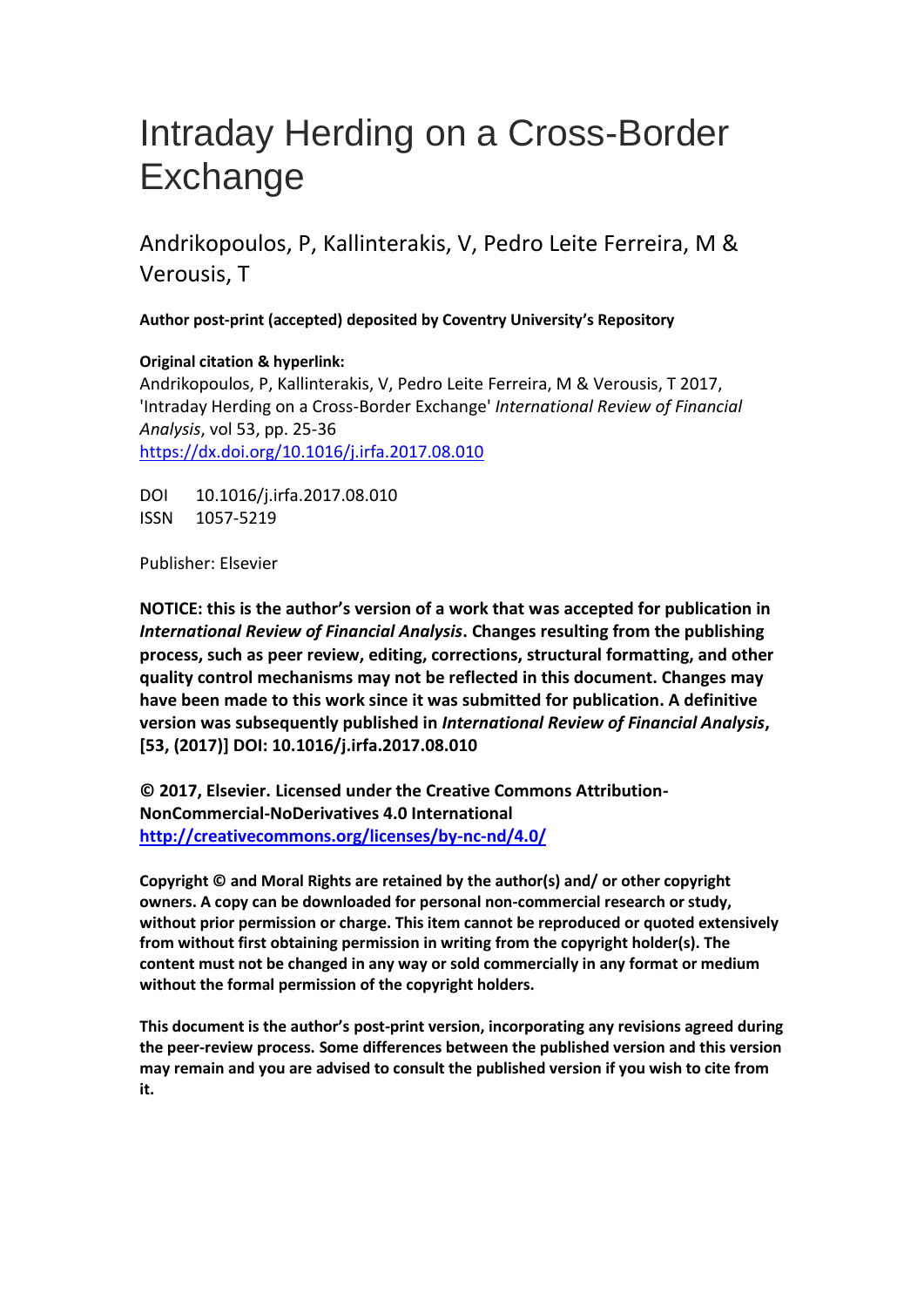#### **Intraday Herding on a Cross-Border Exchange**

Panagiotis Andrikopoulos<sup>a</sup>, Vasileios Kallinterakis<sup>b, \*</sup>, Mario Pedro Leite Ferreira<sup>c</sup> and Thanos Verousis<sup>d</sup>

<sup>a</sup>School of Economics, Finance and Accounting, Faculty of Business and Law, Coventry University, Priory Street, Coventry, CV1 5FB, U.K.

<sup>b</sup>University of Liverpool Management School, Chatham Building, University of Liverpool, Liverpool, L69 7ZH,  $\mathbf{I} \mathbf{K}$ 

<sup>c</sup>Universidade Católica Portuguesa, Rua Diogo Botelho, 1327 · 4169-005 Porto, Portugal <sup>d</sup>Newcastle University Business School, 5 Barrack Road, Newcastle upon Tyne, NE1 4SE, U.K.

#### **Abstract**

This study investigates intraday herding on the Euronext, the world's first cross-border consolidated exchange. Intraday herding is significant in the Euronext as a group and presents us with size, industry and country effects. Importantly, the trading dynamics of the group's member markets significantly affect each other and can, in the case of the Netherlands, promote herding formation. Intraday herding is found to be significant before, during and after the 2007-09 financial crisis period, with its presence appearing the least strong during the crisis. Overall, we demonstrate for the first time in the literature that cross-border exchanges harbour versatile herding dynamics at intraday level, a finding which reflects recent advances in financial technology and the ongoing financial integration in Europe.

#### *JEL classification*: G02; G15

*Keywords:* tick data; intraday herding; cross-border groups; Euronext

\*Corresponding author: Vasileios Kallinterakis, Management School, Chatham Building, University of Liverpool, Liverpool, L69 7ZH, U.K. Tel: +44 (0)151 795 2150. E-Mail: V.Kallinterakis@liverpool.ac.uk. Fax: +44 (0)151 795 3001.

Acknowledgements: We would like to thank participants at the 2015 Annual European Financial Management Association Conference in Groningen, Netherlands, the 5<sup>th</sup> International Conference of the Financial Engineering and Banking Society in Nantes, France, the 2015 and 2016 British Accounting and Finance Association Annual Conferences in Manchester, UK and Bath, UK, the 2016 Portsmouth-Fordham Conference on Banking and Finance, Portsmouth, UK and the 2015 and 2016 Behavioural Finance Working Group Conferences in London, UK, as well as seminar participants at Anglia Ruskin University, Keele Management School and Newcastle University Business School for their helpful comments and suggestions on earlier versions of this paper.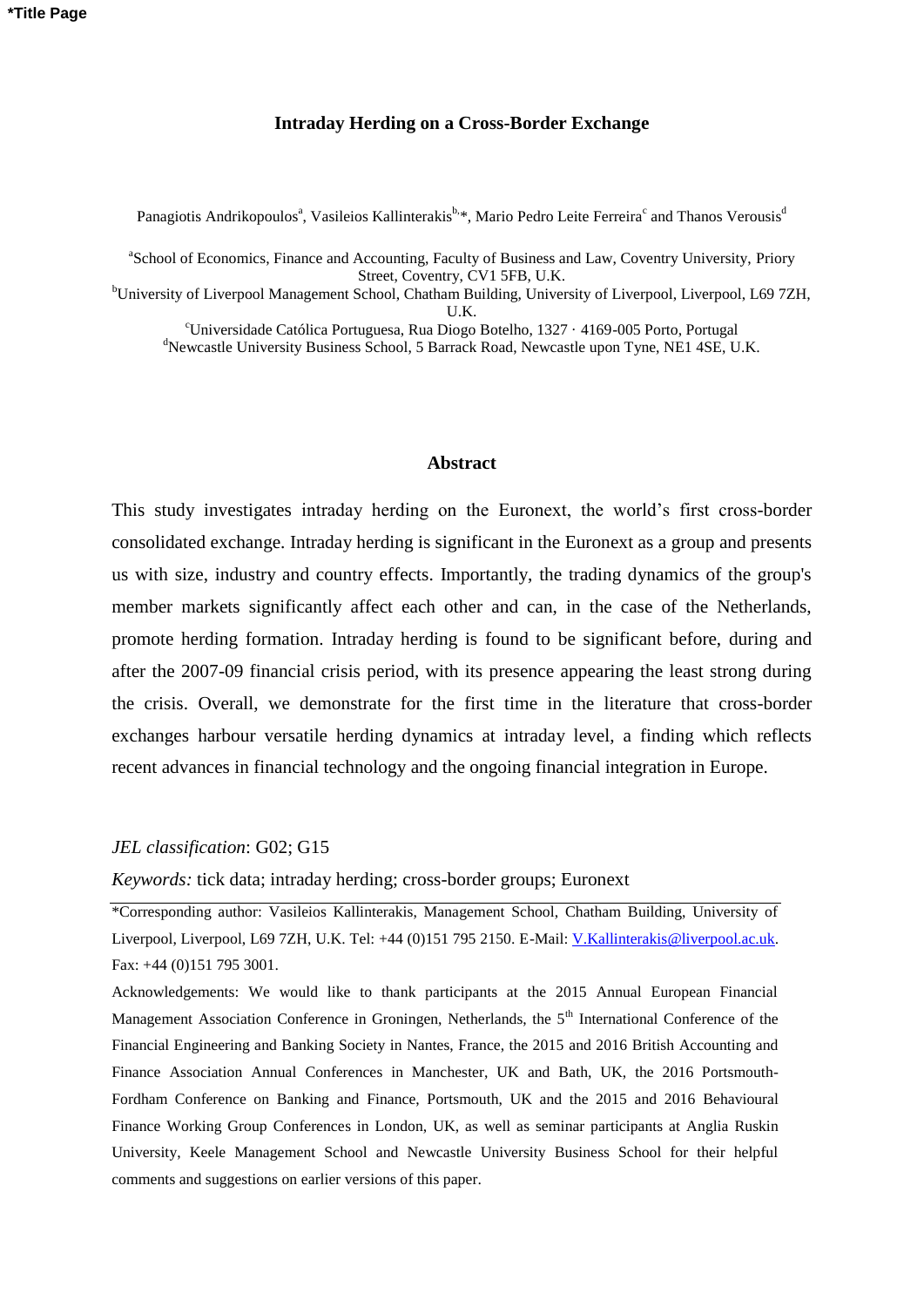## **Intraday Herding on a Cross-Border Exchange**

## **Abstract**

This study investigates intraday herding on the Euronext, the world's first cross-border consolidated exchange. Intraday herding is significant in the Euronext as a group and presents us with size, industry and country effects. Importantly, the trading dynamics of the group's member markets significantly affect each other and can, in the case of the Netherlands, promote herding formation. Intraday herding is found to be significant before, during and after the 2007-09 financial crisis period, with its presence appearing the least strong during the crisis. Overall, we demonstrate for the first time in the literature that cross-border exchanges harbour versatile herding dynamics at intraday level, a finding which reflects recent advances in financial technology and the ongoing financial integration in Europe.

#### *JEL classification*: G02; G15

*Keywords:* tick data; intraday herding; cross-border groups; Euronext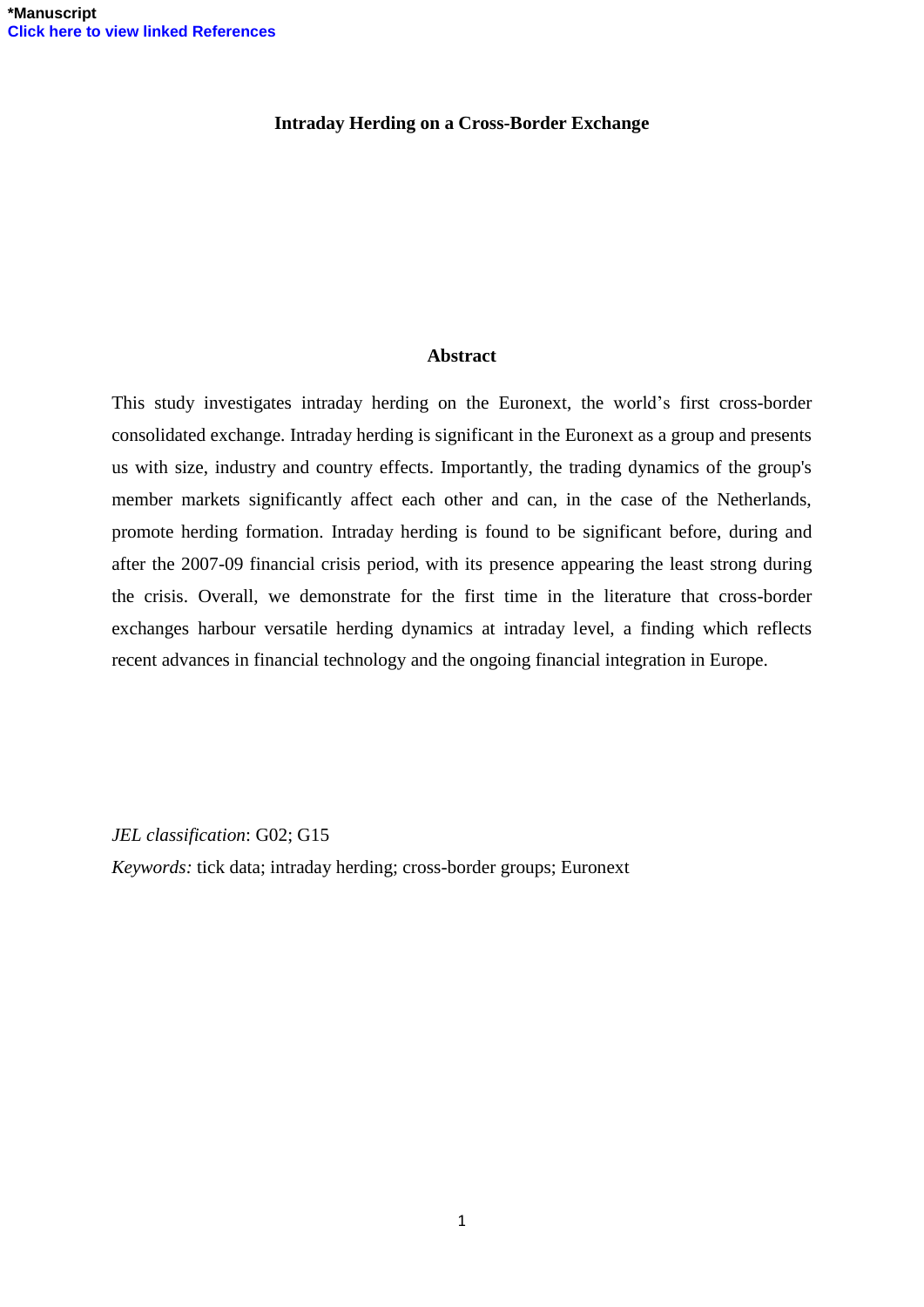#### **1. Introduction**

Research interest in intraday herding has exhibited a notable surge during the past decade, motivated mainly by the fact that the daily or lower frequencies used by the bulk of herding studies preclude insight into the herding taking place within a trading session (Gleason et al., 2004; Henker et al., 2006). In the contemporary financial context, where advanced financial technology allows for increased trading, both in terms of size (Aggarwal and Dahiya, 2006) and frequency (Hasbrouck and Saar, 2013), establishing the presence of intraday herding is of key interest, more so considering the fact that herding itself tends to occur mostly within short horizons (Froot et al., 1992). Research on intraday herding (Gleason et al., 2004; Henker et al., 2006; Zhou and Lai, 2009; Blasco et al., 2011, 2012) has been conducted for a variety of national stock markets, with evidence to date appearing overall inconclusive. However, the onset of the globalization process since the 1990s has fomented cooperation among stock exchanges worldwide culminating in the formation of cross-border exchange groups, whose novel institutional settings offer a variety of services (trading; clearing; settlement) based on sophisticated technological infrastructure. It is interesting to note that no study to date has examined intraday herding (indeed, herding at any frequency) in such a group as a single entity (i.e. treating the group as a single market), despite the fact that crossborder exchange groups constitute notably appealing settings for the study of intraday herding for two reasons. On the one hand, their technological sophistication can give rise to unique intraday trading dynamics at the group level (i.e. spanning across their member markets), thus suggesting the possibility of these dynamics leading to intraday herding at that level. On the other hand, recent evidence (Andrikopoulos et al., 2014; Economou et al., 2015) has denoted that merging into a cross-border exchange group leads to an increase in a market's herding. Although these studies examine herding at lower frequencies (monthly and daily, respectively), the fact that joining a cross-border group constitutes an event capable of fostering herding in a market raises the question as to whether herding at the group level is also significant and what features it might entail.

Our study investigates this issue for the first time in the literature by examining intraday herding in the Euronext, one of the first cross-border groups ever launched using an extensive dataset of nine years of tick data (January 2002 – December 2010) for all firms trading on Euronext's four equity markets (Belgium, France, Netherlands and Portugal). We first investigate whether intraday herding is significant in the Euronext as a group and whether it is subject to the effect of established determinants (size, industry) of herding observed in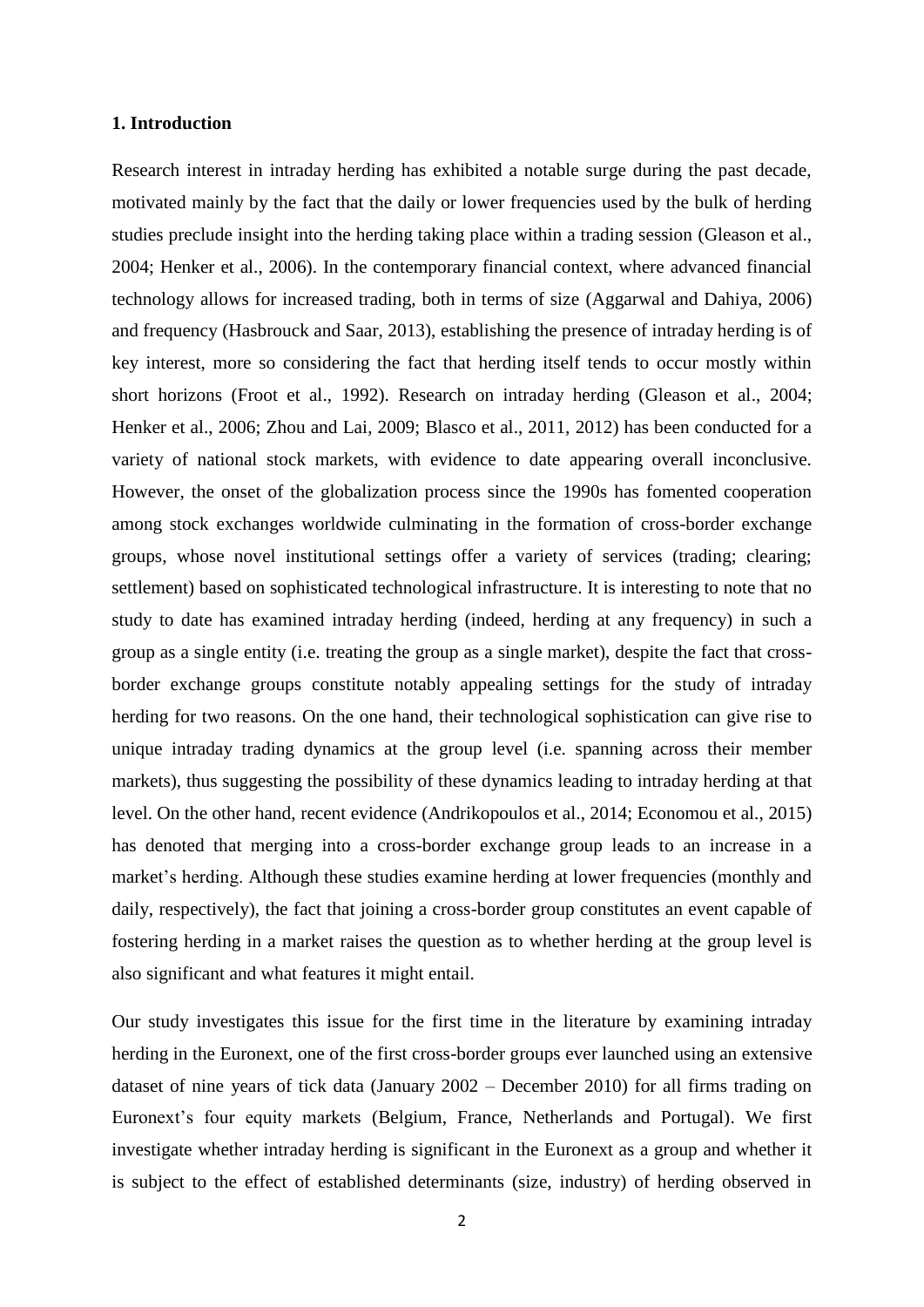earlier studies on individual stock markets. Secondly, we explore whether a country specific intraday herding effect is present (i.e. whether intraday herding within a cross-border group varies in its significance across its member markets) and whether this effect is robust when controlling for the trading dynamics of the group's other markets. Thirdly, we assess the effect of the 2007-09 global financial crisis, in view of evidence (Choe et al., 1999; Kim and Wei, 2002; Hwang and Salmon, 2004; Chiang and Zheng, 2010; Mobarek et al., 2014; Economou et al., 2015) suggesting that crisis episodes constitute turning points in herding.

From a theoretical perspective, herding relates to investors' sidelining their private signals (or fundamentals thereof) in favour of imitating the actions of their peers following interactive observation of these actions (or their payoffs: see Hirshleifer and Teoh, 2003). Herding is often motivated by the anticipation of informational payoffs (Devenow and Welch, 1996), whereby investors discard their private information and follow the actions of those they believe to be better informed instead (because they consider these actions as informative). If free riding on the information of others becomes a widespread practice among investors, this can render the public pool of information poorer and promote the evolution of informational cascades (Banerjee, 1992; Bikhchandani et al., 1992). It is also possible that herding is driven by professional reasons, something particularly relevant to fund managers, whose performance is assessed regularly on a relative basis (i.e. versus the performance of their peers). In this case, managers of inferior ability are tempted to mimic the trades of their better performing peers in order to improve their image when their assessment is due (Scharfstein and Stein, 1990). A factor capable of giving rise to high correlations in the actions of finance professionals is the relative homogeneity (De Bondt and The, 1997) in their environment. This homogeneity can involve similarities in their educational background, the financial indicators they examine and the regulatory framework governing their actions<sup>1</sup>. Characteristic trading (Bennett et al., 2003), namely trading strategies ("styles") basing the selection of stocks on specific characteristics (such as past performance, size and sector), is rather popular among fund managers and can also lead to similarities in their trades<sup>2</sup>. Recent research (Holmes et al., 2013; Gavriilidis et al., 2013) has grouped the above herding drivers into two

<sup>&</sup>lt;sup>1</sup> Restrictions on performance and stock selection imposed by regulators over pension funds in emerging markets lead their managers to trade the same (normally, top capitalization) stocks (Voronkova and Bohl, 2005).  $2$  Funds following a particular style are likely to exhibit correlation in their trades as a result of benchmarking their investments against the same stock characteristic. For example, momentum trading funds will go long (short) on recent winners (losers), rendering it likely that several of the stocks they buy/sell will be the same.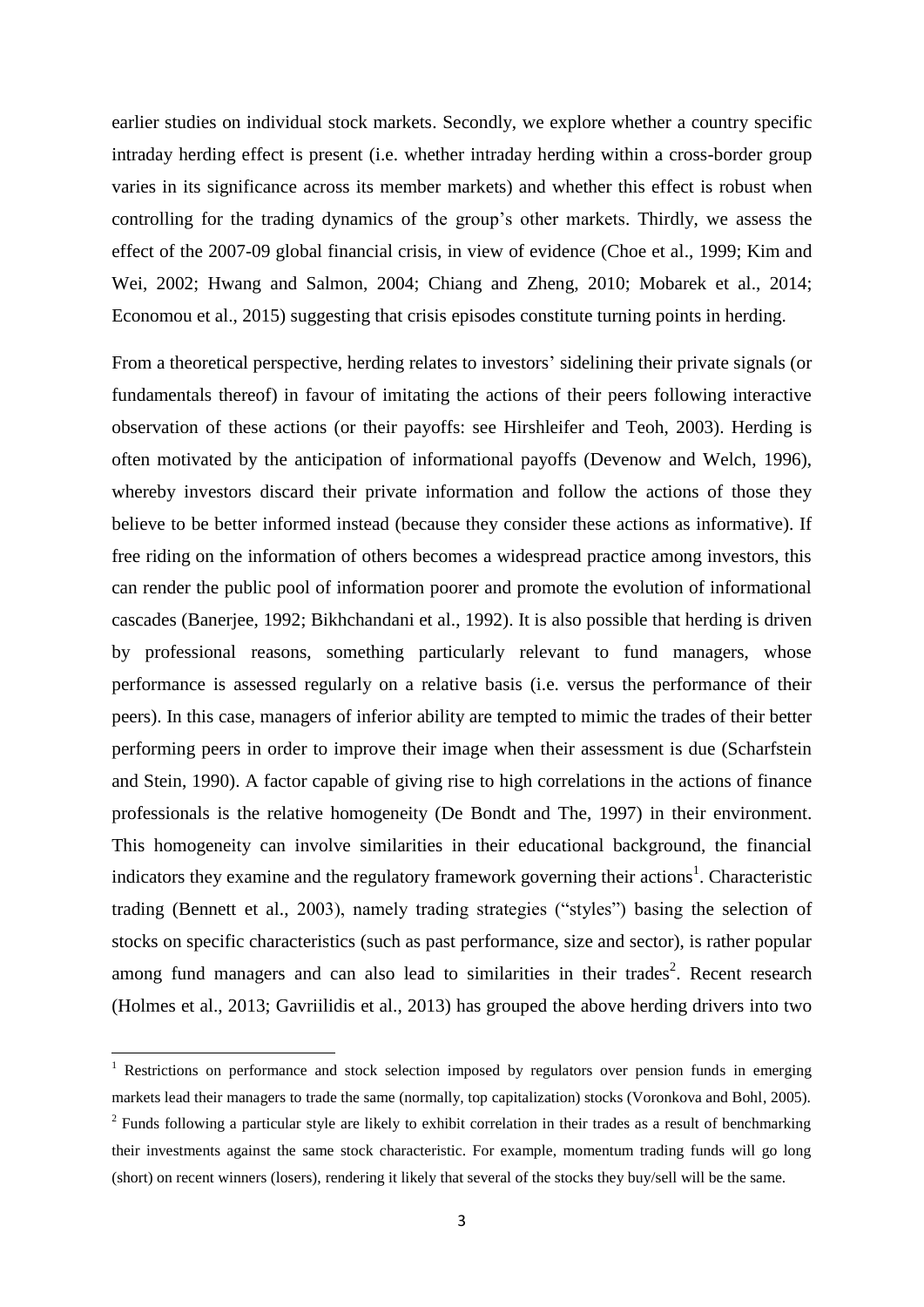categories, contingent upon whether the herding they generate is intentional or spurious. According to this distinction, the herding generated due to informational and professional reasons is considered *intentional*, as it is motivated by the anticipation of a payoff in situations characterized by relative asymmetry (more versus less well informed investors; better versus less able managers). On the other hand, relative homogeneity and characteristic trading are taken to promote *spurious* herding, in the sense that they lead to correlated trades as a result of commonalities (such as analyzing the same indicators or employing the same investment style) triggering similar responses among market participants, without imitation being present.<sup>3</sup>

Empirical research on herding has been extensive during the past two decades, covering a multitude of stock exchanges across the world, with evidence produced from studies at both the micro level<sup>4</sup> (using data on investors' accounts/transactions) and at the market wide level<sup>5</sup> (using aggregate data, such as securities' prices) being inconclusive. Herding has been found to be, on average, of greater magnitude in emerging markets, a finding that has been ascribed to these markets' investors being less experienced and the informational environment being less transparent (Gelos and Wei, 2005). Size has also been found to be a determinant of herding, and in particular for stocks belonging to the two capitalization extremes, the largest<sup>6</sup>

<sup>&</sup>lt;sup>3</sup> For further evidence on intentional and spurious herding see also Galariotis et al. (2015, 2016b).

<sup>&</sup>lt;sup>4</sup> Micro level herding studies focus on institutional and retail traders. Evidence in favour of institutional herding has been documented in Germany (Walter and Weber, 2006; Kremer and Nautz, 2013), Poland (Voronkova and Bohl, 2005), Portugal (Holmes et al., 2013), South Korea (Choe et al., 1999) and Spain (Gavriilidis et al., 2013), while Wylie (2005) found little evidence of herding among UK funds. Regarding US funds, earlier studies (Lakonishok et al., 1992; Grinblatt et al., 1995; Wermers, 1999) reported limited herding among them, with later research (Sias, 2004; Choi and Sias, 2009; Singh, 2013) finding their herding to be of higher magnitude. Evidence (Kumar and Lee, 2006; Dorn et al., 2008; Kumar, 2009) shows that retail investors also herd significantly.

<sup>&</sup>lt;sup>5</sup> Evidence from market-wide herding studies suggests either the absence of herding (Christie and Huang, 1995; Demirer and Kutan, 2006) or is inconclusive (Chang et al., 2000; Caparelli et al., 2004; Goodfellow et al., 2009; Chiang and Zheng, 2010; Economou et al., 2011; Mobarek et al., 2014; Galariotis et al., 2015; Bernales et al., 2016).

<sup>&</sup>lt;sup>6</sup> The presence of herding for the largest capitalization stocks may be caused by either regulatory or structural reasons. An example of the former are the regulatory requirements for pension fund managers in emerging markets that restrict their opportunity set of stocks to their markets' blue chips (Voronkova and Bohl, 2005). The latter refer to cases where funds' performance is benchmarked to that of a market's main index, whose composition fund managers may replicate in their portfolios to avoid deviating from the index-performance, ending up holding the same stocks – the constituents of the index – in the process (Walter and Weber, 2006).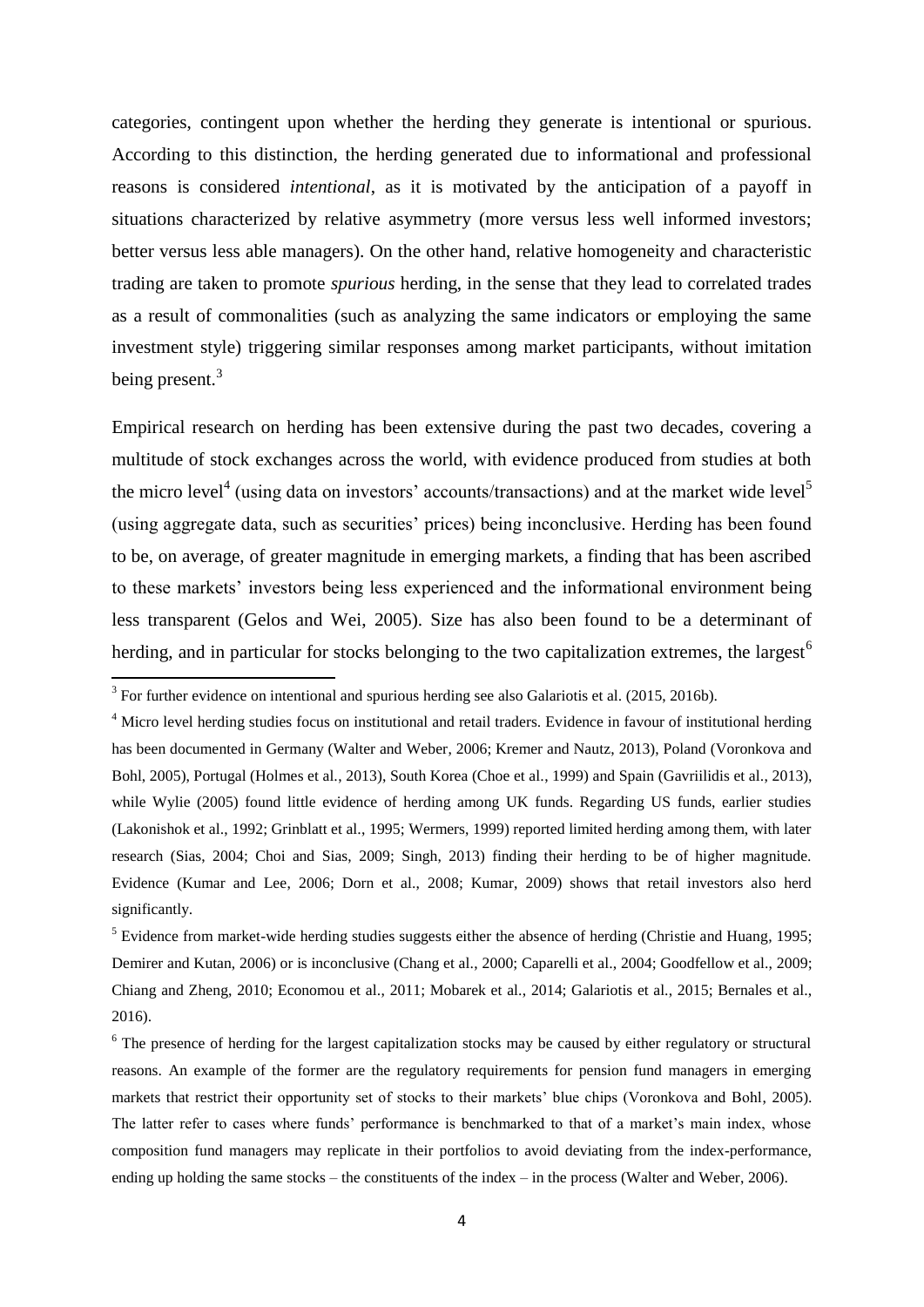(Wylie, 2005; Walter and Weber, 2006; Galariotis et al., 2016a) and the smallest<sup>7</sup> (Lakonishok et al., 1992; Wermers, 1999; Chang et al., 2000; Dang and Lin, 2016) capitalization stocks. Herding has also been found to vary in significance across industries internationally (Voronkova and Bohl, 2005; Choi and Sias, 2009; Zhou and Lai, 2009; Demirer et al., 2010; Gebka and Wohar, 2013), with this variation having been ascribed to several reasons (sector dominance<sup>8</sup>; risk aversion<sup>9</sup>; benchmarking<sup>10</sup>; fads<sup>11</sup>; style investing<sup>12</sup>) and being a function of market and industry specific conditions (Gavriilidis et al., 2013).

Although the bulk of the above herding research has been conducted on the basis of data with a frequency ranging from daily to annual, recent studies have expanded the scope of herding research to the intraday level. This development is in line with the notion that herding often manifests itself as a short term phenomenon (Froot et al., 1992) and is part of a wider attempt to capture intraday trading dynamics (see the excellent review by Amini et al., 2013) in view of financial technology advances that have allowed for increased trading in terms of size (markets are able to absorb larger trading volumes) and frequency (latency has decreased immensely<sup>13</sup>). In this context, Gleason et al. (2004) found no evidence of significant intraday

<sup>&</sup>lt;sup>7</sup> Small capitalization stocks entail higher information risk, since their limited analyst coverage leads to less information being available about them. Investors focusing on such stocks could deem herding a viable option in order to counter this informational uncertainty (if they consider the trades of others to be informative).

<sup>&</sup>lt;sup>8</sup> A possibility that has received some empirical support (Zhou and Lai, 2009; Gavriilidis et al., 2013) is that herding is expected to appear more pronounced in sectors dominating a country's economic activity due to investors' greater familiarity with those sectors and their fundamentals. As Gavriilidis et al. (2013) have argued, "bad" fund managers feel tempted to mimic their "good" peers when trading stocks of their economy's dominant sectors, since any bad investments pertaining to the latter would suggest lack of understanding on their (i.e. "bad" managers) behalf of their home economy's basics and would only help reveal their low ability.

<sup>&</sup>lt;sup>9</sup> Herding would likely be observed more strongly in sectors entailing greater risk (reflected, for instance, through greater uncertainty in their cash flows - the case e.g. of the Technology sector), since investors would be expected to be more inclined to mimic others as a means of tackling that uncertainty (Lakonishok et al., 1992).

 $10$  The large number of funds (e.g. mutual funds, exchange traded funds) tracking specific sectors suggests that these sectors are likely to experience stronger herding as a result of those funds' common focus.

 $11$  Some sectors exhibit more herding simply because they grow in popularity (Lakonishok et al., 1992; Choi and Sias, 2009); an example of this is the Technology sector's bubble in the second half of the 1990s.

<sup>&</sup>lt;sup>12</sup> Herding in a sector can be boosted by institutional investors i) momentum trading (by entering/exiting positions in/from sectors that have recently performed well/badly) or ii) switching sectors courtesy of style rotation (when adopting a new style that appears to be the best-performing at the moment; Choi and Sias, 2009).

<sup>&</sup>lt;sup>13</sup> Latency is defined as the time lapsing between the submission of the order and its execution. As Hasbrouck and Saar (2013) note, contemporary financial technology allows for latencies as low as 2-3 milliseconds.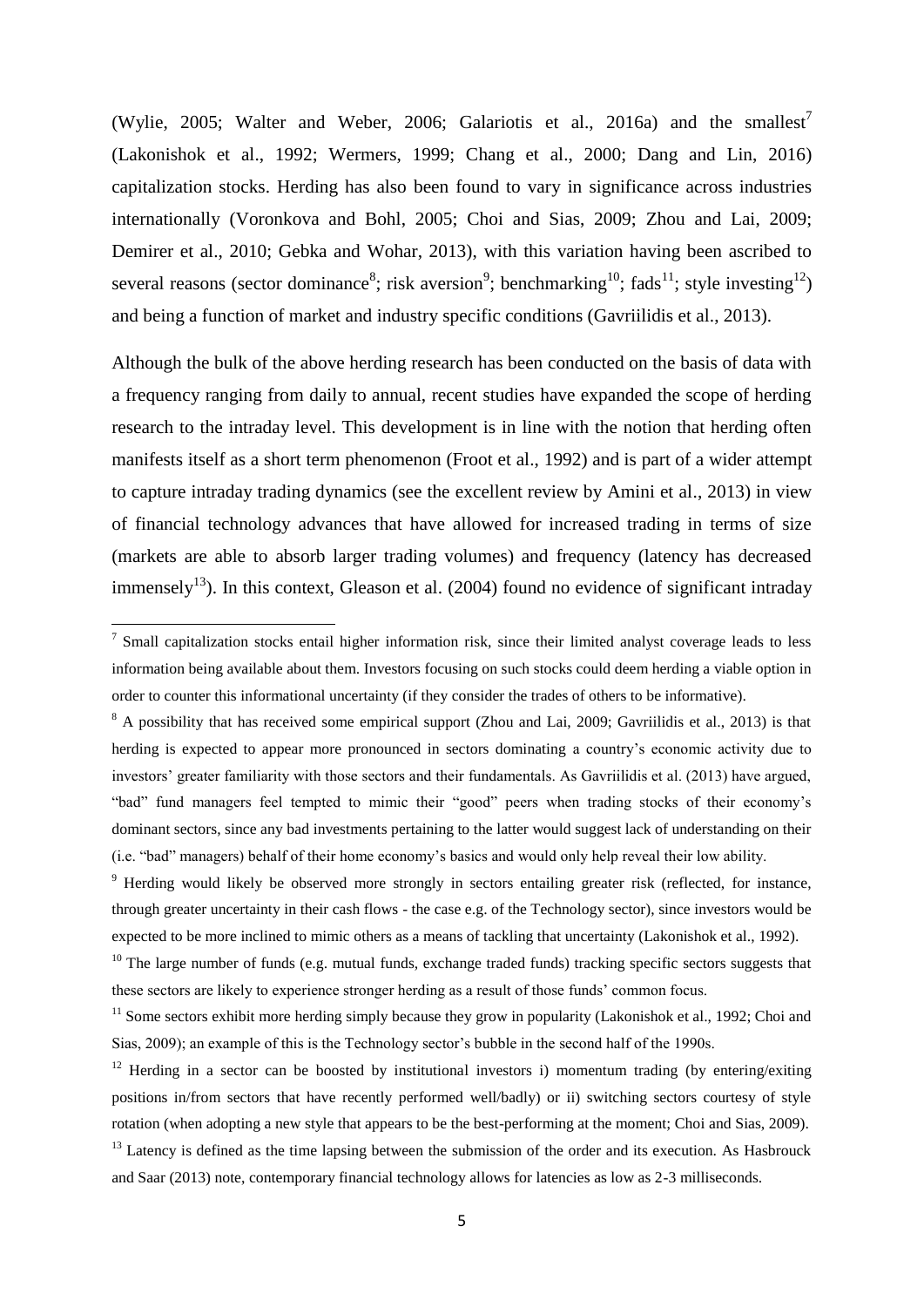herding in a sample of US sector ETFs, while Henker et al. (2006) reported the near absence of intraday herding in Australia both at the market wide and the sector levels. Zhou and Lai (2009) found significant intraday herding in the Hong Kong market, whose significance was more pronounced among smaller stocks, during market downturns and on the sell side. Finally, Blasco et al. (2011) reported significant intraday herding for the Madrid Stock Exchange, with Blasco et al. (2012) documenting a strong contemporaneous linear relationship between intraday herding and volatility in that market.

Nevertheless, the above studies on intraday herding have all been undertaken in the context of national stock exchanges and no study to date exists on this issue for cross-border exchanges, which are the products of the ongoing process of global financial integration. The onset of globalization since the 1990s with (i) the liberalization of international capital flows, (ii) the surge in international portfolio investments and (iii) the proliferation of cross listings (Aggarwal and Dahiya 2006) prompted national stock markets to transform their governance structures (demutualization)<sup>14</sup> and enter into alliances with other exchanges internationally in order to seek synergies in areas (particularly those of business development and technological infrastructure) key in ensuring global competitiveness. This consolidating trend has been gathering momentum since the late 1990s, culminating in the evolution of several regional (the Euronext, OMX and London Stock Exchange Group in Europe; the BRVM and BVMAC in Africa; the Eastern Caribbean Securities Exchange in the Caribbean) and global (NYSE-EURONEXT; NASDAQ-OMX) cross-border exchange groups. A key feature of each of these stock exchange groups is the presence of a single trading system which becomes operational via the group's common trading platform. All stocks of the group's members are traded on that platform based on a harmonized trading protocol whose design is outlined in the group's uniform regulatory framework. These platforms comprise sophisticated technological infrastructure aimed at unifying trading, settlement and clearing across the

<sup>&</sup>lt;sup>14</sup> Demutualization involves the switch of stock exchanges' governance model from mutual-ownership towards for-profit. Mutual ownership involves the participation of brokers-dealers holding seats in an exchange in the exchange's shareholding-ownership with voting rights; in others words, trading rights and ownership are inseparable in this governance model. Demutualized exchanges are limited liability companies whose shareholders are not necessarily involved in trading. The first step towards its transformation from mutualownership to for-profit is for the exchange to become a privately owned corporation. This is usually accomplished through the issue of shares and their allocation to members of the exchange, followed by (or coupled with) a private placement (where the exchange raises capital from its members and outside investors). The second step is for the exchange-company to go public and list itself on an exchange (very often, its own).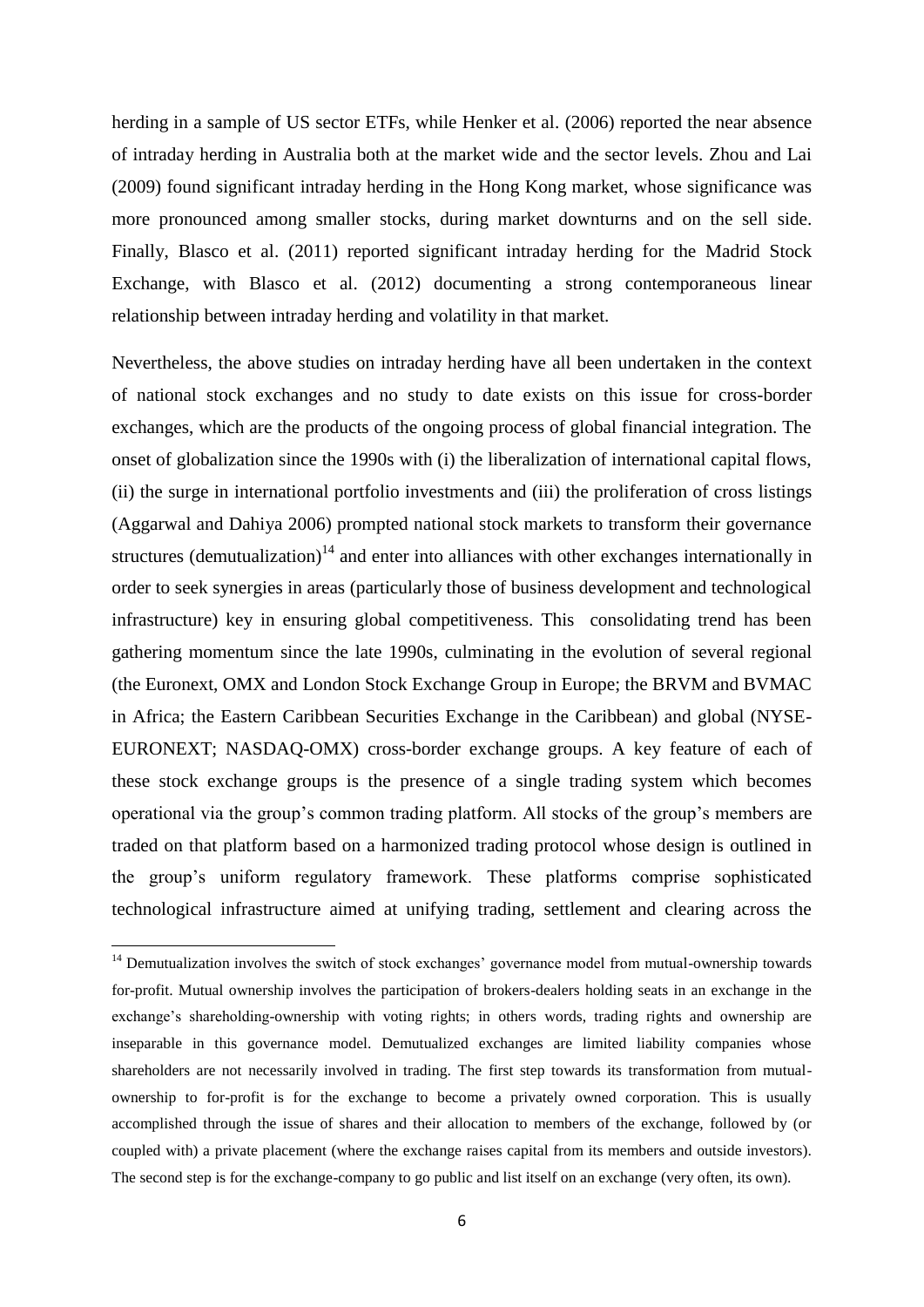group's constituent markets in order to provide favourable trading conditions characterized by low transaction costs, higher trading volumes and increased liquidity (Arnold et al., 1999; Pagano and Padilla, 2005; Nielsson, 2009). As the sophisticated financial technology of these platforms tends to reduce both the frictions in the trading process and the latency in the execution of orders, this renders the practice of any trading strategy more feasible, since the likelihood of investors being able to trade as many times within a trading session as their strategy requires, increases.

Given that the above is expected to facilitate intraday trading, the issue arising is whether intraday herding exists in cross-border markets. From a theoretical perspective it is not altogether clear whether intraday herding in such markets should be significant or not, the more so given the lack of research evidence on this issue; to that end, we now turn to present possible theoretical justifications in favour and against the presence of intraday herding in cross-border groups.

The case in favour of intraday herding in cross-border exchanges is founded on the following arguments. To begin with, these groups' trading platforms are characterized by enhanced transparency, which can end up facilitating observation among investors, rendering it easier for them to imitate each other. At the intraday level, this will hold if some intraday traders learn to recognize the intraday trading patterns of other investors and use them as signals to herd on. It is also possible that intraday strategies generate correlated trades themselves, due to them either being programmed to focus on similar signals (those based on computer algorithms; see Sornette and von der Becke, 2011; Chaboud et al., 2014) or based on similar technical trading rules (the case of day trading). Also, as mentioned previously, earlier event studies (Andrikopoulos et al., 2014; Economou et al., 2015)<sup>15</sup> have demonstrated that joining

<sup>&</sup>lt;sup>15</sup> Andrikopoulos et al., (2014) and Economou et al., (2015) compare herding in Euronext's four constituent equity markets prior to and after their merger into the group. Andrikopoulos et al., (2014) measure herding at the monthly frequency for the January 1993 – October 2009 period and show that herding in Belgium, France and the Netherlands is significant (insignificant) following (before) these markets' merger into the Euronext; no evidence of herding significance was detected for Portugal, be it before or after its entry into the group. Economou et al., (2015) measure herding at the daily frequency for the January 1990 – December 2012 period and show that herding in Belgium, France and the Netherlands is significant (insignificant) following (before) these markets' merger into the Euronext; evidence of herding significance was detected for Portugal both before and after its entry into the group. Aside from examining herding at intraday frequencies (compared to the monthly and daily ones of these studies) our work differs from the above studies, since, instead of investigating the effect of Euronext-membership over herding in each of these four markets individually, it investigates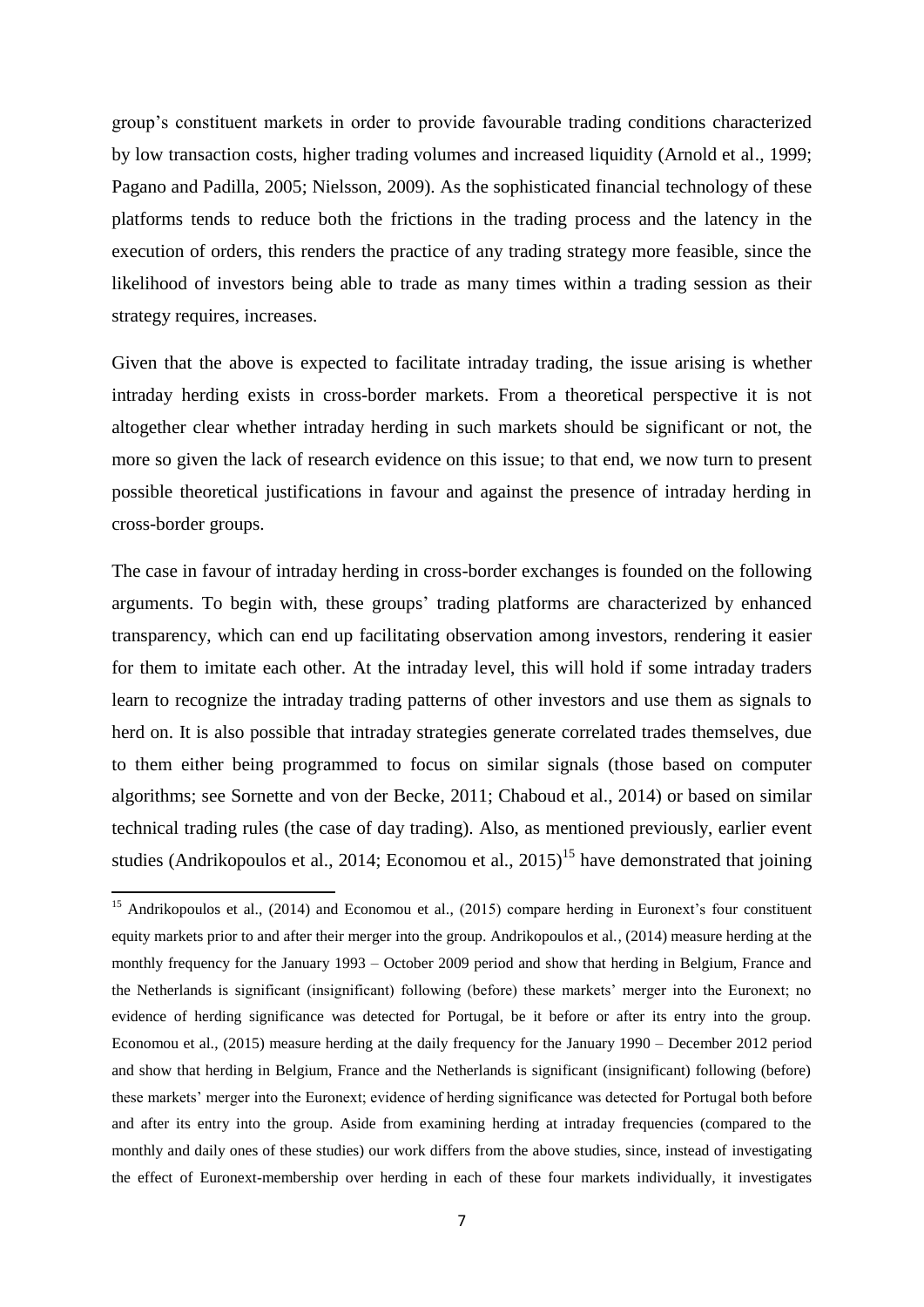a cross-border exchange group (more specifically, the Euronext) has led herding to grow in significance in the group's member markets. Although these studies examine herding at lower frequencies (monthly and daily, respectively), the significant herding documented in Euronext markets following their entry into the group suggests it is not unlikely that the group itself will also exhibit significant herding.

The case against intraday herding in cross-border exchanges can be justified on the following arguments. On the one hand, the sophisticated trading infrastructure of such group is bound to enhance the participation of other sophisticated (presumably institutional) investors both from within and outside the group's member markets, thus enhancing the heterogeneity of its investors' base. Considering that the bulk of intraday trading is expected to be undertaken by institutional investors (as a result of the technological firepower and financial resources at their disposal), one would anticipate such sophisticated investors to trade based on their signals rather than imitate their peers. What is more, intraday strategies entail notable heterogeneity<sup>16</sup> themselves, thus suggesting that their interaction should theoretically reduce the potential for intraday herding. Furthermore, the high transparency characterizing crossborder exchanges should – again theoretically – encourage investors focusing on intraday signals to rely more on them and reduce their incentive to herd.

In view of the above discussion, our study investigates intraday herding for the first time in the literature in the context of the Euronext, one of the first ever cross-border exchanges established internationally, following the merger of the equity, derivatives and clearing segments of the Amsterdam, Brussels and Paris stock exchanges on September  $22<sup>nd</sup>$  2000. The group expanded to encompass LIFFE derivatives market and the Lisbon stock exchange in 2002, while in 2007 it entered into a merger with the New York Stock Exchange culminating in the creation of the NYSE-Euronext group, currently the world's largest

herding within the Euronext as *a group (i.e. treating the Euronext as a single market)*, given the lack of prior work on herding in cross-border exchange groups as single market entities. This does not only allow us to gauge whether herding is significant in the Euronext as a *group* (i.e. *a single market*), but also whether herding in the Euronext *at the group-level* is subject to a series of effects widely established in the herding literature (size; industry) for national stock markets, while also testing for the presence of a country-effect (given that the group encompasses equity markets from four different countries).

<sup>&</sup>lt;sup>16</sup> Algorithmic/high frequency strategies employed by institutional investors can involve market-making, arbitrage, directional trading, structural trading and manipulation (Hagströmer and Nordén, 2013), while *daytrading* on behalf of retail investors based on technical rules further contributes to this heterogeneity.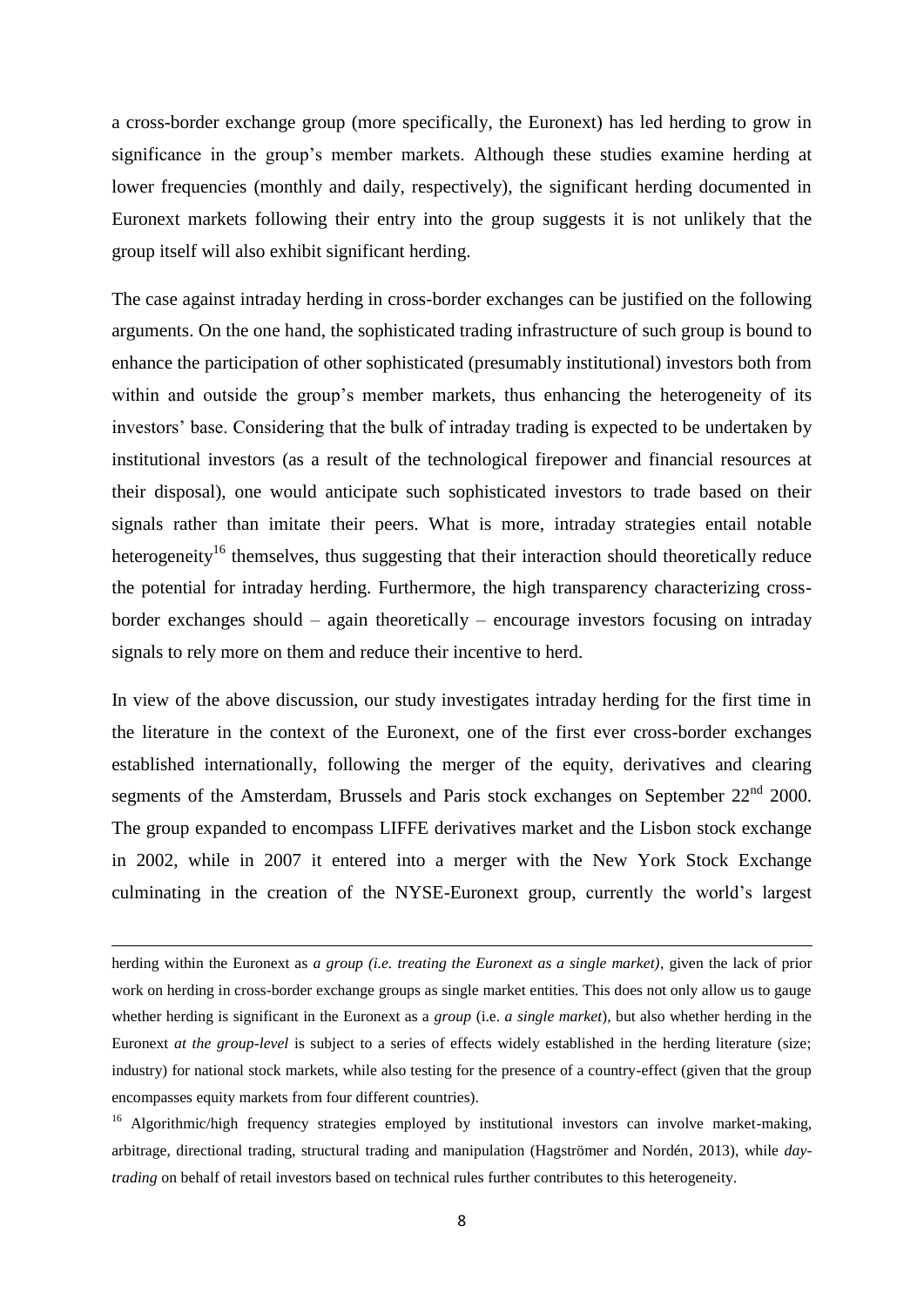exchange. In view of the research questions our study addresses that we outlined earlier in this section, our results indicate the presence of significant intraday herding in the Euronext as a group for the whole sample period and for both intraday frequencies (60-minute; 120 minute) used, thus demonstrating for the first time that, beyond national markets, intraday herding is also evident in cross-border exchanges. We produce evidence in support of a size effect for both frequencies, with herding in the Euronext being significant among the highest and lowest capitalization stocks, yet not among middle capitalization securities. This is in line with extant literature's evidence denoting that it is mainly the largest and the smallest stocks that are prone to herding. The presence of an industry effect is also documented, with herding being detected in specific sectors (Financials, Consumer Goods, Healthcare, Industrials, Oil and Gas, Technology, and Utilities), thus indicating that industry effects in herding are not only present in individual stock exchanges, but can be traced in cross-border platforms as well. We also present evidence of a country effect, showing that herding is significant in Belgium, France and Portugal, but not in the Netherlands, irrespective of the frequency employed to estimate it. These country-specific results are robust when controlling in each market for the effect of the remainder of the markets' trading dynamics, with our results further suggesting that the four markets' dynamics significantly affect each other. Perhaps more interestingly, we find that herding in a market can be motivated through the dynamics of other markets: this is the case with the Netherlands, where herding is motivated by the dynamics of the group's other three markets in almost all tests. Finally, the onset of the 2007- 09 financial crisis appears to have had an adverse effect over herding, with the latter being the least strong during the crisis period (1<sup>st</sup> of June 2007 – 9<sup>th</sup> of March 2009) compared to before and after it, consistent with research (Choe et al., 1999; Hwang and Salmon, 2004) denoting a decrease in herding following the outbreak of financial crises.

Our paper contributes significantly to the ongoing debate on herding, by providing evidence indicating for the first time that herding in a cross-border exchange group is a possibility and can entail qualitative features (such as size and industry effects) which have been to date widely reported for national stock exchanges in the literature. In view of the growing proliferation of such exchange groups internationally, our results point towards the need for herding research to devote more attention to them, in order to attain valuable insights into how herding manifests itself in these cross-border institutional settings. Furthermore, the fact that our evidence pertains to intraday frequencies contributes to our knowledge of intraday herding (particularly with respect to how the latter can be induced in a group's market via the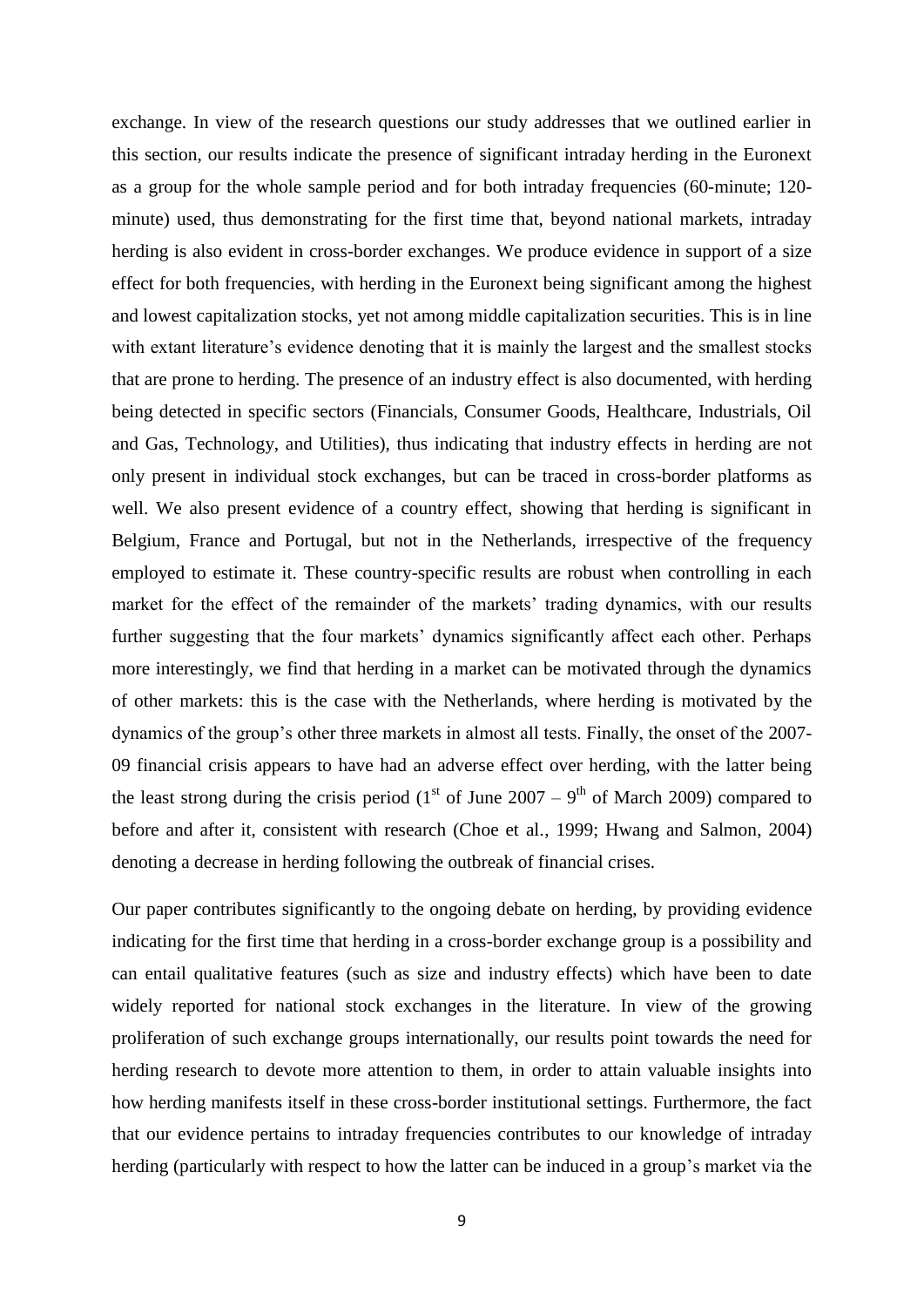trading dynamics of the group's other markets, as is the case of the Netherlands in our study), given the relatively limited research on this issue to date. These results are of particular relevance to the investment community, especially with regards to investors with a global investment outlook. On the one hand, the commonalities reported for the Euronext markets (considerable presence of herding; significant intra-group dynamics) render investing in a group's markets less beneficial in terms of international portfolio diversification. On the other hand, it is possible that the documented size, industry and country effects of herding can be utilized by investors for the purpose of formulating style strategies at the group level. These results are also of key interest to regulators in cross-border groups, since the latter's common trading platforms can allow the transmission of intraday herding incidents across their member markets with potentially destabilizing effects.

The rest of this paper is structured as follows. The next section provides an overview of the data and the methodology and presents some descriptive statistics. Section 3 presents and discusses the results and section 4 concludes by summarizing the paper's key findings and outlining their implications for investors and regulators.

#### **2. Data and Methodology**

#### *2.1 Data*

In this paper, we use an extensive intraday dataset of all trades reported on Euronext's four constituent markets (Amsterdam, Brussels, Lisbon and Paris) between January 2<sup>nd</sup> 2002 and December  $31<sup>st</sup>$  2010. The dataset has been obtained from Euronext N.V. and includes the following variables: exchange and instrument name, trade date and trade time in the nearest second, trade price, traded volume, currency and category type. The data on industry classifications are from the Thomson-Reuters Datastream database. We collect trades for all active, dead and suspended stocks to mitigate any survivorship bias in our results. We select equity trades only and drop trades that are not issued in the country that hosts the exchange and/or not denominated in Euros. We also delete half days and zero volume trades. Trading in the Euronext is conducted under the auspices of the French Nouvelle Système de Cotation (NSC), a hybrid trading platform and trading takes place between 09:00 and 17:25 (CET). In order to avoid any overnight and market closing effects, we drop the first 15 minutes and the last 10 minutes of the day which also allows us to create equal intervals during the trading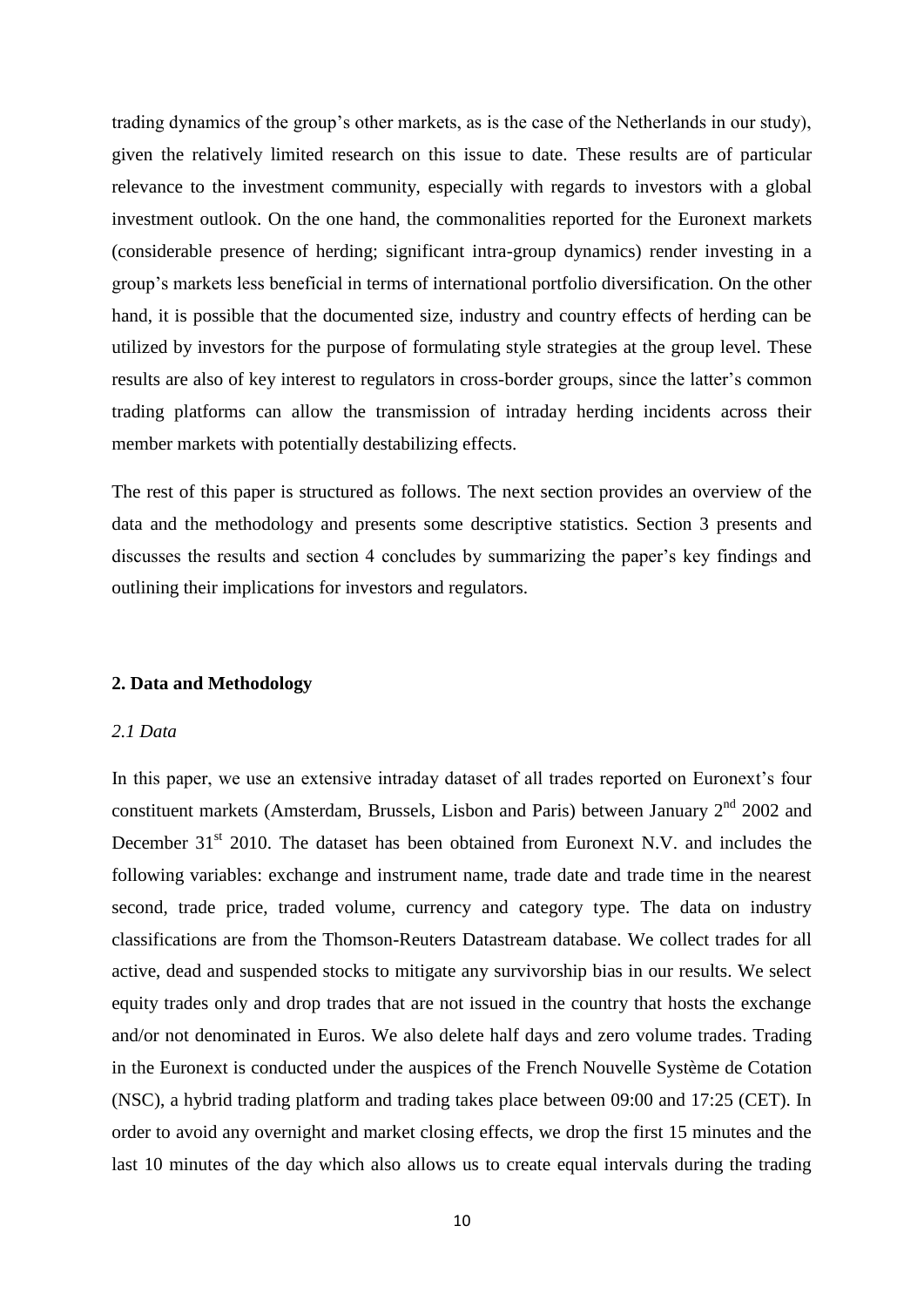day. We construct two intraday intervals: 60 minutes and 120 minutes. The choice of these two frequencies rests upon the fact that the number of stocks with observable trades decreases as one moves to higher frequencies and we wanted the number of securities included in our testing intervals to be from as wide a cross-section of stocks as possible in order for our herding estimations to be meaningful.<sup>17</sup> Hence, for each stock and at each interval we select the first trade of the interval and estimate returns between two consecutive intervals. If there is no trade at an interval, we assign a return of zero.

## *2.2. Methodology*

**.** 

The notion of herding being detected through the clustering of stock returns around the market's consensus was first empirically formalized by Christie and Huang (1995), who proposed testing for herding using the following specification:

$$
CSSD_{m,t} = \alpha_0 + \alpha_1 D^{UP} + \alpha_2 D^{DOWN} + e_t
$$
 (1)

In the above specification,  $D_t^{UP}$  ( $D_t^{DOWN}$ ) assumes the value of one if market m's return falls in the extreme upper (lower) tail of the market return distribution<sup>18</sup>, zero otherwise. CSSD is the cross-sectional standard deviation of returns and is calculated as:

$$
CSSD_{i} = \sqrt{\frac{\sum_{i=1}^{n} (r_{i,t} - r_{m,t})^{2}}{n-1}}
$$
 (2)

In Equation (2),  $r_{i,t}$  is the return of security *i* on interval  $t^{19}$ ,  $r_{m,t}$  is the average return of all securities (essentially, the average market return) during interval *t* and *n* is the total number of traded stocks in interval *t*. According to rational asset pricing (Black, 1972), the relationship between the cross-sectional dispersion of returns and the market's absolute return is positive

 $17$  For robustness purposes, we repeat the analysis using the most liquid stocks only, by dropping the bottom quintile of stocks of the Euronext as a group (and each country separately) with respect to transaction frequency. Results remain unchanged and are available upon request.

<sup>&</sup>lt;sup>18</sup> Christie and Huang (1995) identified extreme up (low) returns with the 1% and 5% of the upper (lower) tail of the market return distribution.

 $19$  As noted, we employ 60- and 120-minute intervals for our herding estimations.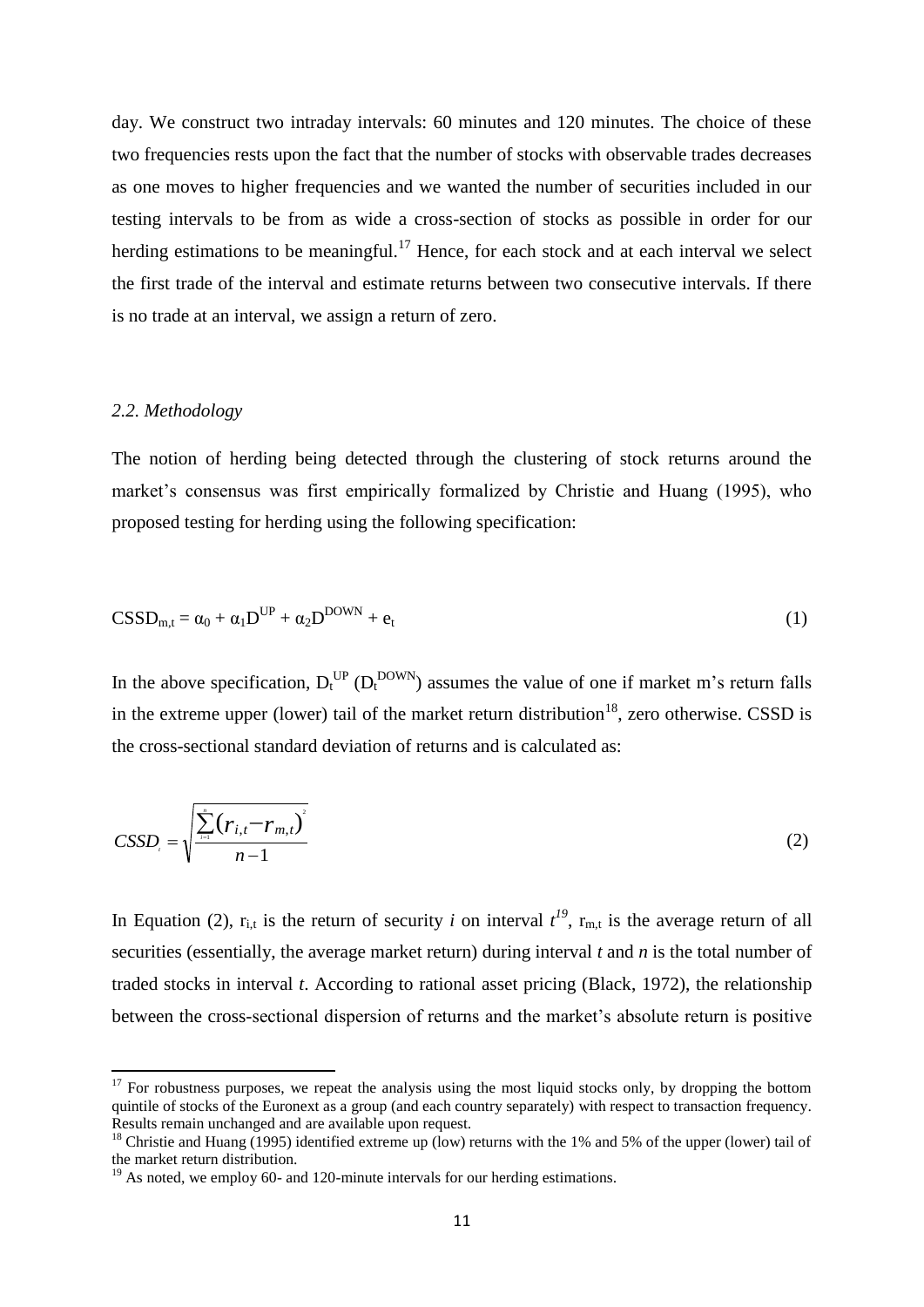given the different sensitivities of stocks to market movements, with the return dispersion increasing as market returns grow in absolute size. The latter is expected to be observed mostly during periods of extreme markets, suggesting that such periods would be characterized by higher values of cross-sectional return dispersion (hence,  $\alpha_1$  and  $\alpha_2$  would be expected in that case to be positive in the above model). If, however, investors were to discard their beliefs in favor of the consensus and resort to herding, stock returns should cluster more tightly around the market average, thus leading to lower values for the crosssectional return dispersion; in that case, herding would be reflected in significantly negative values for  $\alpha_1$  and/or  $\alpha_2$ .

A key issue with the above specification is that CSSD, as Economou et al. (2011) pointed out, is susceptible to the presence of outliers; another issue is that (1) assumes a strictly linear relationship between CSSD and market returns. In reality, however, returns in the market can be so extreme, that this relationship turns out to be nonlinear (instead of the anticipated linearly positive one described above). Chang et al. (2000) proposed the following specification to test for the possibility of nonlinearities in this relationship:

$$
CSAD_{m,t} = \alpha_0 + \alpha_1 |r_{m,t}| + \alpha_2 r^2_{m,t} + e_t
$$
\n(3)

The CSAD here is the cross-sectional absolute deviation of returns (used here instead of CSSD to mitigate the impact of outliers discussed above) and is calculated as follows:

$$
CSAD_{t} = \frac{1}{n} \sum_{i=1}^{N} |r_{i,t} - r_{m,t}|
$$
\n(4)

 $r_{i,t}$  is the return of security *i* on interval *t*, while  $r_{m,t}$  is the equal-weighted market return (i.e. the market's average<sup>20</sup>) during interval *t*. Equation (3) allows us to test for the significance of both the linear (reflected through  $|r_{m,t}|$ ) and the nonlinear (reflected through the  $r_{m,t}^2$ ) part of the relationship between the cross-sectional dispersion of returns and the absolute market returns. Under rational pricing assumptions,  $\alpha_1$  would be expected to be positive and  $\alpha_2$ insignificant; however, if herding grows in the market,  $\alpha_2$  should be significant and negative.

**.** 

<sup>&</sup>lt;sup>20</sup> More formally,  $r_{m,t}$  is calculated as  $r_{m,t} = \frac{1}{\sum_{i=1}^{N} a_i}$  $\frac{d}{dt}$  **i**  $=$   $\frac{1}{n} \sum_{i=1}^{n} r_{i,t}$  $r_{_{m,t}} = \frac{1}{n} \sum_{i=1}^{N} r_i$ 1 , where  $r_{i,t}$  is the return of stock *i* during interval *t*. This is

the equal-weighted average return of all *n* traded stocks in interval *t*.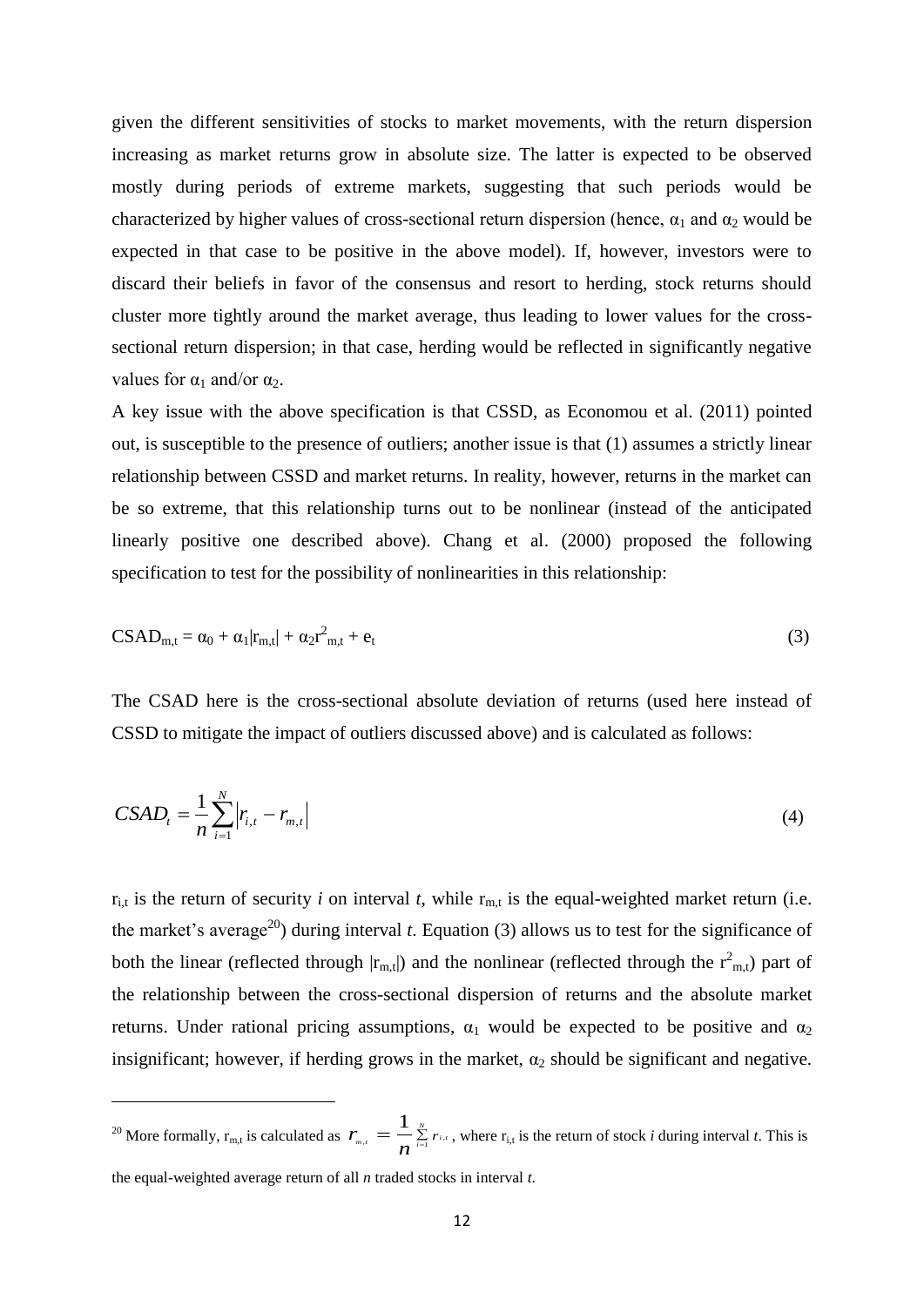Equation (3) is used to examine the significance of herding in the Euronext as a group and whether it is subject to size, industry and country effects.

Following Economou et al. (2015), we test whether the country effects are robust when controlling for the trading dynamics of the group's member markets by employing the following modified specification of (3) in line with Chiang and Zheng (2010):

$$
CSAD_{m,t} = \alpha_0 + \alpha_1 |r_{m,t}| + \alpha_2 r_{m,t}^2 + \alpha_3 r_{n,t}^2 + e_t
$$
\n(5)

In Equation (5), the squared return  $(r<sup>2</sup>_{n,t})$  of market n (n  $\neq$  m) is included in the right-hand side to test whether (i) it interacts significantly with market m's CSAD and (ii) its inclusion produces any effect over the herding of market m (i.e. whether it affects the significance of  $\alpha_2$ ). A significant value for  $\alpha_3$  would indicate an impact of market n's dynamics over market m and if its sign is negative, then this would indicate that market n is capable of inducing herding in market m (Chiang and Zheng, 2010).

Finally, to test for the effect of the 2007-09 global financial crisis on our results, we estimate equation (3) for each of the following three sub periods: pre crisis  $(2/1/2002 - 1/6/2007)$ ; in crisis (4/6/2007 – 9/3/2009); and post crisis (10/3/2009 – 31/12/2010). Based on Andrikopoulos et al. (2012), we identify the financial crisis' window as the period between the peak of the Euronext 100 index on the  $1<sup>st</sup>$  of June 2007 and its trough on the 9<sup>th</sup> of March 2009. Choosing this period allows us to cover all major financial events starting with the suspension of the three investment funds of BNP Paribas on the  $9<sup>th</sup>$  of August 2007 and up to the G20 summit in London on the  $2<sup>nd</sup>$  of April 2009.

#### *2.3 Descriptive statistics*

Table 1 presents a series of descriptive statistics regarding our database. Panel A outlines some key statistical measures for both CSAD and  $r_{m,t}$  for the Euronext as a whole and for each of its constituent markets for both frequencies (60-/120-minute) employed here covering the entire sample period (January  $2<sup>nd</sup>$  2002 – December 31<sup>st</sup> 2010). Table 1 shows that the average CSAD is higher for the 120-minute interval, a finding that is confirmed for all markets individually and the Euronext as a whole. Moreover, the volatility of CSAD increases as the trading frequency decreases. The highest values for CSAD are reported for the Netherlands, followed by France, Belgium and Portugal, indicating the presence of variability in the dispersion of returns across the group's four markets. Panel B introduces the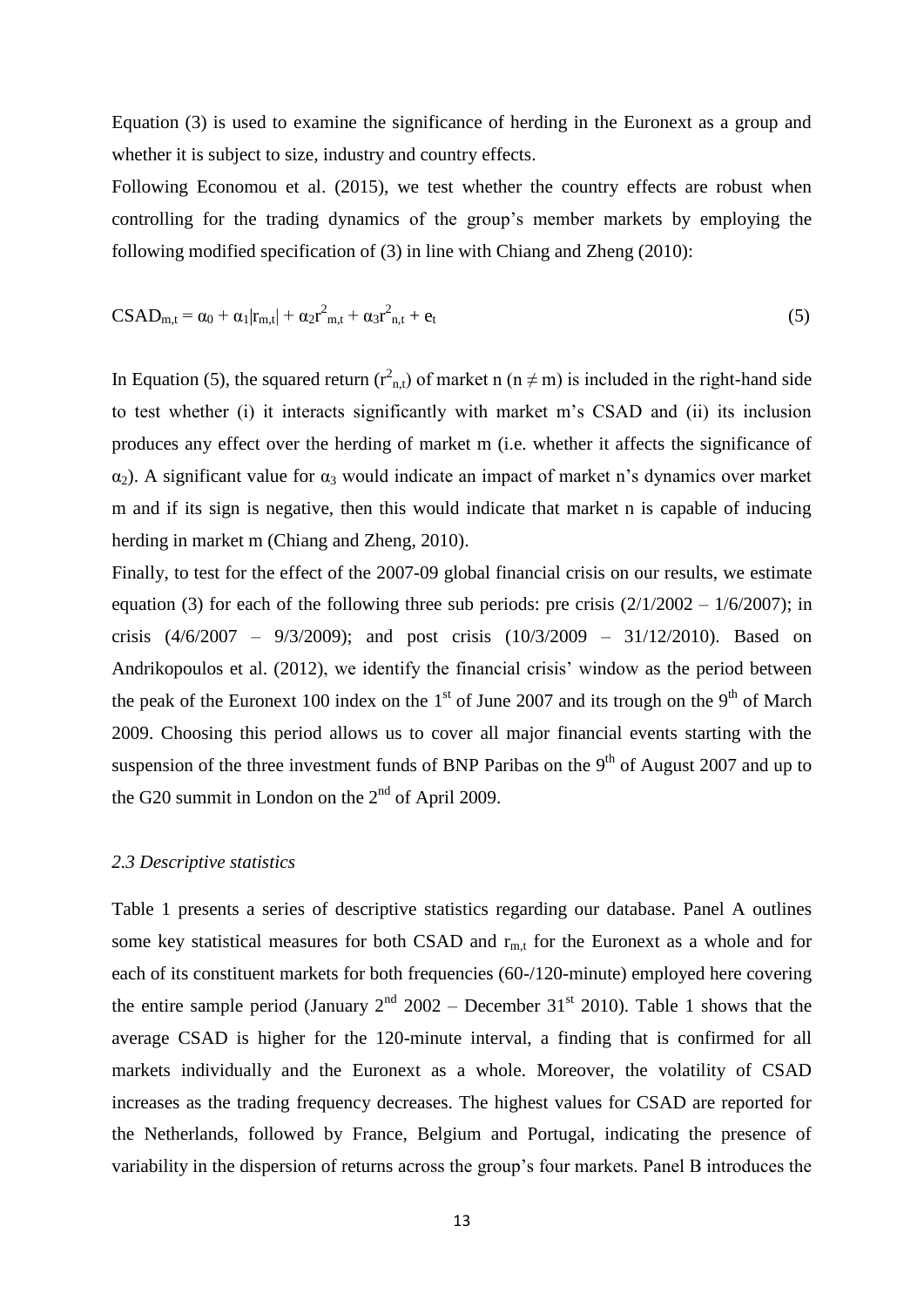correlation matrix for the four markets' CSADs for both frequencies and Panel C the equivalent matrix for all four markets'  $r_{m,t}$ . The matrices presented demonstrate that there exists some positive correlation among the CSADs  $(r_{m,t}$ , respectively) of all four markets which tends to increase progressively as the frequency decreases (i.e. as we move from the 60- to the 120-minute frequency), while the smallest correlations in both matrices overall are observed for Portugal, the group's smallest market. Panel D presents the number of firms corresponding to each market and sector (details on the construction of sector portfolios are included in the next section).

\*\*\*Insert Table 1 around here\*\*\*

## **3. Empirical Evidence**

#### *3.1 Is herding significant in the Euronext as a group?*

We begin our empirical analysis by assessing whether herding is significant at the group level in the Euronext. Table 2 presents the results from Equation (3) using Newey-West consistent estimators for frequencies of 60 and 120 minutes for the January 2002 – December 2010 period for the group as a whole. As the table shows, the values of the coefficient  $\alpha_1$  are significantly (1% level) positive for both frequencies, indicating that the cross-sectional absolute dispersion (CSAD) of returns increases with the magnitude of the market's return, a finding that is in line with the predictions of rational asset pricing models (Black, 1972). According to Chang et al. (2000), if herding ensues in the market, the relationship between the CSAD and the market's return will become nonlinear and the presence of herding itself will be reflected through a significantly negative  $\alpha_2$  coefficient. As Table 2 illustrates, this is indeed the case, since  $\alpha_2$  appears significantly (at the 1% level) negative in all tests, suggesting that there exists significant intraday herding in the Euronext as a group.<sup>21</sup> In view of the above, the results presented in Table 2 provide an affirmative answer to our first research question (i.e. whether herding is significant in the Euronext as a group), producing evidence for the first time of the existence of herding in cross-border groups.

\*\*\*Insert Table 2 around here\*\*\*

#### *3.2 Is herding in the Euronext subject to the size effect?*

 $\overline{a}$ 

 $21$  For robustness purposes, we repeated our tests using the following modified specification of equation (3):  $CSAD_{m,t} = \alpha_0 + \alpha_1 r_{m,t} + \alpha_2 |r_{m,t}| + \alpha_3 r_{m,t}^2 + e_t$  (Chiang and Zheng 2010) with results confirming those reported in Table 2. Results are not included here in the interest of brevity, but are available upon request.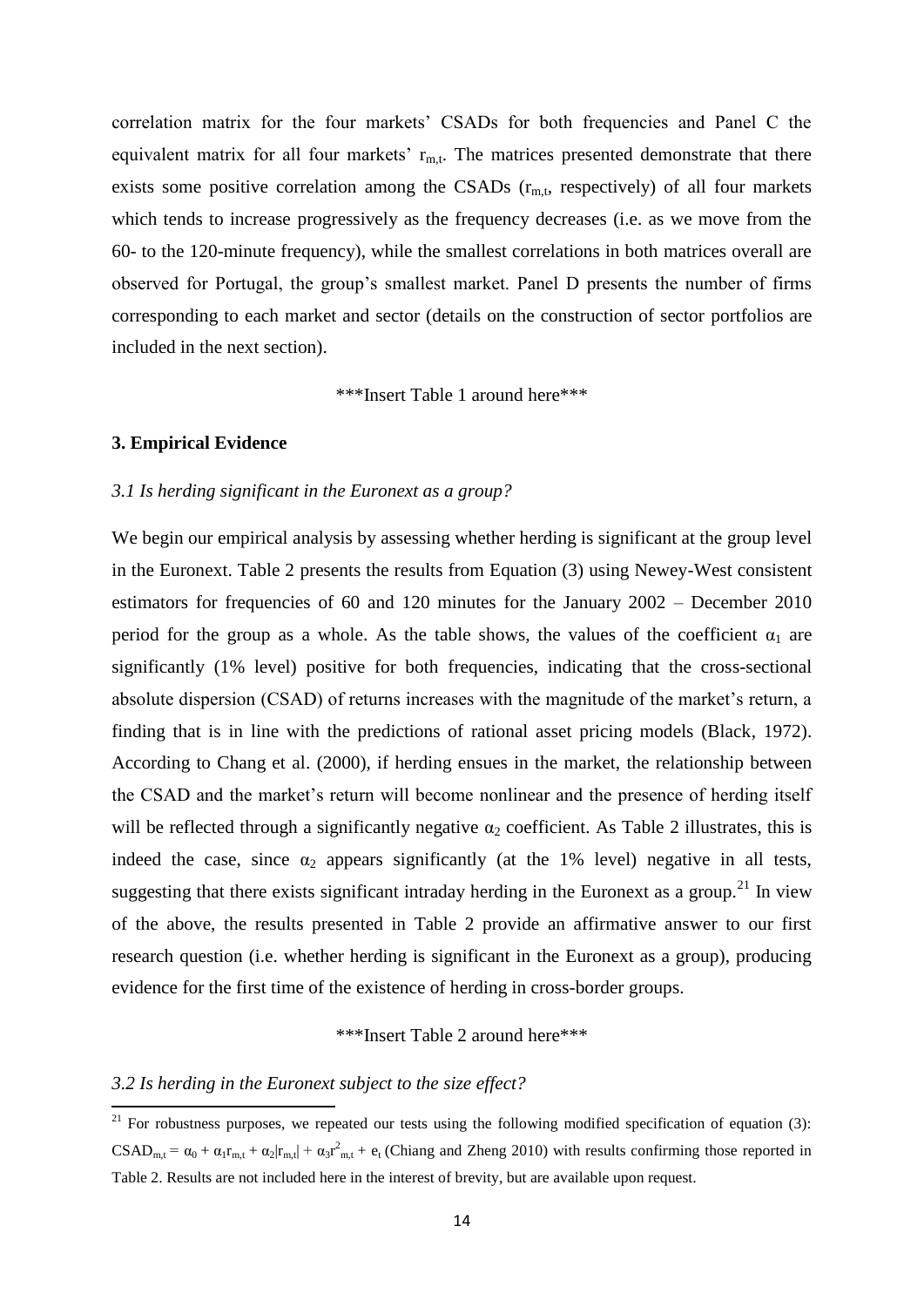We next test for the possibility that herding in the Euronext is subject to the size effect. To that end (and in line with Chang et al., 2000), we sort the universe of listed stocks (i.e. from all four constituent markets) each year according to their market capitalization at December  $31<sup>st</sup>$  of the immediately preceding year<sup>22</sup>, split them into five equal-sized quintiles (quintile 1) is the smallest, quintile 5 the largest) and estimate Equation (3) for each quintile. Results are reported in Table 3 and indicate that intraday herding is robustly significant ( $\alpha_2$  appears significantly negative at the 1% level) for quintiles 1, 4 and 5 for both frequencies (see Panels A and B) and for the 120-minute frequency only for quintile 2 ( $\alpha_2$  is significantly negative at the 5% level in Panel B for that quintile); no evidence of herding is found for quintile  $3.^{23}$ These results point towards the presence of a size effect in our findings, as they denote that intraday herding in the Euronext is detected among stocks of high- and low- (but not mid-) capitalization. These findings are in line with the aforementioned international evidence (Lakonishok et al., 1992; Wermers, 1999; Chang et al., 2000; Wylie, 2005; Walter and Weber, 2006) demonstrating that herding is most evident in extreme capitalization stocks. It is possible that our findings are related to the behaviour of different investor types when trading at the intraday level. For example, as high capitalization stocks are mainly held by institutional investors, who tend to employ intraday trading strategies, the presence of significant intraday herding for quintiles 4 and 5 can be attributed to the fact that these intraday strategies are often built around similar parameters in terms of indicators and signals (a reflection of the aforementioned relative homogeneity typifying the institutional trading segment), prompting those pursuing these strategies to exhibit correlation in their trades (spurious herding). Regarding quintile 1, which accommodates small capitalization stocks, typically held by retail investors, these market participants are often drawn to day trading motivated by behavioural factors (e.g. overconfidence), despite extant evidence indicating that excessive day trading proves detrimental to their wealth (Barber et al., 2014). With day trading strategies based predominantly on technical rules it is reasonable to assume that retail investors' day trading relies on similar indicators, thus giving rise to the significant intraday herding documented for this quintile. Another possibility is that part of this herding is due to fund managers copying their peers when trading small stocks mainly due to informational reasons (see e.g. Lakonishok et al., 1992; Wermers, 1999). Whatever the case, the relatively

**.** 

 $^{22}$  Data on year-end market capitalizations was obtained from the Thomson Reuters Datastream database.

<sup>&</sup>lt;sup>23</sup> We have also repeated our tests using the following modified specification of equation (3):  $\text{CSAD}_{m,t} =$  $\alpha_0 + \alpha_1 r_{m,t} + \alpha_2 |r_{m,t}| + \alpha_3 r_{m,t}^2 + e_t$  (Chiang and Zheng 2010) with results confirming those reported in Table 3. Results are not reported here in the interest of brevity, but are available upon request.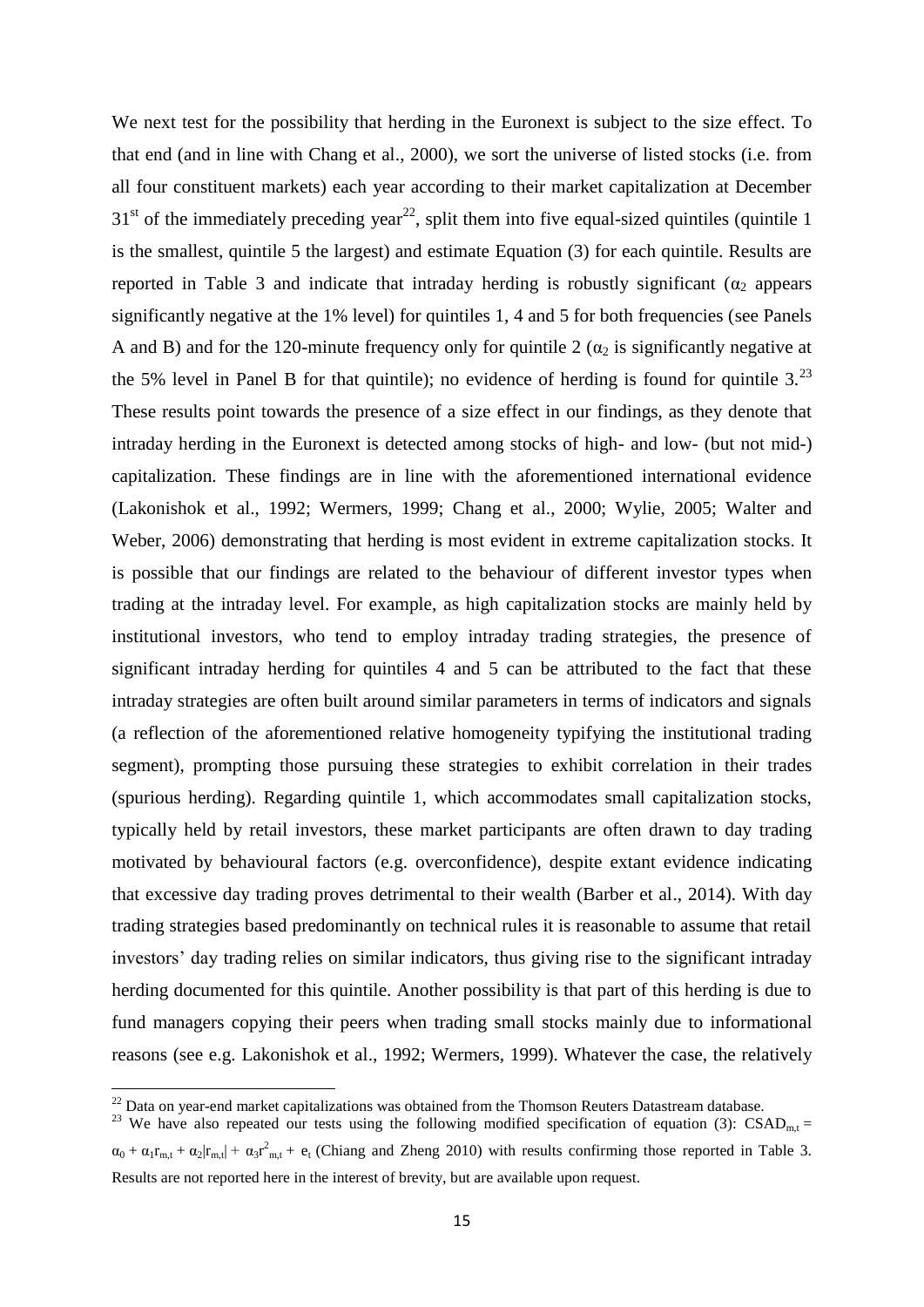low volumes of small stocks would be expected to allow for a reduced expression of herding (they allow for fewer trades to be executed) compared to large stocks. Our results confirm this, with the values of  $\alpha_2$  always being smaller (in absolute terms) for quintile 1 compared to quintiles 4 and 5, indicating that herding is stronger for large stocks as opposed to the smallest ones.

## \*\*\*Insert Table 3 around here\*\*\*

#### *3.3 Is herding in the Euronext subject to industry effects?*

 $\overline{a}$ 

With each sector entailing its own specific fundamentals to which all its constituent stocks are subject, it is possible that the trades of those investing in a sector will exhibit some measure of correlation (i.e. herding) in response to changes in its fundamentals. However, each sector's fundamentals do not move in tandem with those from other sectors, thus suggesting that herding (assuming it exists) does not have to be simultaneously present in all sectors at all times. As a result, there exists no theoretical expectation for herding to be homogeneous across industries, nor has such homogeneity been documented internationally in the relevant literature either. Conversely, as our previous discussion in section 1 has outlined, there exists notable variety in the significance of herding across sectors internationally (i.e. herding manifests itself with industry effects that vary across markets). To test whether herding in the Euronext presents us with industry effects, we split all stocks listed in the group's four constituent markets into ten industries<sup>24</sup> and estimate Equation (3) for each sector for both frequencies. The significant herding reported in Table 3 for stocks in quintiles 1, 4 and 5, prompts us to expect that herding would also appear significant for those industries accommodating primarily stocks of the largest and smallest capitalisations. Results are reported in Table 4 (Panels A and B) and indicate the presence of significant herding ( $\alpha_2$ ) appears significantly negative at the 5% level) for the 60- and 120-minute frequencies (Panels A and B) in Consumer Goods, Healthcare, Industrials and Utilities and only for the 120 minute frequency (Panel B) in Financials, Oil and Gas and Technology.<sup>25</sup> No evidence of

<sup>&</sup>lt;sup>24</sup> The industries are: Basic Materials, Consumer Goods, Consumer Services, Financials, Healthcare, Industrials, Oil and Gas, Technology, Telecommunications and Utilities. The classification was based on the FTSE Industry Classification Benchmark (ICB) categories.

<sup>&</sup>lt;sup>25</sup> These results are robust when employing the following modified specification of equation (3): CSAD<sub>m,t</sub> =  $\alpha_0 + \alpha_1 r_{m,t} + \alpha_2 |r_{m,t}| + \alpha_3 r_{m,t}^2 + e_t$  (Chiang and Zheng 2010). Results are not reported here in the interest of brevity, but are available upon request.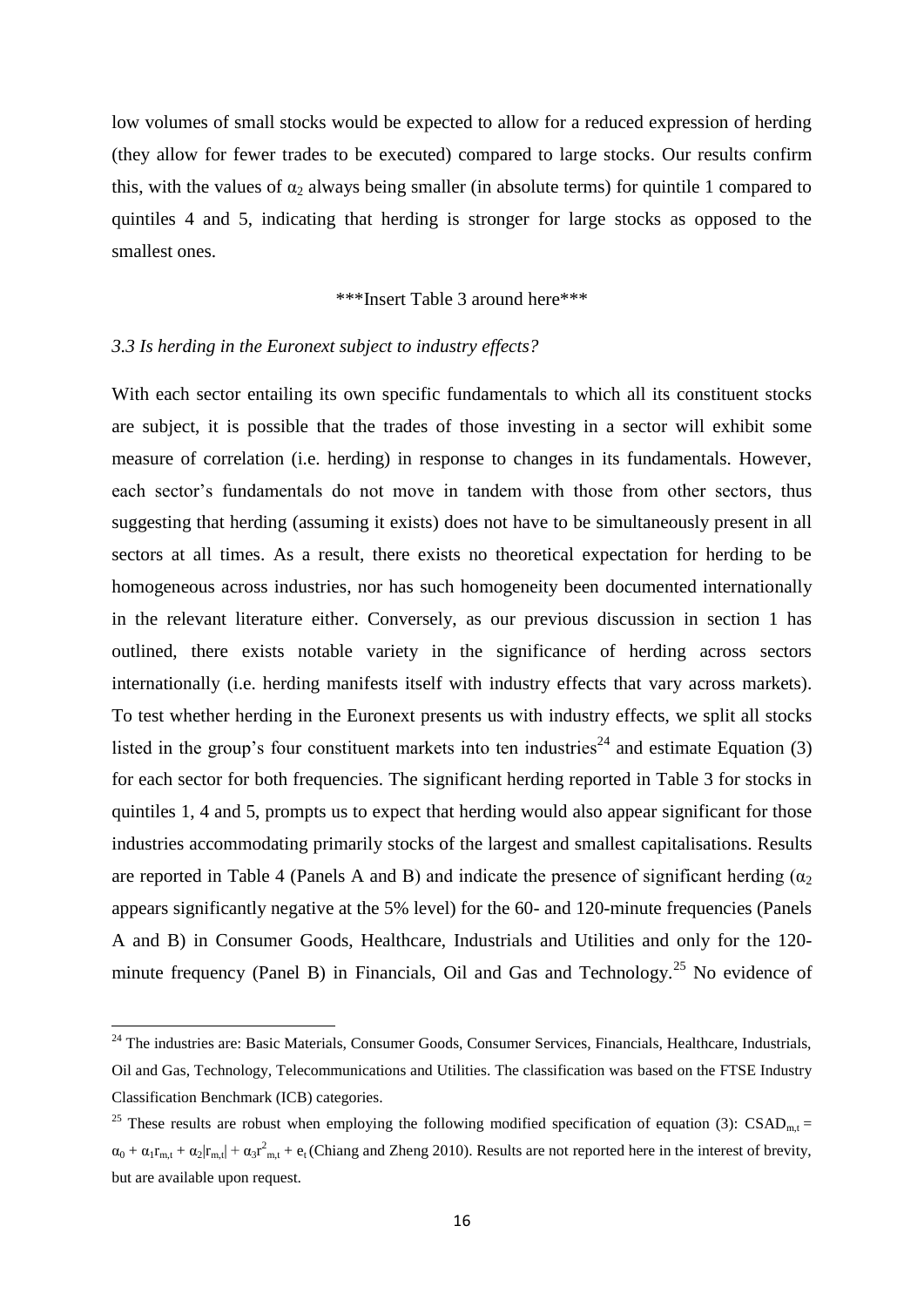herding is detected in any of our tests for Basic Materials, Consumer Services and Telecommunications. Taken together, these results confirm the presence of industry effects in herding in the Euronext as a group. The fact that herding is significant in industries whose firms are traditionally ranked among the largest in capitalization terms (Financials, Oil & Gas, Healthcare and Utilities) is in line with the evidence presented in Table 3 on herding significance for the largest capitalization quintiles 4 and 5. With large stocks being popular among fund managers, it is likely that the herding observed in those sectors is motivated by institutional trades, possibly due to benchmarking<sup>26</sup>, more so considering the dominance of institutional investors in these markets.<sup>27</sup> In line with the discussion in section 1, it is also possible that the herding identified here is due to the dominance of some sectors in the economies of Euronext's member-markets, rendering these sectors' fundamentals key in these markets' trading. This is the case particularly for Industrials (accounting for just over a fifth of Euronext's stocks – see Table 1), considering that Belgium, France and the Netherlands are strongly export-driven economies of industrial products. As for the Technology sector, a possible explanation for the significant herding detected there is that the sector is characterized by higher perceived risk, as it comprises mainly of growth stocks of rather moderate or small size (Gavriilidis et al., 2013). It is interesting to note that some of the sectors for which we have found herding to be significant have been identified as being susceptible to herding in other markets as well. This is the case with Financials in Hong Kong (Zhou and Lai, 2009) and Spain (Gavriilidis et al., 2013), Technology, Industrials and Consumer Goods in Spain (Gavriilidis et al., 2013) and Oil and Gas globally (Gebka and Wohar, 2013).

\*\*\*Insert Table 4 around here\*\*\*

*3.4 Is herding in the Euronext subject to country effects?*

 $26$  This benchmarking may be either due to large stocks being constituents of blue-chip indices (which funds are assessed against in terms of performance and, hence track more closely) or to funds targeting the same sector.

 $27$  According to the FESE Share Ownership Structure in Europe 2007 Survey, the non-retail segment accounted for the bulk of market capitalization in Belgium (80.5%), France (93.3%) and Portugal (90.1%); regarding the Netherlands, said survey had no such breakdown of its capitalization, disentangling between domestic and foreign investors instead. However, with foreign investors shown in that survey to hold up to 80% of shares of Dutch companies, it is almost certain that this is a reflection of a heavy foreign institutional presence in the market, something further confirmed by Nielsson (2009).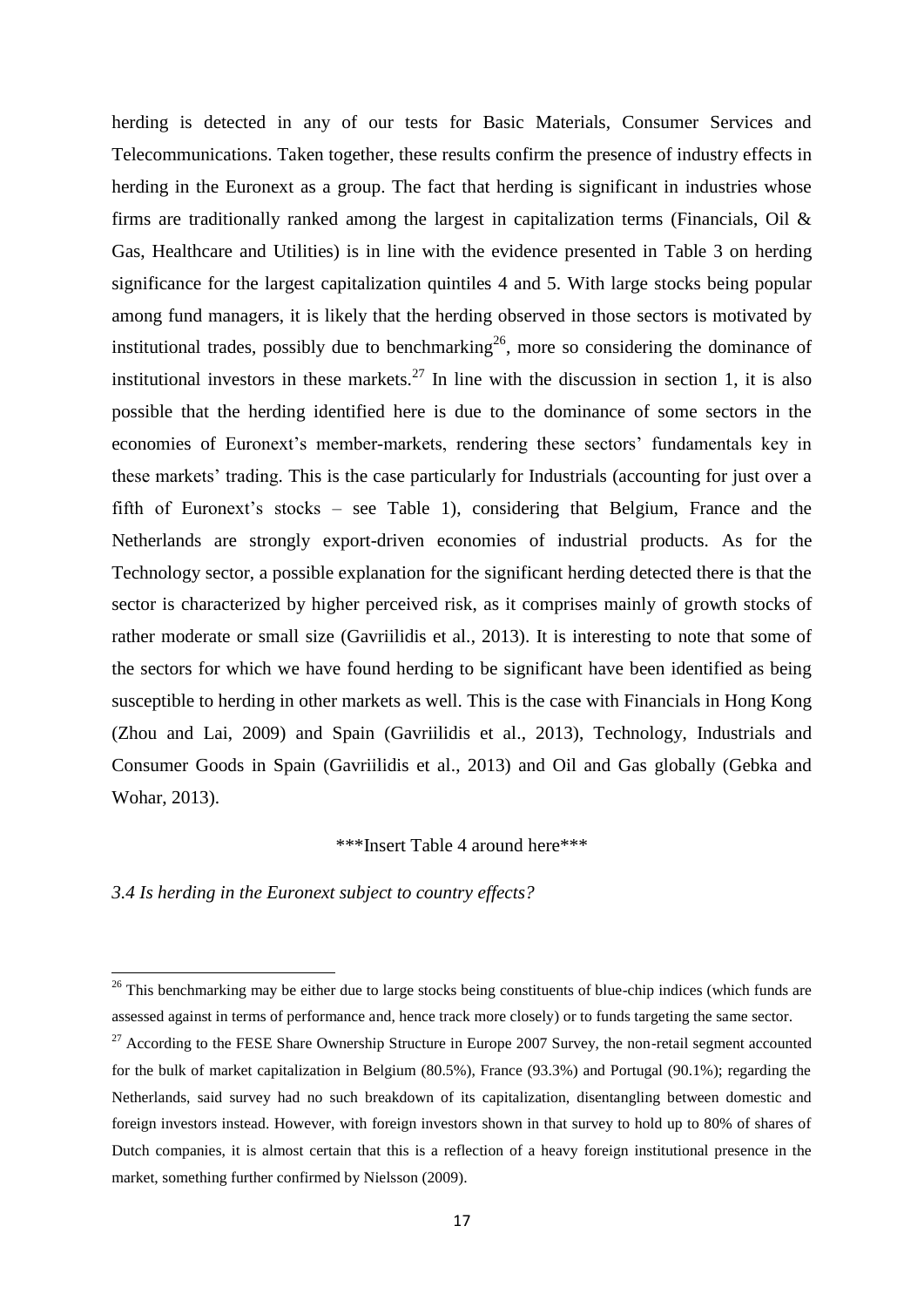In the context of a cross-border group it is possible that herding varies in its significance across the group's markets and that herding in each of the group's markets is dissimilar to the herding witnessed at the group level; in other words, it is possible that there exists a country effect in the group's estimated herding. To explore this possibility, we estimate Equation (3) separately for each of Euronext's four equity markets (Belgium, France, the Netherlands and Portugal) and report our results in Table 5. As the estimates in Table 5 indicate, herding is significant ( $\alpha_2$  appears significantly negative at the 1% level) in all tests using both frequencies for Belgium, France and Portugal, yet not for the Netherlands.<sup>28</sup> In view of the results in Table 2 denoting the presence of significant herding in the Euronext as a group, this suggests the presence of a country effect in the group's herding, with herding being significant in some markets (Belgium, France and Portugal), but not others (the Netherlands).<sup>29</sup> A possible explanation underlying this is the distinctively enhanced presence of overseas investors in the Dutch market compared to the group's other three markets. As Figure 1 illustrates, whereas the participation of foreign investors in Belgium, France and Portugal hovered around 28-46% during the  $2002$ -2007<sup>30</sup> period, the corresponding figures for the Netherlands were in the 67-80% range (FESE Share Ownership Structure in Europe 2007 Survey). With foreign investors being institutional in nature, it is likely that the absence of herding in the Dutch market is due to it being dominated by sophisticated investors. It may also be the case that the global outlook characterizing the investments of foreign investors

 $^{28}$  As before, we have assessed the robustness of these results using the modified specification of Equation (3)  $(CSAD_{m,t} = \alpha_0 + \alpha_1 r_{m,t} + \alpha_2 |r_{m,t}| + \alpha_3 r_{m,t}^2 + e_t)$  proposed by Chiang and Zheng (2010). Results are essentially identical and are available upon request from the authors.

<sup>&</sup>lt;sup>29</sup> These results are rather different to those reported by Andrikopoulos et al. (2014) and Economou et al. (2015) who found herding to be significant in the four Euronext constituent markets following their entry into the Euronext (with the exception of Portugal for Andrikopoulos et al. (2014), who detected no herding for that market after its inclusion in the Euronext). Of course, it is useful to keep in mind that, compared to our work, herding post-Euronext entry for each market was tested for sample windows ending in different time-points (October 2009 for Andrikopoulos et al. and December 2012 for Economou et al.) for these studies; what is more, the latter measured herding using lower frequencies (monthly and daily, respectively).

<sup>&</sup>lt;sup>30</sup> We have not been able to trace data on investors' composition in these markets post-2007. However, it is highly unlikely that the notably high figures of foreign shareholder-ownership changed in the Netherlands post-2007, more so given the historically high participation of foreign investors in that market (see, for example, Nielsson (2009), who provided evidence denoting that foreign investors controlled around two-thirds of the equity volume of the Amsterdam market since the 1990s).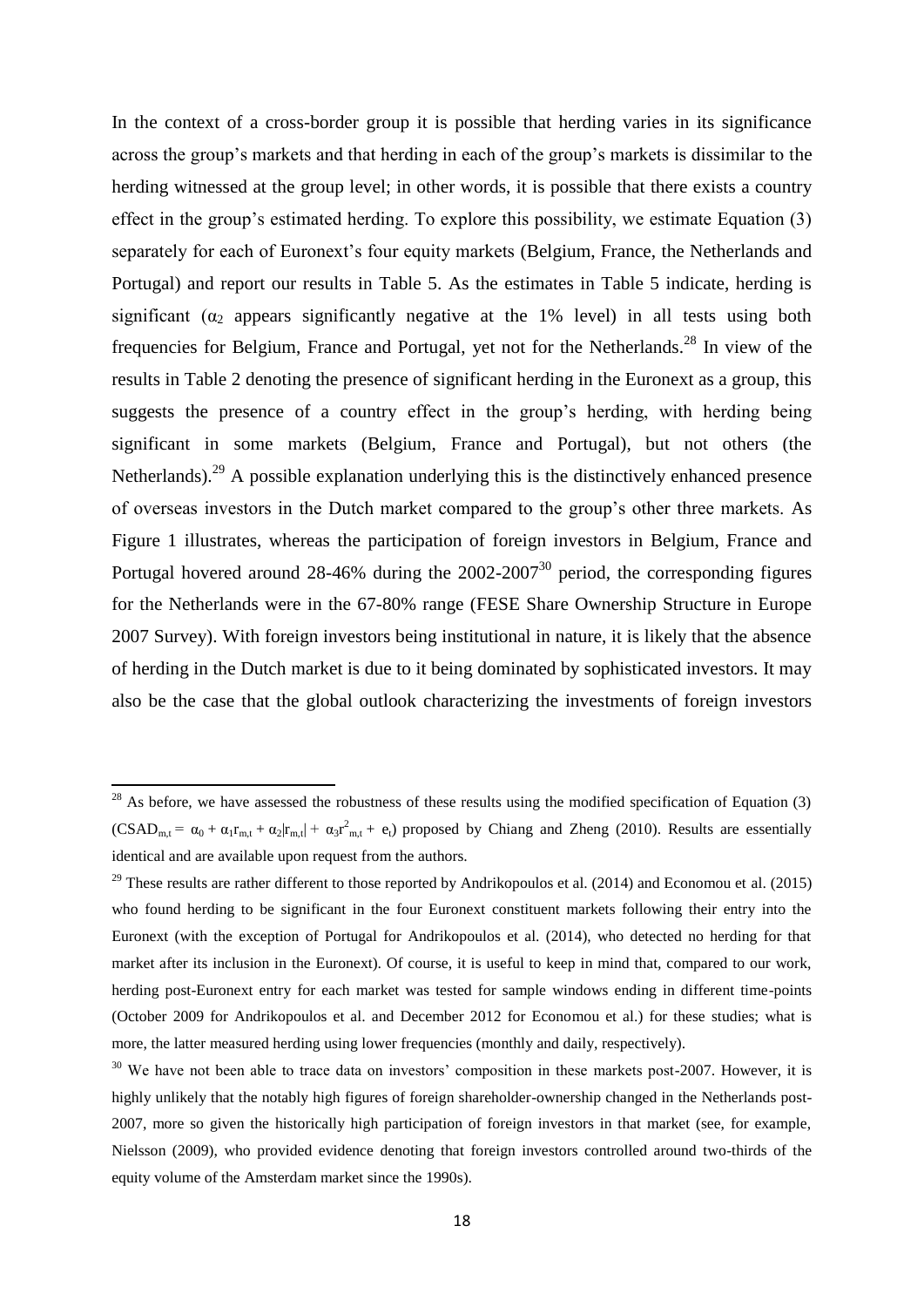leads them to base their trades in any individual market on international asset allocation/diversification considerations, rather than herding towards that market's consensus.

\*\*\*Insert Table 5 and Figure 1 around here\*\*\*

## *3.5 Is herding in each market member affected by the trading dynamics of the other markets?*

Membership in a cross-border group can lead to herding in one market being affected by the trading dynamics of the group's other constituent markets, more so given the common platform linking all the markets together; this raises the issue of whether the previously documented country effect is robust when taking these dynamics into account. Following Economou et al. (2015), we explore this issue using Equation (5), which is a modified specification of the Chang et al. (2000) herding model, incorporating the squared return of the group's other member markets in a market's herding estimations (Chiang and Zheng, 2010). Equation (5) is estimated for each of the four markets separately, for all possible combinations of markets.<sup>31</sup> Results are presented in Table 6 and by and large confirm the evidence on the country effect previously reported in Table 5. Herding is again significant ( $\alpha_2$ ) appears significantly negative at the 1% level) in Belgium, France and Portugal for all tests while once more insignificant in the Netherlands for all tests. The  $\alpha_3$  coefficient accounting for the effect of other markets' dynamics on each market's herding presents us with notably interesting results. As can be seen from Table 6, the values for almost<sup>32</sup> all tests relating to the Belgian, French and Portuguese markets are positive and significant ( $\alpha_3$  appears significantly positive at the 10% level), indicating that these three markets are significantly affected by the trading dynamics of their counterparts in the Euronext (without their herding significance being affected though, as discussed above). However, it is the results from the Netherlands that are most interesting in this regard, since, as Table 6 illustrates, almost all  $33$ 

 $31$  Equation (5) is estimated for each market including the squared return of each of the other three markets in turn (i.e. it is run three times for each market). For example, in the case of Belgium, we estimate this equation first by including the squared return of the French market only on the right-hand side, then by including the squared return of the Dutch market only and then that of the Portuguese market only.

 $32$  The sole exception here is observed for the Portuguese market when controlling for the dynamics of the Dutch market at the 60-minute frequency, where  $\alpha_3$  is insignificant.

<sup>&</sup>lt;sup>33</sup> The sole exception here is the test at the 120-minute frequency controlling for the Portuguese market's dynamics, for which  $\alpha_2$  is insignificantly negative.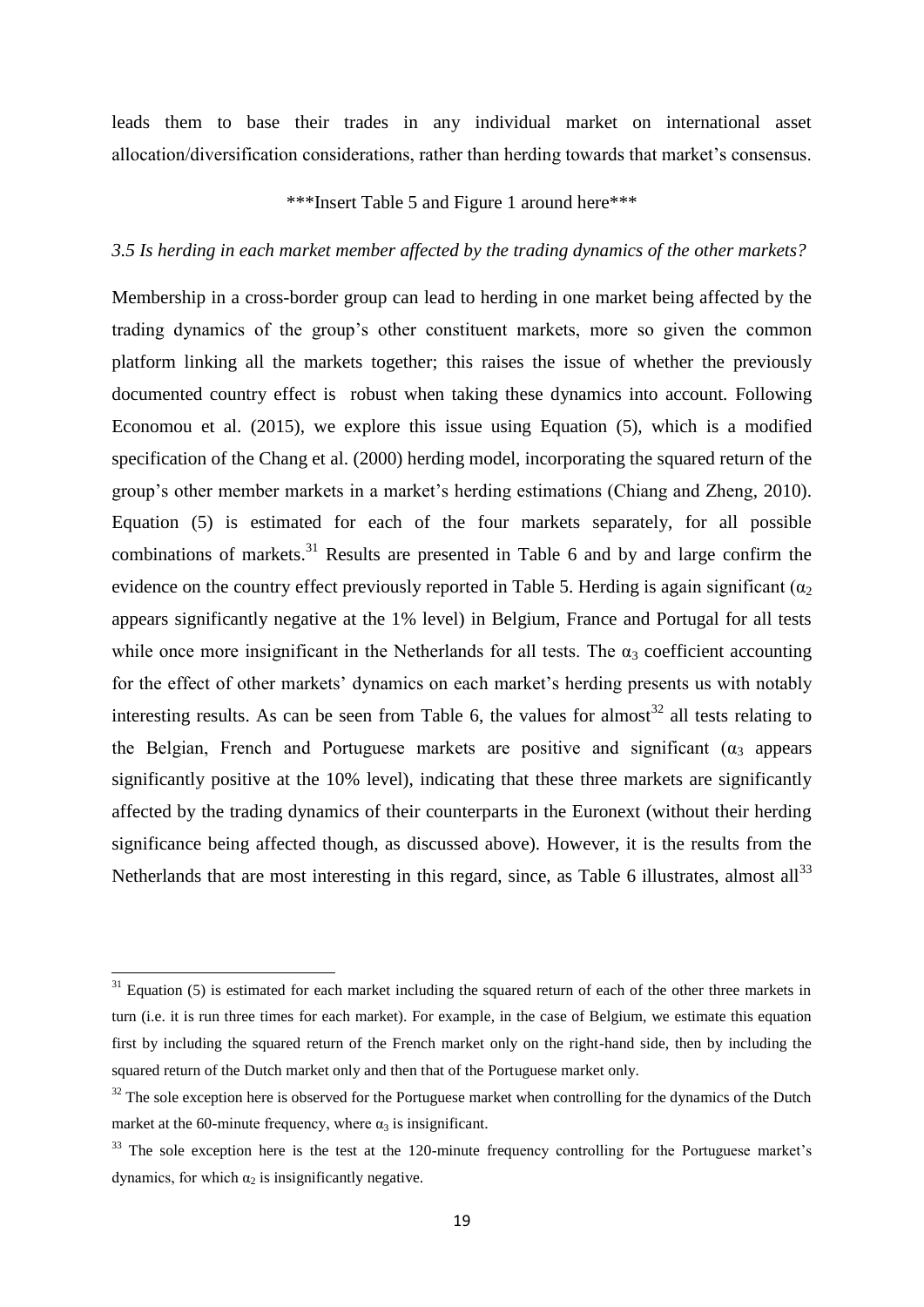$\alpha_2$  values are significantly (5%) positive, while the  $\alpha_3$  values are almost all<sup>34</sup> significantly (at the 10% level) negative. In line with Chiang and Zheng (2010), this suggests that herding formation in the Netherlands is not a function of the market's domestic conditions (we found no such evidence in Table 5 either), but rather those of its peers in the Euronext.<sup>35</sup> This is probably not irrelevant to the previous discussion, since the dominance of foreign investors in the Dutch market would be expected to render their investment decisions in the Netherlands more dependent on international market conditions (as opposed to domestic factors alone).<sup>36</sup>

\*\*\*Insert Table 6 around here\*\*\*

## *3.6 Does herding in the Euronext vary before, during and after the outbreak of the 2007-09 global financial crisis?*

We finally turn to testing whether herding in the Euronext was affected by the global financial crisis in 2007-09. To that end, we estimate Equation (3) for the group as a whole before, during and after the financial crisis, in line with the sub periods defined in the previous section. Results are presented in Table 7 and they denote the presence of significant  $(\alpha_2)$  appears significantly negative at the 5% level) herding for all tests performed (before, during and after the crisis) for both frequencies tested. It is interesting to note that, in absolute

**.** 

 $34$  The sole exception here is the test at the 120-minute frequency controlling for the Portuguese market's dynamics, for which  $\alpha_3$  is insignificantly negative.

<sup>&</sup>lt;sup>35</sup> According to the Chang et al. (2000) approach, herding in a market is reflected in the nonlinear relationship between the CSAD and the market's return. If by adding the squared market return of other markets in a market's herding equation we obtain significantly negative coefficients for that variable, then this suggests that herding in that market is induced by other markets' dynamics as well.

<sup>&</sup>lt;sup>36</sup> Whereas we find evidence of herding being induced in the Netherlands only by the trading dynamics of the other three Euronext-markets, Economou et al. (2015) document this to be the case for all four Euronextmarkets. Aside from the differences in sample window and frequency between our study and theirs, it is also worth noting that they tested for the effect of other member markets' dynamics over each Euronext-market's herding using the following specification  $CSAD_{m,t} = \alpha_0 + \alpha_1 |r_{m,t}| + \alpha_2 r_{m,t}^2 + \alpha_3 r_{n,t}^2 + \alpha_4 CSAD_{n,t} + \epsilon_t$  (equation 6, p 234). Essentially the difference between the two approaches hinges on the other markets' CSAD on the righthand-side which we chose not to employ, as we wanted to focus on the interaction between market m's CSAD with the squared return of market n (since this would indicate to us whether herding in market m is induced by the trading dynamics of market n). Nevertheless, for robustness purposes, we have repeated our estimations in Table 6 using their specification and find qualitatively similar results to the ones presented here, which are not reported for brevity reasons and are available upon request.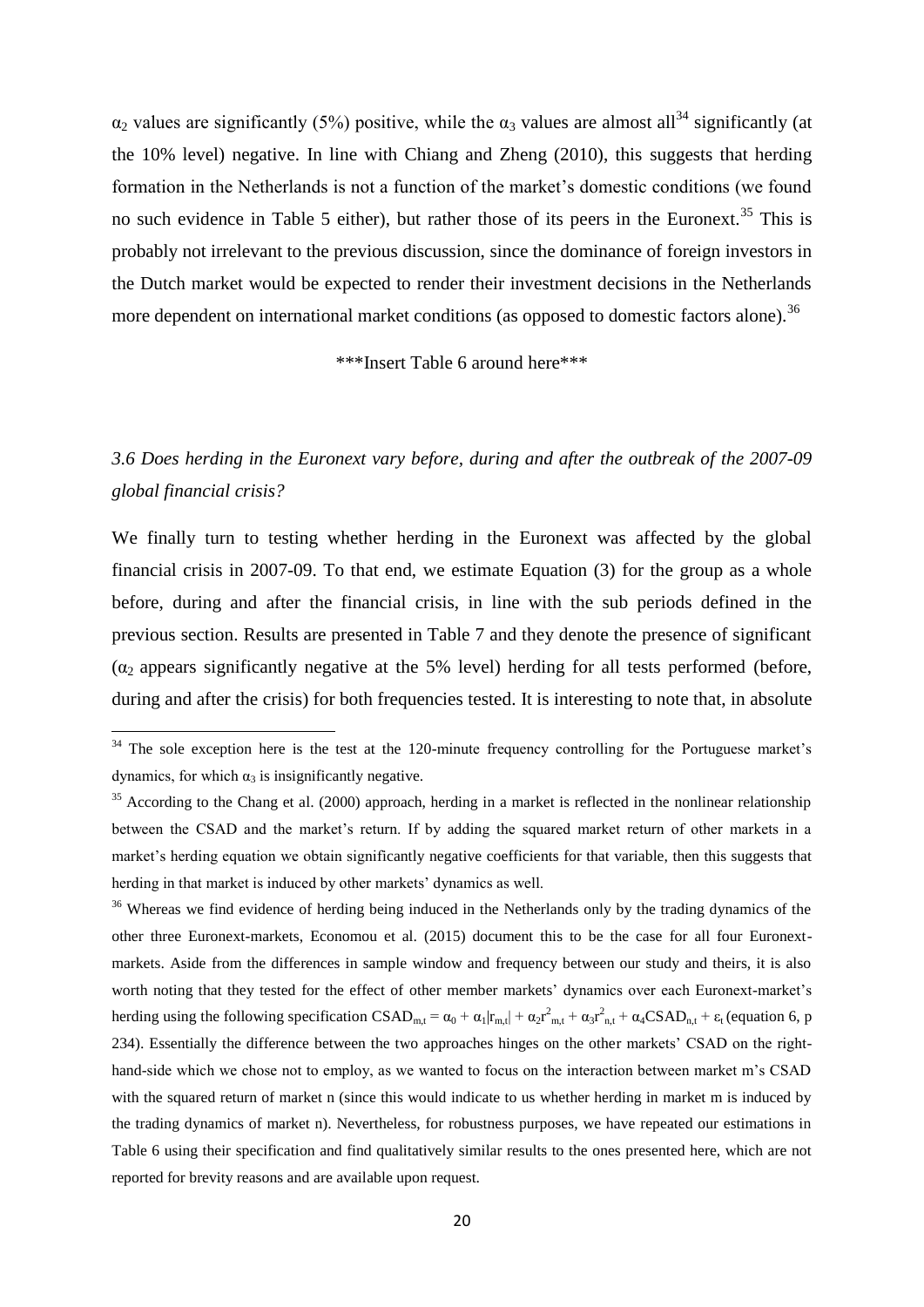terms,  $\alpha_2$  presents us with the highest values prior to the crisis' outbreak and its smallest values during the crisis' period. These results suggest that herding, albeit significant throughout the 2002-2010 period, appears less strong during the 2007-2009 crisis period. A possible explanation for this is that the outbreak of the crisis led to the unearthing of novel fundamentals for the global economy, prompting investors to rely more on them to inform their trading and less on the pre-crisis consensus (upon which the heavy pre crisis herding was founded). In view of the previously discussed differences in herding significance among the Euronext markets, we also estimate Equation (3) for each market for each of the three sub periods (before; during; after the crisis) and report the results in Table 8. Herding in France exhibits significance irrespective of the sub period examined, with  $\alpha_2$  presenting us with its highest (smallest) values in absolute terms after (during) the crisis' outbreak. Herding in Belgium is significant before and during the crisis only, with  $\alpha_2$  presenting us with higher values (in absolute terms) before the crisis' outbreak. Investors in Portugal herded significantly during and after the crisis' outbreak, with their herding appearing stronger in the post crisis period ( $\alpha_2$  bears higher values in absolute terms following the crisis' outbreak). The results for Belgium, France and Portugal hold for both frequencies tested; it is also interesting to note that the Dutch market furnished us with evidence of herding significance during the crisis' period for both frequencies. Overall, our results confirm the evidence presented so far on herding at the group level (significant herding in the Euronext as a group) and for each individual market (significant herding in Belgium, France and Portugal; near absence of herding in the Netherlands), while also indicating that the outbreak of the recent global financial crisis culminated in a reduction in intraday herding in the Euronext, a result consistent with research (Choe et al., 1999; Hwang and Salmon, 2004) denoting a decrease in herding following the outbreak of financial crises $3^7$ .

\*\*\*Insert Tables 7 and 8 around here\*\*\*

## **4. Conclusion**

 $\overline{a}$ 

This paper investigates for the first time in the literature the presence of herding in a crossborder market group on the premises of the Euronext, one of the first ever such groups formed internationally. Drawing on tick data from Euronext's Trade-and-Quote database

<sup>&</sup>lt;sup>37</sup> For Tables 3 – 5 and 7, we have performed an F-test to test for the equality of  $\alpha_2$  across size quintiles, industries, countries and before/during/after the crisis period, respectively. Results uniformly reject the null hypothesis of the equality of coefficients across regressions (these results are available upon request).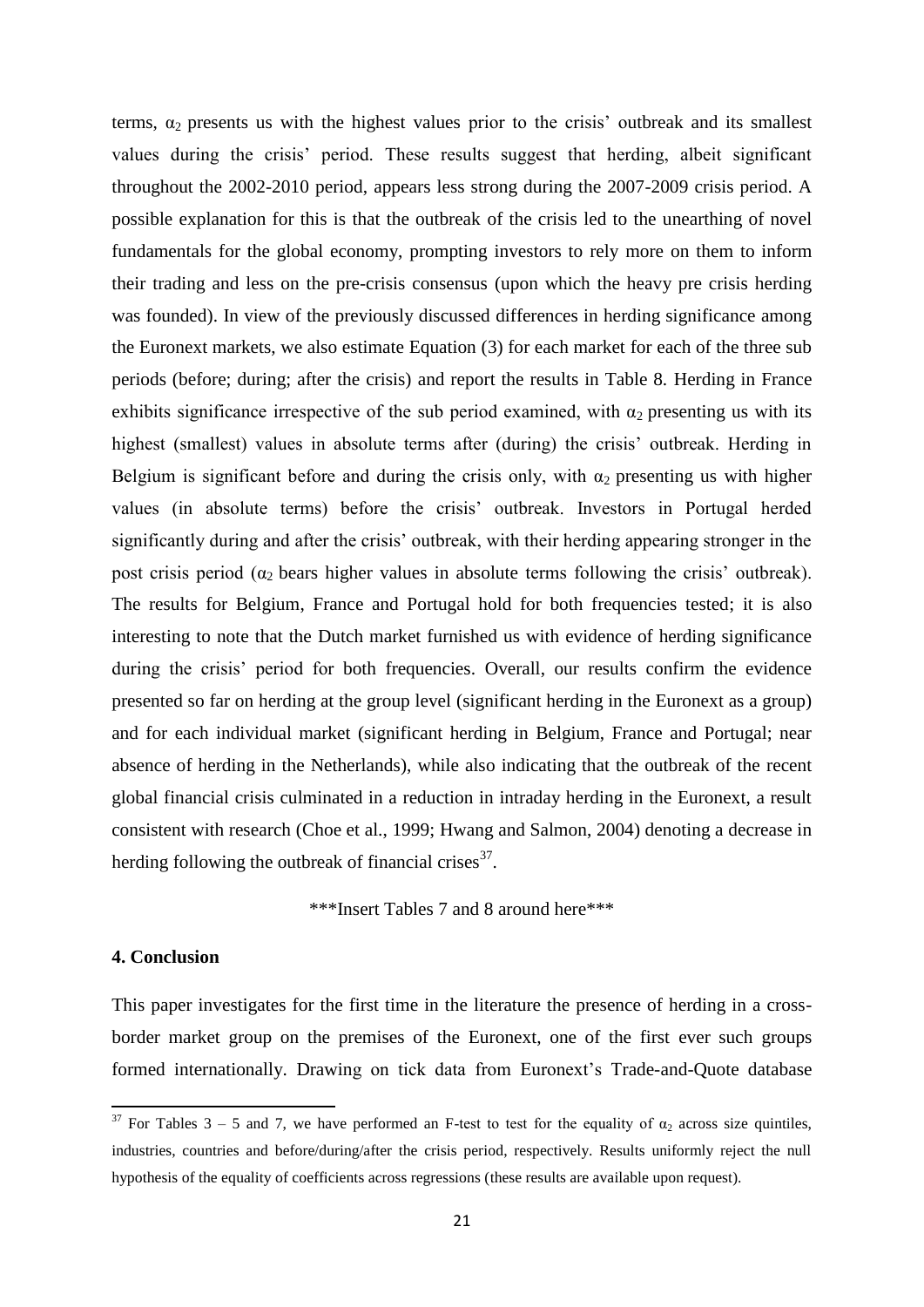(TAQ) covering all trades conducted on all four Euronext constituent equity markets (Brussels, Paris, Amsterdam and Lisbon) between January 2002 and December 2010, we produce evidence showing that herding is significant in the Euronext as a group. Additional tests reveal that herding in the Euronext presents itself mainly for stocks of high and low capitalization and across several sectors, thus confirming the existence of size and industry effects. We also report evidence of a country effect, with herding being significant in Belgium, France and Portugal, but not in the Netherlands. This effect is robust when controlling for the impact of each market's trading dynamics over the remaining three markets, with the exception of the Netherlands, for which we find the other three markets' dynamics motivating herding. We attribute this finding to the fact that the Dutch market is overwhelmingly dominated by foreign investors, whose sophistication coupled with their global outlook would be expected to render their investment decisions in the Netherlands more dependent on international market conditions (as opposed to domestic factors). Finally, herding in the Euronext is found to be significant before, during and after the 2007-09 financial crisis period, with its presence being the least strong during the crisis.

Our findings present important implications for the investment community, particularly with regards to investors with a global investment outlook aiming to harness the benefits of international portfolio diversification. This is because the significant herding reported in this study for the Euronext suggests the presence of commonalities in trading dynamics within and across a cross-border group's markets. Assuming an investor wishes to invest in markets belonging to the same group, these commonalities would be expected to reduce the diversification benefits from such an investment. On the other hand, however, it is possible that the documented size, industry and country effects of intraday herding can be utilized by investors for the purpose of formulating intraday style strategies at the group level. From a regulatory perspective, these results are also of key interest in the context of cross-border groups, since the latter's common trading platforms can allow the transmission of intraday herding incidents across their member markets with potentially destabilizing effects.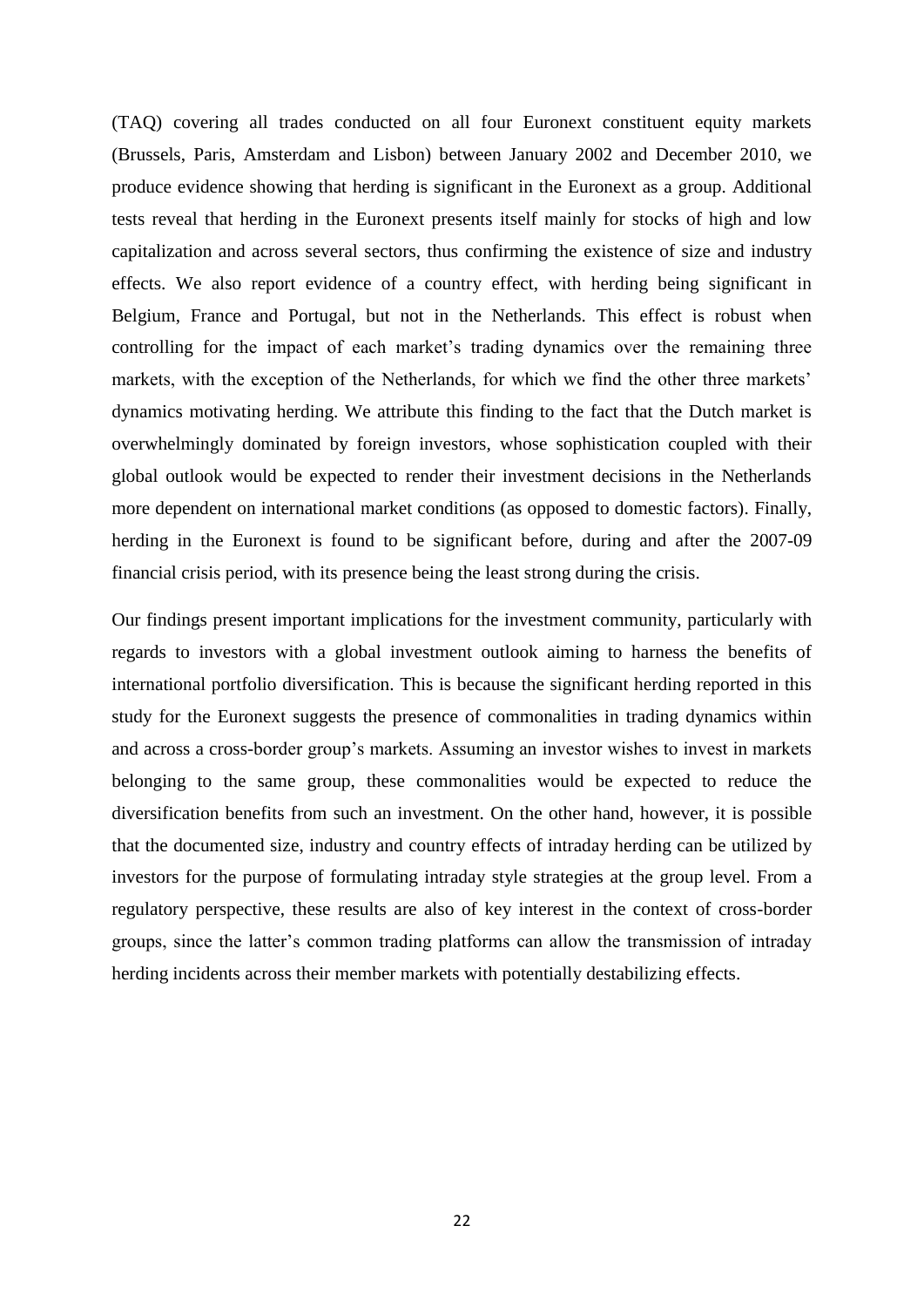#### **References**

Aggarwal, R., & Dahiya, S. (2006). Demutualization and public offerings of financial exchanges. *Journal of Applied Corporate Finance*, 18, 96-106.

Amini, S., Gebka, B., Hudson, R. & Keasey, K. (2013). A review of the international literature on the short term predictability of stock prices conditional on large prior price changes: microstructure, behavioral and risk related explanations. *International Review of Financial Analysis*, 26, 1-17.

Andrikopoulos, P., Clunie, J. & Siganos, A. (2012). UK short selling sctivity and firm performance. *Journal of Business Finance and Accounting*, 39, 1403-1417.

Andrikopoulos, P., Hoefer, A. & Kallinterakis, V. (2014). On the impact of market mergers over herding: Evidence from Euronext. *Review of Behavioral Finance*, 6, 104-135.

Arnold, T., Hersch, P., Mulherin, J.H. & Netter, J. (1999). Merging markets. *Journal of Finance*, 54, 1083-1107.

Banerjee, A.V. (1992). A simple model of herd behavior. *Quarterly Journal of Economics*, 107, 797-817.

Barber, B., Lee, Y.T., Liu, Y.J. & Odean, T. (2014). The cross-section of speculator skill: Evidence from day trading. *Journal of Financial Markets*, 18, 1-24.

Bennett, J.R., Sias, R. & Starks, L. (2003). Greener pastures and the impact of dynamic institutional preferences. *Review of Financial Studies*, 16, 1203-1238.

Bernales, A, Verousis, T. & Voukelatos, N. (2016). Do investors follow the herd in option markets? *Journal of Banking and Finance* (forthcoming)

Bikhchandani, S., Hirshleifer, D. & Welch, I. (1992). A theory of fads, fashion, custom, and cultural change as informational cascades. *Journal of Political Economy*, 100, 992-1026.

Black, F. (1972). Capital market equilibrium with restricted borrowing. *Journal of Business*, 45, 444-454.

Blasco, N., Corredor, P. & Ferreruela, S. (2011). Market sentiment: A key factor of investors' imitative behaviour. *Accounting and Finance*, 52, 663-689.

Blasco, N., Corredor, P. & Ferreruela, S. (2012). Does herding affect volatility? Implications for the Spanish stock market. *Quantitative Finance*. 12, 311-327.

Caparrelli, F., D'Arcangelis, A.M. & Cassuto, A. (2004). Herding in the Italian stock market: A case of behavioral finance. *Journal of Behavioral Finance*, 5, 222-230.

Chaboud, A., Chiquoine, B., Hjalmarsson, E. & Vega, C. (2014). Rise of the machines: Algorithmic trading in the foreign exchange market. *Journal of Finance*, 69, 2045-2084.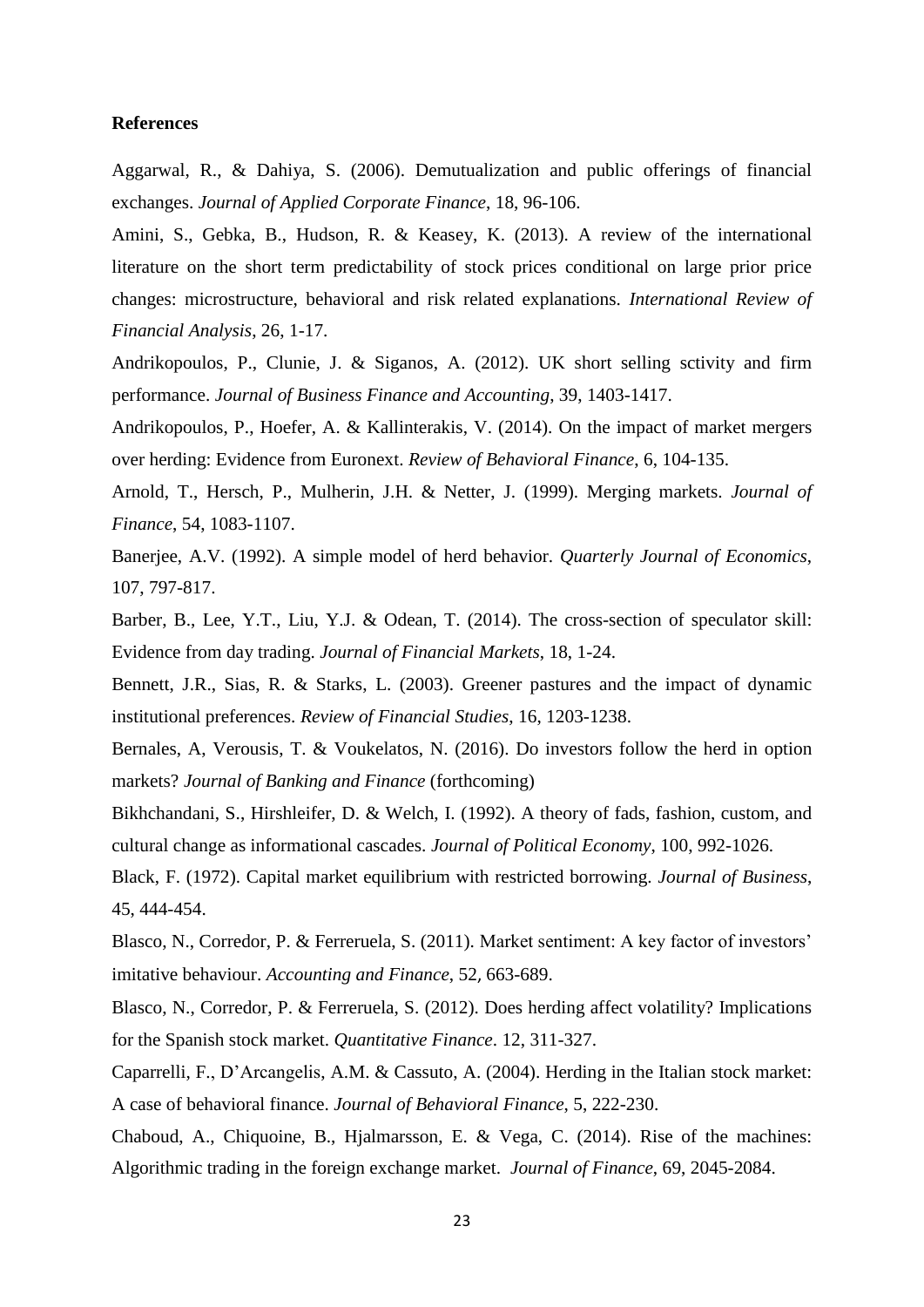Chang, E.C., Cheng, J.W. & Khorana, A. (2000). An examination of herd behavior in equity markets: An international perspective. *Journal of Banking and Finance*, 24, 1651-1679.

Chiang, T.C. & Zheng, D. (2010). An empirical analysis of herd behavior in global stock markets. *Journal of Banking and Finance*, 34, 1911–1921.

Choe, H., Kho, B.C. & Stulz, R.M. (1999). Do foreign investors destabilize stock markets? The Korean experience in 1997. *Journal of Financial Economics*, 54, 227-264.

Choi, N. & Sias, R.W. (2009). Institutional industry herding. *Journal of Financial Economics*, 94, 469-491.

Christie, W.G. & Huang, R.D. (1995). Following the pied piper: Do individual returns herd around the market? *Financial Analysts Journal*, 51, 31-37.

Dang, H.V. & Lin, M. (2016). Herd mentality in the stock market: On the role of idiosyncratic participants with heterogeneous information. *International Review of Financial Analysis*, 48, 247-260.

De Bondt, W.F.M. & Teh, L.L. (1997). Herding behavior and stock returns: An exploratory investigation. *Swiss Journal of Economics and Statistics*, 133, 293-324.

Demirer, R. & Kutan, A.M. (2006). Does herding behaviour exist in Chinese stock markets? *Journal of International Financial Markets, Institutions and Money*, 16, 123-142.

Demirer, R., Kutan, A.M. & Chen, C.D. (2010). Do investors herd in emerging stock markets? Evidence from the Taiwanese market. *Journal of Economic Behavior and Organization*, 76, 283-295.

Devenow, A. & Welch, I. (1996). Rational herding in financial economics. *European Economic Review*, 40, 603-615.

Dorn, D., Huberman, G. & Sengmueller, P. (2008). Correlated trading and returns. *Journal of Finance*, 63, 885-920.

Economou, F., Kostakis, A. & Philippas, N. (2011). Cross-country effects in herding behavior: Evidence from four south European markets. *Journal of International Financial Markets, Institutions and Money,* 21, 443-460.

Economou, F., Gavriilidis, K., Kallinterakis, V. & Goyal, A. (2015). Herding dynamics in exchange groups: Evidence from Euronext. *Journal of International Financial Markets, Institutions and Money*, 34, 228-244.

Federation of European Securities Exchanges (FESE) Share Ownership Structure in Europe 2007 Survey http://www.fese.eu/statistics-market-research/studies. Accessed 20 April 2014. Galariotis, E., Rong, W. & Spyrou, S. (2015). Herding on fundamental information: A comparative study. *Journal of Banking and Finance*, 50, 589-598.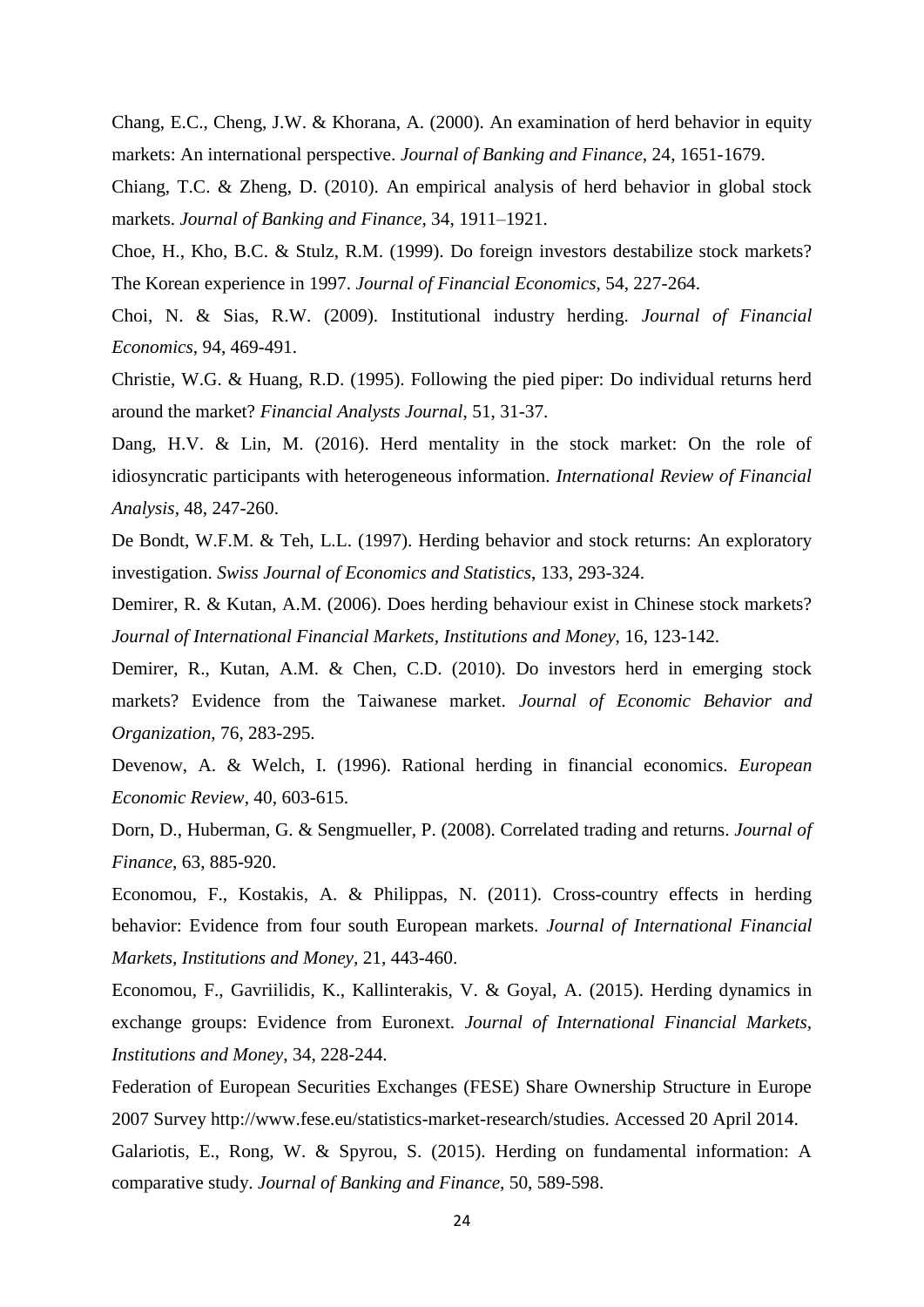Galariotis, E., Krokida, S-I & Spyrou, S. (2016a). Herd behavior and equity market liquidity: Evidence from major markets. *International Review of Financial Analysis*, 48, 140-149.

Galariotis, E., Krokida, S-I & Spyrou, S. (2016b). Bond market investor herding: Evidence from the European financial crisis. *International Review of Financial Analysis*, 48, 365-375.

Gavriilidis, K., Kallinterakis, V. and Leite-Ferreira, M.P. (2013). Institutional industry herding: Intentional or spurious? *Journal of International Financial Markets, Institutions and Money*, 26, 192-214.

Gebka, B. & Wohar, M.E. (2013). International herding: Does it differ across sectors? *Journal of International Financial Markets, Institutions and Money*, 23, 55-84.

Gelos, R.G. & Wei, S.J. (2005). Transparency and international portfolio holdings. *Journal of Finance*, 60, 2987-3020.

Gleason, K.C., Mathur, I. & Peterson, M.A. (2004). Analysis of intraday herding behaviour among the sector ETFs. *Journal of Empirical Finance*, 11, 681-694.

Goodfellow, C., Bohl, M. & Gebka, B. (2009). Together we invest? Individual and institutional investors' trading behavior in Poland. *International Review of Financial Analysis*, 18, 212-221.

Grinblatt, M., Titman, S. & Wermers, R. (1995). Momentum investment strategies, portfolio performance, and herding: A study of mutual fund behaviour. *American Economic Review*, 85, 1088-1105.

Hagströmer, B. & Nordén, L. (2013). The diversity of high frequency traders. *Journal of Financial Markets*, 16, 741-770.

Hasbrouck, J. & Saar, G. (2013). Low Latency Trading. *Journal of Financial Markets*, 16, 646-679.

Henker, J., Henker, T. & Mitsios, A. (2006). Do investors herd intraday in Australian equities? *International Journal of Managerial Finance*, 2, 196-219.

Hirshleifer, D. & Teoh, S.T. (2003). Herd behavior and cascading in capital markets: A review and synthesis. *European Financial Management*, 9, 25-66.

Holmes, P.R., Kallinterakis, V., Leite-Ferreira, M.P. (2013). Herding in a concentrated market: A question of intent. *European Financial Management*, 19, 497-520.

Hwang, S. & Salmon, M. (2004). Market stress and herding. *Journal of Empirical Finance*, 11, 585-616.

Kim, W. & Wei, S.J. (2002). Foreign portfolio investors before and during a crisis. *Journal of International Economics*, 56, 77-96.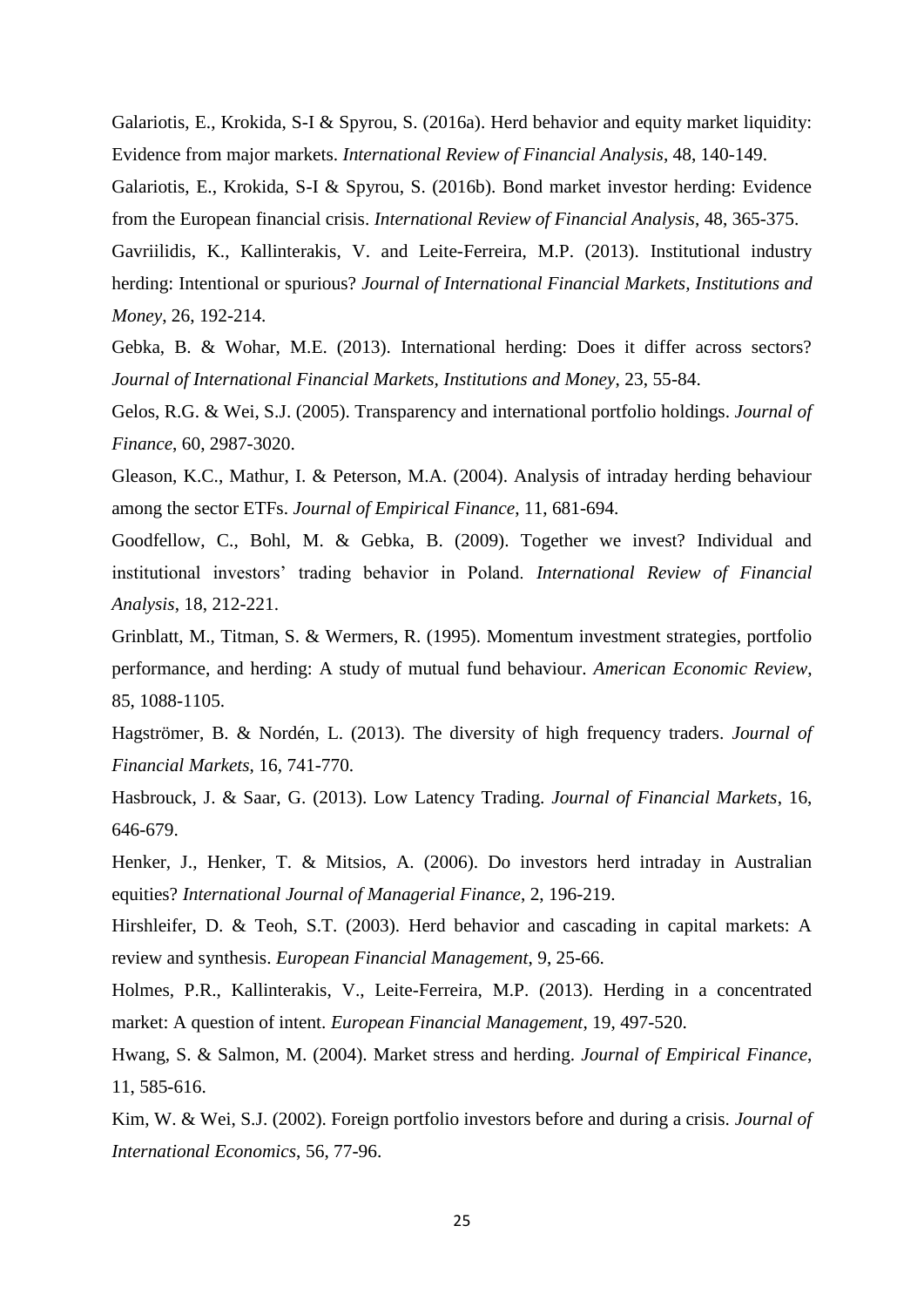Kremer, S. & Nautz, D. (2013). Causes and consequences of short-term institutional herding. *Journal of Banking and Finance*, 37, 1676-1686.

Kumar, A. & Lee, C.M.C. (2006). Retail investor sentiment and return comovements. *Journal of Finance*, 61, 2451–2486.

Kumar, A. (2009). Dynamic style preferences of individual investors and stock returns. *Journal of Financial and Quantitative Analysis*, 44, 607-640.

Lakonishok, J., Shleifer, A. &Vishny, R. (1992). The impact of institutional trading on stock prices. *Journal of Financial Economics*, 32, 23-43.

Mobarek, A., Mollah, S. & Keasey, K. (2014). A cross-country analysis of herd behavior in Europe. *Journal of International Financial Markets, Institutions and Money*, 32, 107–127.

Nielsson, U. (2009). Stock exchange merger and liquidity: The case of Euronext. *Journal of Financial Markets*, 12, 229-267.

Pagano, M. & Padilla, A.J. (2005). Efficiency gains from the integration of stock exchanges: Lessons from the Euronext "natural experiment". A report for Euronext. *LECG Consulting Report*.

Scharfstein, D.S. & Stein, J.C. (1990). Herd behavior and investment. *American Economic Review*, 80, 465-479.

Sias, R.W. (2004). Institutional herding. *Review of Financial Studies*, 17, 165-206.

Singh, V. (2013). Did institutions herd during the internet bubble? *Review of Quantitative Finance and Accounting*, 41, 513-534.

Sornette, S.D. & Von der Becke, S. (2011). Crashes and high frequency trading. *Swiss Finance Institute Research Paper 11-63*.

Voronkova, S. & Bohl, M.T. (2005). Institutional traders' behaviour in an emerging stock market: empirical evidence on Polish pension fund investors. *Journal of Business, Finance and Accounting*, 32, 1537-1560.

Walter, A. & Weber, M. (2006). Herding in the German mutual fund industry. *European Financial Management*, 12, 375-406.

Wermers, R. (1999). Mutual fund herding and the impact on stock prices. *Journal of Finance*, 54, 581-622.

Wylie, S. (2005). Fund manager herding: A test of the accuracy of empirical results using UK data. *Journal of Business*, 78, 381-403.

Zhou, R.T. & Lai, R.N. (2009). Herding and information based trading. *Journal of Empirical Finance*, 16, 388–393.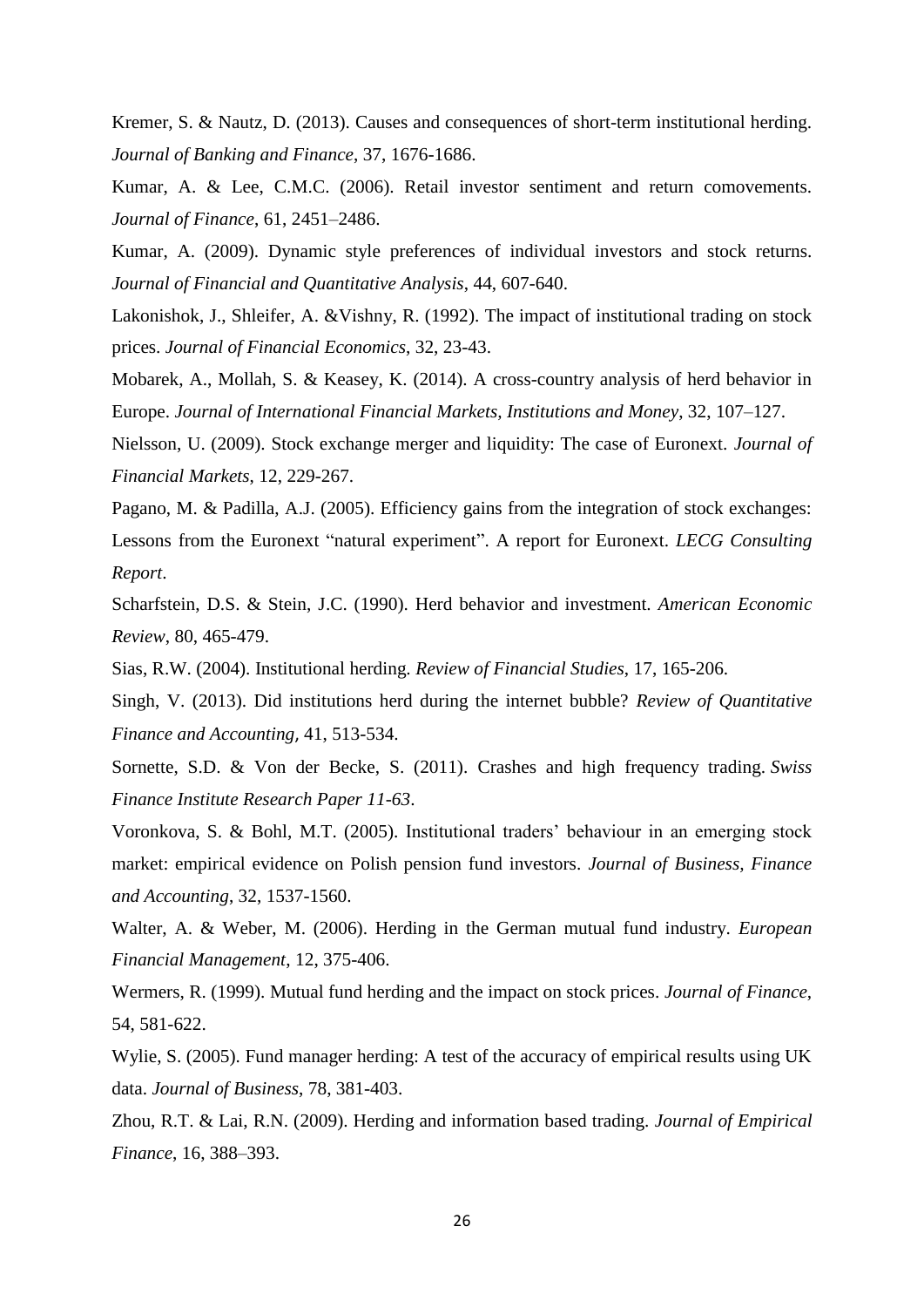#### Table 1: Descriptive statistics

|                       | Mean        |           | Standard deviation |           |             | Maximum   |             | Minimum   |             | Skewness  |             | Kurtosis  | Number of    |
|-----------------------|-------------|-----------|--------------------|-----------|-------------|-----------|-------------|-----------|-------------|-----------|-------------|-----------|--------------|
|                       | <b>CSAD</b> | $r_{m,t}$ | <b>CSAD</b>        | $r_{m.t}$ | <b>CSAD</b> | $r_{m.t}$ | <b>CSAD</b> | $r_{m,t}$ | <b>CSAD</b> | $r_{m,t}$ | <b>CSAD</b> | $r_{m,t}$ | observations |
| Belgium               |             |           |                    |           |             |           |             |           |             |           |             |           |              |
| 60 minutes            | 0.390       | $-0.013$  | 0.222              | 0.168     | 3.447       | 2.443     | 0.017       | $-3.643$  | 2.187       | $-1.108$  | 10.425      | 21.462    | 18,196       |
| 120 minutes           | 0.497       | $-0.022$  | 0.271              | 0.214     | 3.459       | 2.007     | 0.017       | $-2.913$  | 2.012       | $-0.910$  | 7.417       | 12.996    | 9,100        |
| France                |             |           |                    |           |             |           |             |           |             |           |             |           |              |
| 60 minutes            | 0.512       | $-0.014$  | 0.234              | 0.182     | 3.081       | 2.633     | 0.001       | $-2.191$  | 1.872       | $-0.857$  | 6.839       | 13.598    | 18,181       |
| 120 minutes           | 0.676       | $-0.025$  | 0.319              | 0.247     | 3.563       | 2.869     | 0.155       | $-2.726$  | 1.866       | $-1.191$  | 6.209       | 13.294    | 9,092        |
| Netherlands           |             |           |                    |           |             |           |             |           |             |           |             |           |              |
| 60 minutes            | 0.603       | $-0.034$  | 0.717              | 0.472     | 14.718      | 4.653     | 0.081       | $-8.014$  | 6.799       | $-3.334$  | 69.148      | 38.419    | 18,173       |
| 120 minutes           | 0.826       | $-0.054$  | 0.788              | 0.564     | 11.672      | 4.023     | 0.136       | $-6.626$  | 4.932       | $-2.185$  | 35.724      | 17.559    | 9,088        |
| Portugal              |             |           |                    |           |             |           |             |           |             |           |             |           |              |
| 60 minutes            | 0.414       | $-0.005$  | 0.297              | 0.290     | 3.376       | 4.148     | 0.010       | $-3.477$  | 2.473       | $-0.086$  | 10.140      | 16.673    | 14,291       |
| 120 minutes           | 0.577       | $-0.007$  | 0.370              | 0.389     | 3.324       | 4.199     | 0.036       | $-3.768$  | 1.908       | 0.017     | 5.669       | 12.935    | 7,150        |
| <b>Total EURONEXT</b> |             |           |                    |           |             |           |             |           |             |           |             |           |              |
| 60 minutes            | 0.495       | $-0.016$  | 0.232              | 0.177     | 2.999       | 2.540     | 0.014       | $-2.418$  | 1.931       | $-0.933$  | 7.043       | 15.064    | 18,357       |
| 120 minutes           | 0.656       | $-0.027$  | 0.315              | 0.241     | 3.232       | 2.863     | 0.167       | $-2.453$  | 1.885       | $-1.172$  | 5.960       | 13.424    | 9,180        |

#### Panel A: Statistics for CSAD and  $R_m$ , for each of Euronext's constituent markets and Euronext as a whole

#### Panel B: Correlation Matrix (CSAD)

|                    |                 | Belgium | France          |       | Netherlands     |       | Portugal                 |       |
|--------------------|-----------------|---------|-----------------|-------|-----------------|-------|--------------------------|-------|
|                    | 60 <sub>m</sub> | 120m    | 60 <sub>m</sub> | 120m  | 60 <sub>m</sub> | 120m  | 60 <sub>m</sub>          | 120m  |
| Belgium            | -               | -       | 0.791           | 0.837 | 0.472           | 0.567 | 0.474                    | 0.535 |
| France             | 0.791           | 0.837   |                 |       | 0.494           | 0.583 | 0.490                    | 0.535 |
| <b>Netherlands</b> | 0.472           | 0.567   | 0.494           | 0.583 |                 |       | 0.325                    | 0.414 |
| Portugal           | 0.474           | 0.535   | 0.490           | 0.535 | 0.325           | 0.414 | $\overline{\phantom{a}}$ |       |

#### Panel C: Correlation Matrix  $(r<sub>m,t</sub>)$

|             |       | Belgium |       | France |       | Netherlands | Portugal |       |
|-------------|-------|---------|-------|--------|-------|-------------|----------|-------|
|             | 60m   | 120m    | 60m   | 120m   | 60m   | 120m        | 60m      | 120m  |
| Belgium     | -     |         | 0.632 | 0.715  | 0.511 | 0.603       | 0.411    | 0.498 |
| France      | 0.632 | 0.715   | -     |        | 0.633 | 0.697       | 0.499    | 0.553 |
| Netherlands | 0.511 | 0.603   | 0.633 | 0.697  | $\,$  |             | 0.420    | 0.477 |
| Portugal    | 0.411 | 0.498   | 0.499 | 0.553  | 0.420 | 0.477       |          | -     |

#### Panel D: Number of firms per country/sector

| Sector          | Basic     | Consumer | Consumer        | Financials | Healthcare | Industrials | Oil and Gas | Technology | m 1<br>Telecommunications | Utilities |
|-----------------|-----------|----------|-----------------|------------|------------|-------------|-------------|------------|---------------------------|-----------|
|                 | Materials | Goods    | <b>Services</b> |            |            |             |             |            |                           |           |
| Number of firms | 85        | 280      | 294             |            |            | 405         |             | 309        |                           |           |
| Countries       | Belgium   | France   | Netherlands     | Portugal   |            |             |             |            |                           |           |
| Number of firms | 324       | 1,340    | 161             |            |            |             |             |            |                           |           |

Table 1 contains information on the descriptive statistics of our database. Panel A details statistics on the mean, standard deviation, maximum values, minimum values, skewness, kurtosis and number of observations for CSAD and  $r_{m,t}$  for the Euronext as a group and for each of its constituent markets for two frequencies (60-/120- minutes) for the period January  $2^{nd}$  2002 – December 31<sup>st</sup> 2010. Panels B and C contain the correlation matr CSAD and  $r_{m,t}$  for the two frequencies and the four constituent markets. Panel D includes the number of firms for each country and sector.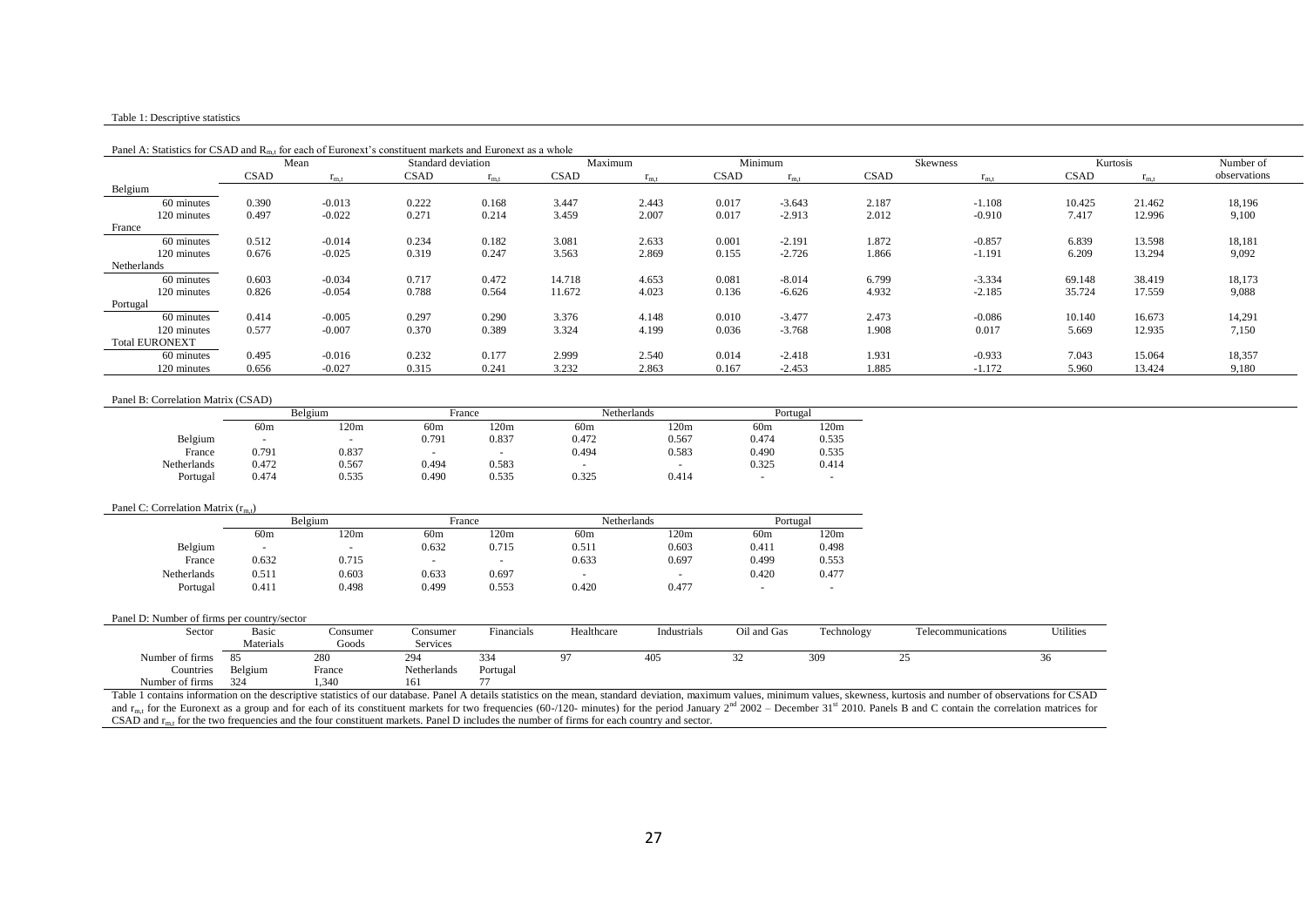|             | raone 2. Hereing in the Buronest as a group |                      |  |
|-------------|---------------------------------------------|----------------------|--|
|             | 60-minute frequency                         | 120-minute frequency |  |
| Constant    | 0.347                                       | 0.458                |  |
|             | $(167.38)$ ***                              | $(128.32)$ ***       |  |
| $ r_{m,t} $ | 1.406                                       | 1.415                |  |
|             | $(56.99)$ ***                               | $(47.53)$ ***        |  |
| $r_{m,t}$   | $-0.238$                                    | $-0.214$             |  |
|             | $(-6.54)$ ***                               | $(-7.38)$ ***        |  |
| $R^2$       | 0.548                                       | 0.538                |  |

Table 2: Herding in the Euronext as a group

The table presents Newey-West consistent estimates from the equation  $\text{CSAD}_{m,t} = \alpha_0 + \alpha_1 |r_{m,t}| + \alpha_2 r_{m,t}^2 + e_t$  drawing upon the universe of listed stocks on the Euronext's equity segment (comprised of the equity markets of Belgium, France, the Netherlands and Portugal). Estimations are run for two frequencies (60-/120-minutes) for the January 2002 – December 2010 sample period. T-statistics are reported in brackets.  $* =$  significance at the 10% level;  $** =$  significance at the 5% level;  $*** =$  significance at the 1% level.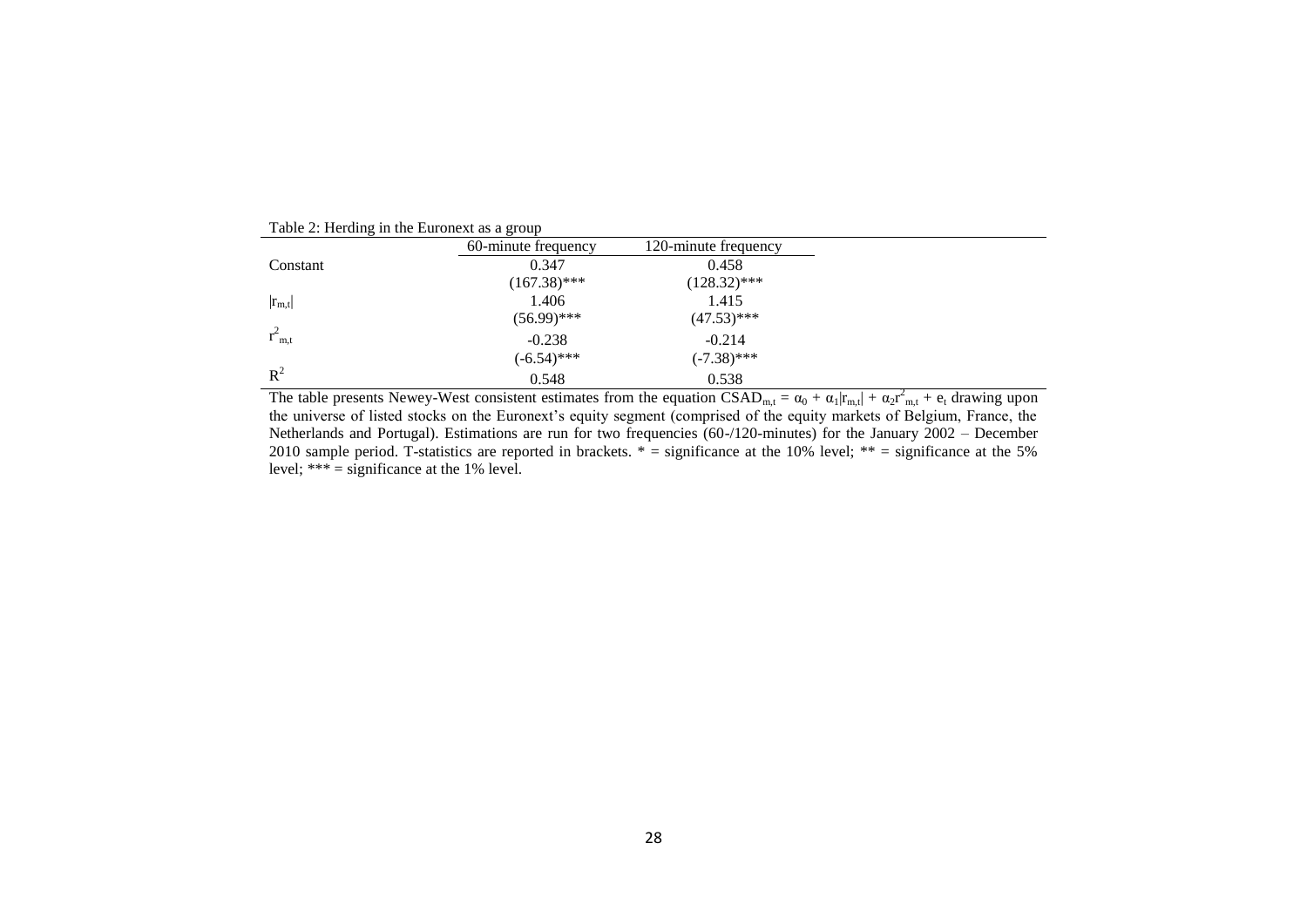|                                       | Quintile 1    | Quintile 2    | Quintile 3     | Quintile 4     | Quintile 5     |
|---------------------------------------|---------------|---------------|----------------|----------------|----------------|
| Panel A: 60-minute frequency results  |               |               |                |                |                |
| Constant                              | 0.162         | 0.317         | 0.348          | 0.328          | 0.290          |
|                                       | $(14.73)$ *** | $(68.33)$ *** | $(113.35)$ *** | $(165.22)$ *** | $(183.64)$ *** |
| $ r_{m,t} $                           | 1.703         | 1.700         | 1.506          | 1.392          | 0.864          |
|                                       | $(63.05)$ *** | $(69.48)$ *** | $(68.35)$ ***  | $(65.35)$ ***  | $(67.15)$ ***  |
| $r_{m,t}^2$                           | $-0.0119$     | $-0.00120$    | 0.0722         | $-0.156$       | $-0.0846$      |
|                                       | $(-6.87)$ *** | $(-0.10)$     | $(6.59)$ ***   | $(-5.30)$ ***  | $(-7.55)$ ***  |
| $R^2$                                 | 0.925         | 0.797         | 0.763          | 0.500          | 0.560          |
| Panel B: 120-minute frequency results |               |               |                |                |                |
| Constant                              | 0.289         | 0.422         | 0.456          | 0.438          | 0.397          |
|                                       | $(31.33)$ *** | $(43.20)$ *** | $(94.80)$ ***  | $(122.37)$ *** | $(137.07)$ *** |
| $ r_{m,t} $                           | 1.769         | 1.857         | 1.528          | 1.355          | 0.822          |
|                                       | $(72.99)$ *** | $(29.38)$ *** | $(45.53)$ ***  | $(41.95)$ ***  | $(45.48)$ ***  |
| $r_{m,t}^2$                           | $-0.00926$    | $-0.0927$     | 0.0342         | $-0.186$       | $-0.0585$      |
|                                       | $(-3.87)$ *** | $(-2.16)$ **  | $(2.39)$ **    | $(-5.13)$ ***  | $(-4.70)$ ***  |
| $R^2$                                 | 0.898         | 0.688         | 0.648          | 0.520          | 0.576          |

The table presents Newey-West consistent estimates from the equation  $\text{CSAD}_{m,t} = \alpha_0 + \alpha_1 |r_{m,t}| + \alpha_2 r_{m,t}^2 + e_t$  drawing upon the universe of listed stocks on the Euronext's equity segment (comprised of the equity markets of Belgium, France, the Netherlands and Portugal) split into five equal-sized quintiles. The quintile-construction process has followed the methodology proposed by Chang et al. (2000), according to which, we sort the universe of listed stocks (i.e. from all four constituent markets) each year according to their market capitalization at December 31<sup>st</sup> of the immediately preceding year and then split them into five equal-sized quintiles (quintile 1 is the smallest; quintile 5 the largest). Estimations are run for two frequencies (60-/120-minutes) for the January 2002 – December 2010 sample period for each quintile (Panels A-B). T-statistics are reported in brackets.  $* =$  significance at the 10% level;  $** =$  significance at the 5% level;  $*** =$  significance at the 1% level.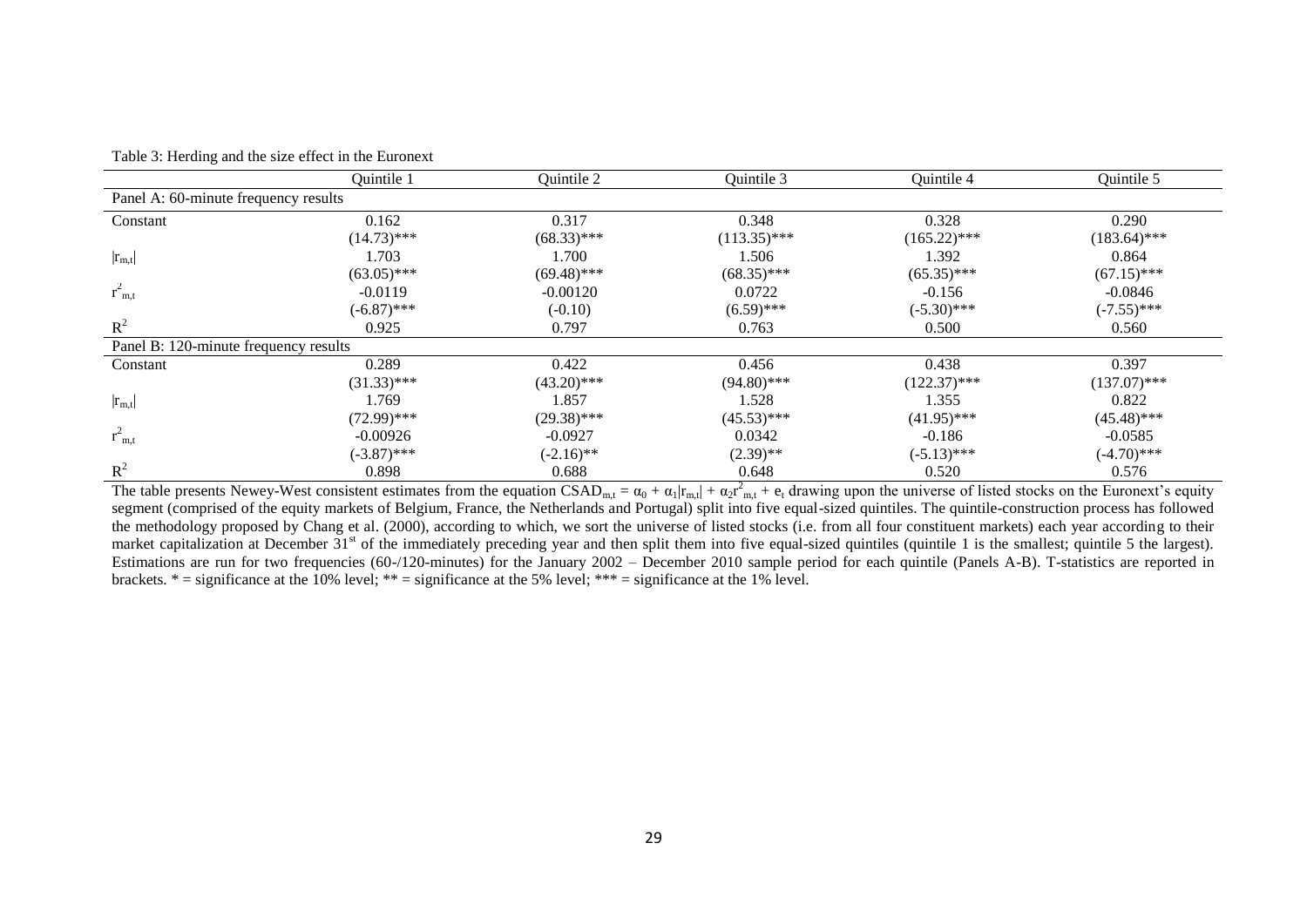|             | <b>Basic</b>                          | Consumer      | Consumer       | Financials    | Healthcare     | Industrials    | Oil and Gas   | Technology     | Telecommunications | Utilities     |
|-------------|---------------------------------------|---------------|----------------|---------------|----------------|----------------|---------------|----------------|--------------------|---------------|
|             | Materials                             | Goods         | Services       |               |                |                |               |                |                    |               |
|             | Panel A: 60-minute frequency results  |               |                |               |                |                |               |                |                    |               |
| Constant    | 0.263                                 | 0.278         | 0.343          | 0.210         | 0.339          | 0.303          | 0.218         | 0.439          | 0.161              | 0.182         |
|             | $(58.26)$ ***                         | $(48.53)$ *** | $(133.09)$ *** | $(72.27)$ *** | $(129.70)$ *** | $(152.80)$ *** | $(90.43)$ *** | $(120.41)$ *** | $(25.78)$ ***      | $(51.70)$ *** |
| $ r_{m,t} $ | 0.932                                 | 1.446         | 1.055          | 1.507         | 1.100          | 1.216          | 0.664         | 1.313          | 0.986              | 0.955         |
|             | $(20.92)$ ***                         | $(20.64)$ *** | $(48.46)$ ***  | $(43.86)$ *** | $(52.54)$ ***  | $(65.83)$ ***  | $(39.96)$ *** | $(45.62)$ ***  | $(27.38)$ ***      | $(29.84)$ *** |
| $r_{m,t}^2$ | 0.0933                                | $-0.238$      | 0.158          | 0.0933        | $-0.0851$      | $-0.141$       | 0.0244        | 0.119          | 0.0888             | $-0.0764$     |
|             | $(1.76)^*$                            | $(-2.54)$ **  | $(4.82)$ ***   | $(2.68)$ ***  | $(-3.48)$ ***  | $(-6.02)$ ***  | (1.42)        | $(4.91)$ ***   | $(4.14)$ ***       | $(-2.18)$ **  |
| $R^2$       | 0.586                                 | 0.549         | 0.552          | 0.805         | 0.456          | 0.548          | 0.447         | 0.650          | 0.706              | 0.481         |
|             | Panel B: 120-minute frequency results |               |                |               |                |                |               |                |                    |               |
| Constant    | 0.355                                 | 0.380         | 0.451          | 0.274         | 0.476          | 0.406          | 0.284         | 0.587          | 0.245              | 0.229         |
|             | $(73.59)$ ***                         | $(89.38)$ *** | $(106.92)$ *** | $(74.89)$ *** | $(108.58)$ *** | $(110.27)$ *** | $(74.15)$ *** | $(91.67)$ ***  | $(35.96)$ ***      | $(47.98)$ *** |
| $ r_{m,t} $ | 0.983                                 | 1.384         | 1.163          | 1.614         | 1.052          | 1.249          | 0.725         | 1.407          | 0.991              | 1.001         |
|             | $(29.73)$ ***                         | $(39.03)$ *** | $(52.76)$ ***  | $(47.90)$ *** | $(41.19)$ ***  | $(46.92)$ ***  | $(39.03)$ *** | $(37.08)$ ***  | $(32.07)$ ***      | $(31.59)$ *** |
| $r_{m,t}^2$ | 0.0147                                | $-0.132$      | 0.00443        | $-0.0951$     | $-0.111$       | $-0.149$       | $-0.0175$     | $-0.0474$      | 0.0714             | $-0.0843$     |
|             | (0.45)                                | $(-3.23)$ *** | (0.37)         | $(-2.66)$ *** | $(-5.69)$ ***  | $(-6.03)$ ***  | $(-2.29)$ **  | $(-2.12)$ **   | $(4.40)$ ***       | $(-3.21)$ *** |
| $R^2$       | 0.571                                 | 0.553         | 0.519          | 0.737         | 0.439          | 0.540          | 0.474         | 0.570          | 0.703              | 0.522         |

Table 4: Herding and industry effects in the Euronext

The table presents Newey-West consistent estimates from the equation  $\text{CSAD}_{m,t} = \alpha_0 + \alpha_1 |r_{m,t}| + \alpha_2 r_{m,t}^2 + e_t$  drawing upon the universe of listed stocks on the Euronext's equity segment (comprised of the equity markets of Belgium, France, the Netherlands and Portugal) split into ten industries in line with the FTSE ICB classification. Estimations are run for two frequencies (60-/120-minutes) for the January 2002 – December 2010 sample period for each industry (Panels A-B). T-statistics are reported in brackets.  $* =$  significance at the 10% level;  $** =$  significance at the 5% level;  $*** =$  significance at the 1% level.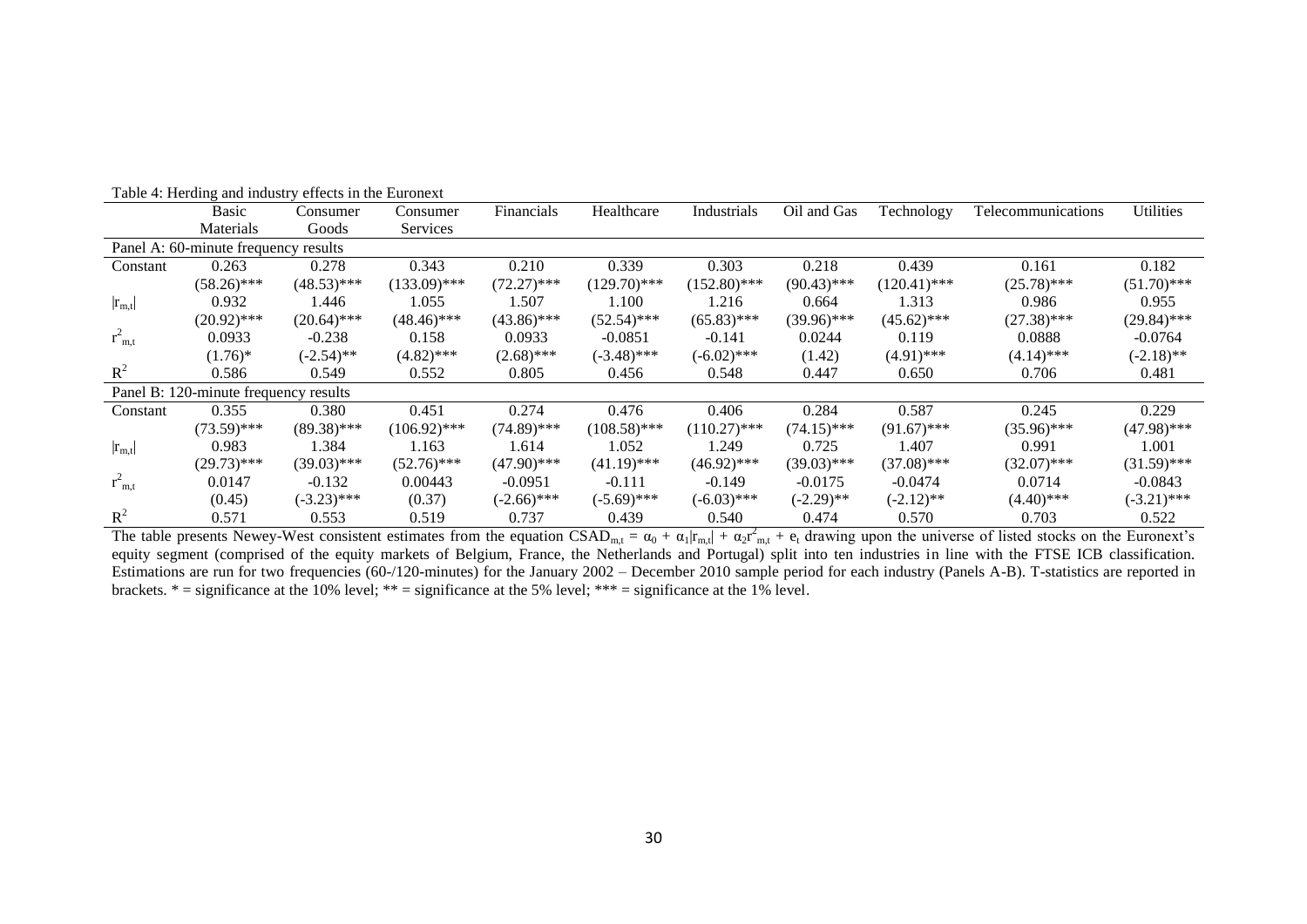|                                                        | Belgium        | France         | Netherlands   | Portugal       |
|--------------------------------------------------------|----------------|----------------|---------------|----------------|
| Panel A: 60-minute frequency results                   |                |                |               |                |
| Constant                                               | 0.246          | 0.362          | 0.0961        | 0.202          |
|                                                        | $(133.02)$ *** | $(167.88)$ *** | $(7.86)$ ***  | $(73.10)$ ***  |
| $ r_{m,t} $                                            | 1.358          | 1.352          | 1.338         | 1.255          |
|                                                        | $(80.19)$ ***  | $(56.89)$ ***  | $(41.42)$ *** | $(60.48)$ ***  |
| $r_{m,t}^2$                                            | $-0.144$       | $-0.197$       | 0.261         | $-0.173$       |
|                                                        | $(-9.85)$ ***  | $(-5.72)$ ***  | $(53.28)$ *** | $(-10.62)$ *** |
| $R^2$                                                  | 0.529          | 0.53           | 0.858         | 0.635          |
| Panel B: 120-minute frequency results                  |                |                |               |                |
| Constant                                               | 0.32           | 0.473          | 0.409         | 0.304          |
|                                                        | $(92.32)$ ***  | $(125.21)$ *** | $(52.51)$ *** | $(60.31)$ ***  |
| $\left  {{{\mathbf{r}}_{\text{m},\text{t}}} } \right $ | 1.361          | 1.386          | 1.184         | 1.194          |
|                                                        | $(39.12)$ ***  | $(44.39)$ ***  | $(28.22)$ *** | $(43.28)$ ***  |
| $r_{m,t}^2$                                            | $-0.156$       | $-0.19$        | 0.112         | $-0.157$       |
|                                                        | $(-3.57)$ ***  | $(-5.89)$ ***  | $(6.22)$ ***  | $(-8.75)$ ***  |
| $R^2$                                                  | 0.566          | 0.532          | 0.78          | 0.599          |

Table 5: Herding and country effects in the Euronext

The table presents Newey-West consistent estimates from the equation  $\text{CSAD}_{m,t} = \alpha_0 + \alpha_1 |r_{m,t}| + \alpha_2 r_{m,t}^2 + e_t$  for each of Euronext's equity markets (Belgium, France, the Netherlands and Portugal). Estimations are run for two frequencies (60-/120-minutes) for the January 2002 – December 2010 sample period for each country (Panels A-B). Tstatistics are reported in brackets.  $* =$  significance at the 10% level;  $** =$  significance at the 5% level;  $*** =$  significance at the 1% level.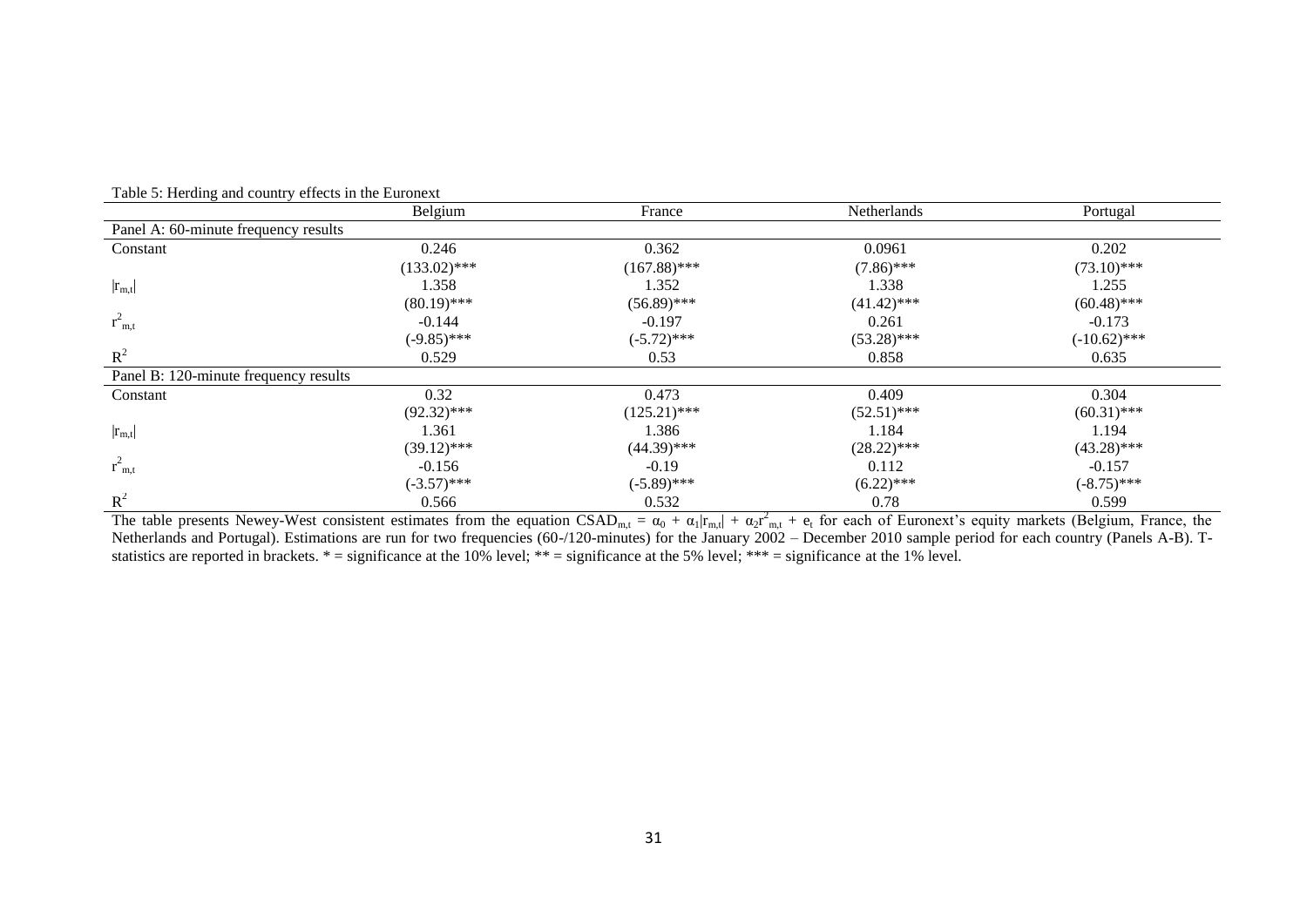| Market m:                             |                | Belgium        |                |                | France         |                |               | Netherlands   |               |                | Portugal       |                |
|---------------------------------------|----------------|----------------|----------------|----------------|----------------|----------------|---------------|---------------|---------------|----------------|----------------|----------------|
| Control market n:                     | France         | Netherlands    | Portugal       | Belgium        | Netherlands    | Portugal       | Belgium       | France        | Portugal      | Belgium        | France         | Netherlands    |
| Panel A: 60-minute frequency results  |                |                |                |                |                |                |               |               |               |                |                |                |
| Constant                              | 0.247          | 0.246          | 0.246          | 0.359          | 0.361          | 0.349          | 0.262         | 0.260         | 0.294         | 0.201          | 0.201          | 0.201          |
|                                       | $(122.00)$ *** | $(131.61)$ *** | $(107.39)$ *** | $(128.23)$ *** | $(165.17)$ *** | $(158.40)$ *** | $(54.63)$ *** | $(58.74)$ *** | $(50.55)$ *** | $(71.53)$ ***  | $(75.16)$ ***  | $(72.50)$ ***  |
| $ r_{m,t} $                           | 1.324          | 1.350          | 1.303          | 1.374          | 1.345          | 1.267          | 1.374         | 1.445         | 1.006         | 1.253          | 1.256          | 1.255          |
|                                       | $(62.35)$ ***  | $(79.00)$ ***  | $(51.70)$ ***  | $(35.43)$ ***  | $(55.61)$ ***  | $(56.02)$ ***  | $(41.65)$ *** | $(46.18)$ *** | $(17.54)$ *** | $(58.36)$ ***  | $(64.10)$ ***  | $(58.66)$ ***  |
| $r_{m,t}^2$                           | $-0.209$       | $-0.147$       | $-0.154$       | $-0.319$       | $-0.208$       | $-0.248$       | 0.0909        | 0.0796        | 0.128         | $-0.184$       | $-0.186$       | $-0.179$       |
|                                       | $(-7.02)$ ***  | $(-9.59)$ ***  | $(-4.70)$ ***  | $(-5.20)$ ***  | $(-5.95)$ ***  | $(-6.38)$ ***  | $(7.47)$ ***  | $(7.02)$ ***  | $(2.49)$ **   | $(-10.50)$ *** | $(-11.05)$ *** | $(-10.11)$ *** |
| $r_{n,t}^2$                           | 0.156          | 0.00648        | 0.0489         | 0.166          | 0.00998        | 0.0598         | $-0.293$      | $-0.598$      | $-0.0831$     | 0.0799         | 0.0550         | 0.0106         |
|                                       | $(4.60)$ ***   | $(5.07)$ ***   | $(4.47)$ ***   | $(2.52)$ **    | $(5.45)$ ***   | $(4.85)$ ***   | $(-3.08)$ *** | $(-8.40)$ *** | $(-5.03)$ *** | $(3.16)$ ***   | $(1.83)*$      | (1.46)         |
| $\mathbb{R}^2$                        | 0.535          | 0.532          | 0.540          | 0.537          | 0.535          | 0.541          | 0.861         | 0.868         | 0.660         | 0.636          | 0.636          | 0.635          |
| Panel B: 120-minute frequency results |                |                |                |                |                |                |               |               |               |                |                |                |
| Constant                              | 0.320          | 0.319          | 0.315          | 0.472          | 0.471          | 0.453          | 0.408         | 0.404         | 0.408         | 0.302          | 0.303          | 0.300          |
|                                       | $(74.17)$ ***  | $(86.05)$ ***  | $(74.87)$ ***  | $(117.58)$ *** | $(121.92)$ *** | $(114.12)$ *** | $(53.43)$ *** | $(51.86)$ *** | $(58.01)$ *** | $(63.09)$ ***  | $(63.72)$ ***  | $(62.88)$ ***  |
| $ r_{m,t} $                           | 1.344          | 1.345          | 1.312          | 1.362          | 1.362          | 1.283          | 1.234         | 1.279         | 1.074         | 1.186          | 1.194          | 1.191          |
|                                       | $(28.58)$ ***  | $(34.91)$ ***  | $(30.41)$ ***  | $(38.06)$ ***  | $(41.30)$ ***  | $(37.29)$ ***  | $(24.74)$ *** | $(28.12)$ *** | $(22.78)$ *** | $(47.69)$ ***  | $(50.23)$ ***  | $(47.81)$ ***  |
| $r_{m,t}^2$                           | $-0.208$       | $-0.166$       | $-0.166$       | $-0.272$       | $-0.210$       | $-0.261$       | 0.106         | 0.103         | $-0.0403$     | $-0.176$       | $-0.179$       | $-0.179$       |
|                                       | $(-2.80)$ ***  | $(-3.33)$ ***  | $(-2.85)$ ***  | $(-5.82)$ ***  | $(-5.83)$ ***  | $(-6.52)$ ***  | $(5.96)$ ***  | $(6.01)$ ***  | $(-1.11)$     | $(-11.26)$ *** | $(-11.97)$ *** | $(-12.02)$ *** |
| $r_{n,t}^2$                           | 0.0770         | 0.0128         | 0.0324         | 0.215          | 0.0220         | 0.0468         | $-0.300$      | $-0.357$      | $-0.0114$     | 0.147          | 0.0987         | 0.0428         |
|                                       | $(3.04)$ ***   | $(4.88)$ ***   | $(3.92)$ ***   | $(4.23)$ ***   | $(6.73)$ ***   | $(3.89)$ ***   | $(-1.89)*$    | $(-5.44)$ *** | $(-0.74)$     | $(4.07)$ ***   | $(3.36)$ ***   | $(4.85)$ ***   |
| $R^2$                                 | 0.569          | 0.571          | 0.593          | 0.541          | 0.541          | 0.535          | 0.784         | 0.790         | 0.588         | 0.603          | 0.601          | 0.602          |

Table 6: The effect of member' trading dynamics over each market's herding

The table presents Newey-West consistent estimates from the equation CSAD<sub>m,t</sub> =  $\alpha_0 + \alpha_1 |r_{m,t}| + \alpha_2 r_{m,t}^2 + \alpha_3 r_{n,t}^2 + e_t$  for each of Euronext's equity markets (Belgium, France, the Netherlands and Portugal), controlling for the trading dynamics of each of the other three markets (reflected here through  $r_{n,t}^2$  in the right-hand side). Estimations are run for two frequencies (60-/120-minutes) for the January 2002 – December 2010 sample period for each country (Panels A-B). T-statistics are reported in brackets. \* = significance at the 10% level; \*\* = significance at the 5% level; \*\*\* = significance at the 1% level.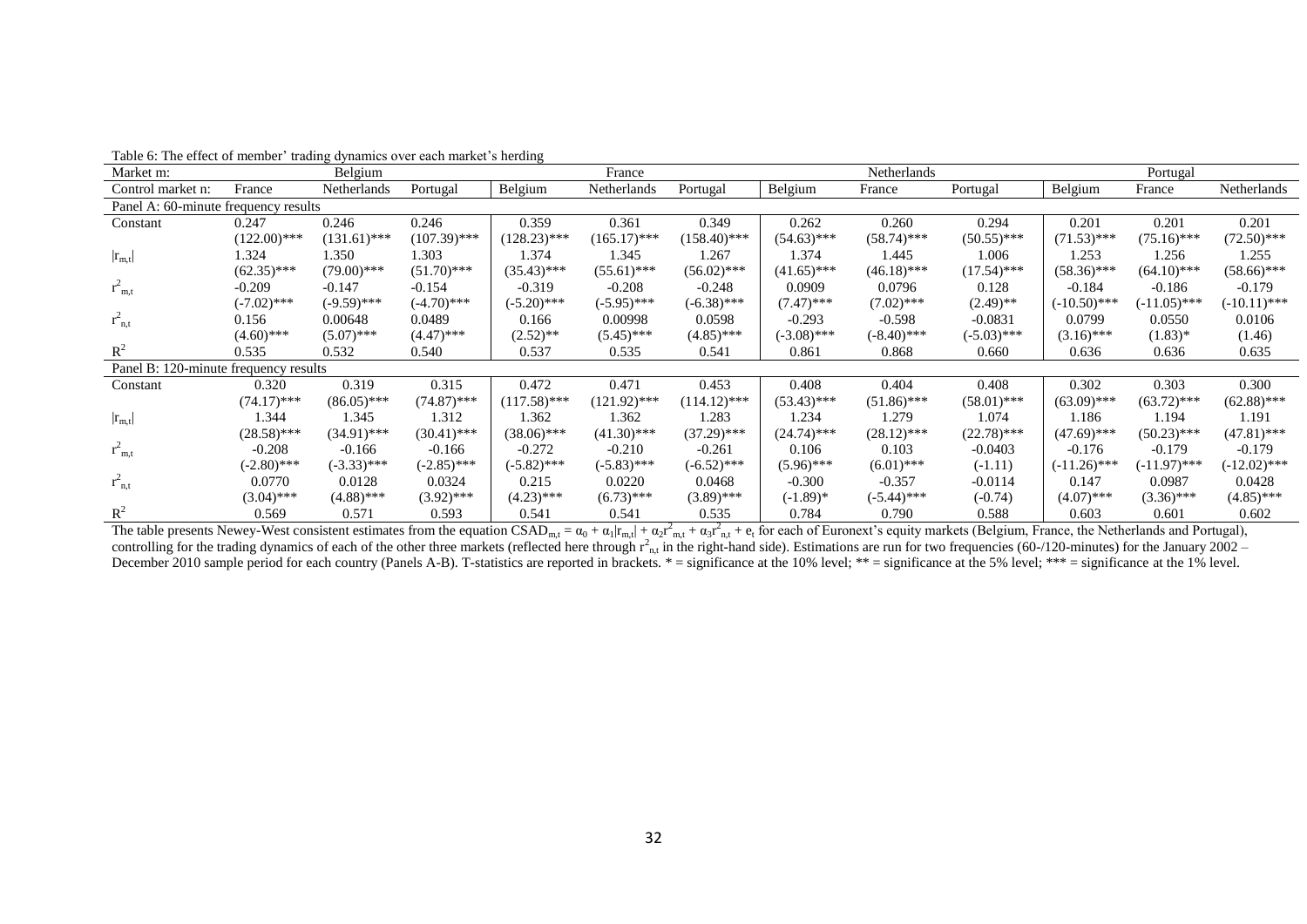|             |                   | 60-minute frequency |                  |                   | 120-minute frequency |                  |
|-------------|-------------------|---------------------|------------------|-------------------|----------------------|------------------|
|             | Before the crisis | During the crisis   | After the crisis | Before the crisis | During the crisis    | After the crisis |
| Constant    | 0.312             | 0.417               | 0.376            | 0.417             | 0.533                | 0.510            |
|             | $(154.95)$ ***    | $(95.30)$ ***       | $(87.79)$ ***    | $(101.47)$ ***    | $(66.99)$ ***        | $(70.00)$ ***    |
| $ r_{m,t} $ | 1.785             | 1.110               | .130             | 1.762             | 1.152                | 1.007            |
|             | $(77.64)$ ***     | $(41.22)$ ***       | $(28.56)$ ***    | $(55.40)$ ***     | $(29.72)$ ***        | $(18.55)$ ***    |
| $r_{m,t}$   | $-0.503$          | $-0.0621$           | $-0.295$         | $-0.367$          | $-0.0924$            | $-0.151$         |
|             | $(-15.20)$ ***    | $(-2.89)$ ***       | $(-4.81)$ ***    | $(-13.35)$ ***    | $(-3.50)$ ***        | $(-2.26)$ **     |
| $R^2$       | 0.567             | 0.579               | 0.430            | 0.541             | 0.598                | 0.436            |

Table 7: The effect of the 2007-2009 global financial crisis on herding in the Euronext as a group

The table presents Newey-West consistent estimates from the equation  $\text{CSAD}_{m,t} = \alpha_0 + \alpha_1 |r_{m,t}| + \alpha_2 r_{m,t}^2 + e_t$  drawing upon the universe of listed stocks on the Euronext's equity segment (comprised of the equity markets of Belgium, France, the Netherlands and Portugal). Estimations are run for two frequencies (60-/120-minutes) for the following three sub periods: pre crisis  $(2/1/2002 - 1/6/2007)$ ; in crisis  $(4/6/2007 - 9/3/2009)$ ; and post crisis (10/3/2009 – 31/12/2010). T-statistics are reported in brackets.  $* =$  significance at the 10% level;  $** =$  significance at the 5% level;  $*** =$ significance at the 1% level.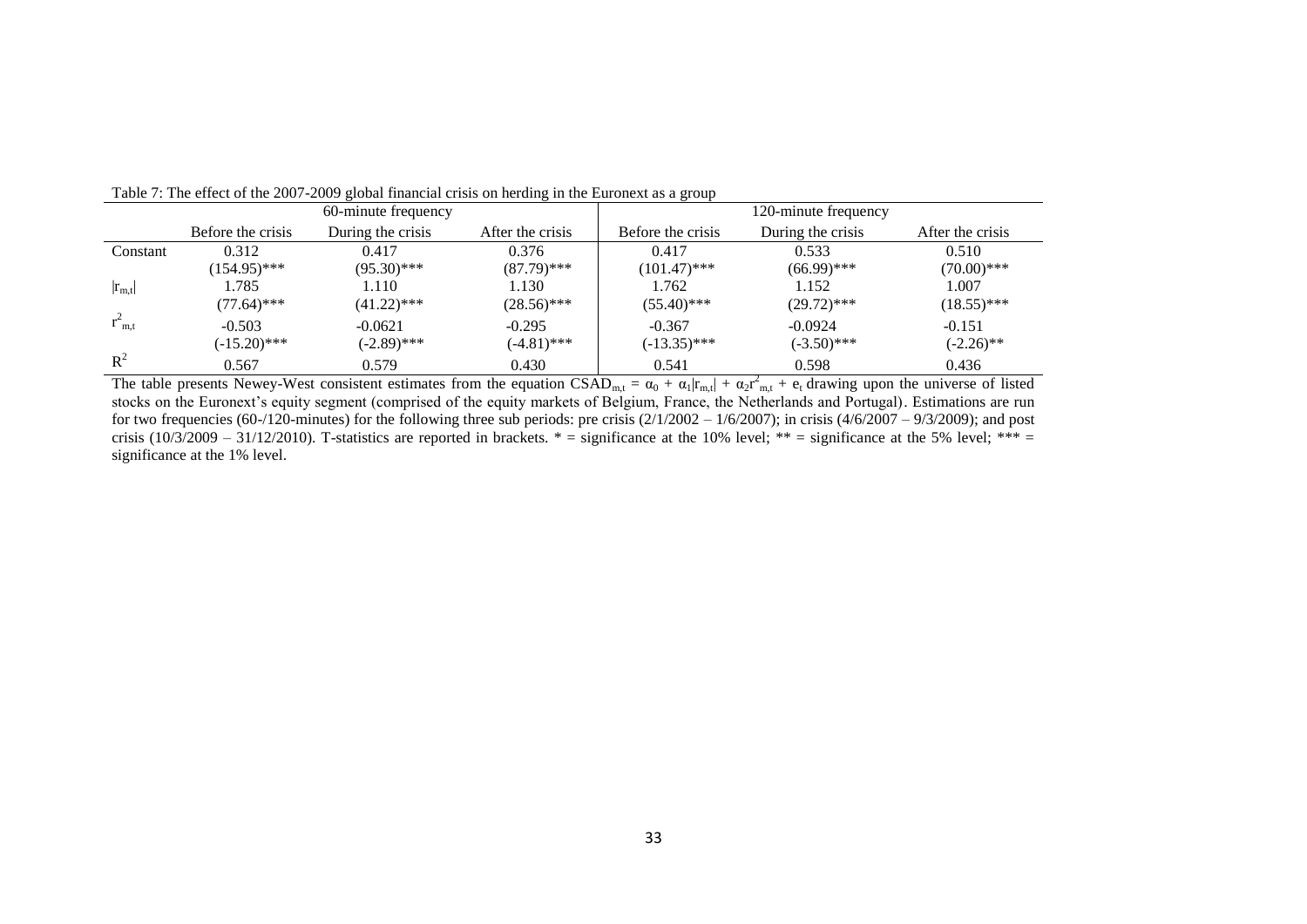|                |                                      | Belgium       |               |                | France        |               |                | <b>Netherlands</b> |               | Portugal      |                |               |
|----------------|--------------------------------------|---------------|---------------|----------------|---------------|---------------|----------------|--------------------|---------------|---------------|----------------|---------------|
|                | Panel A: 60-minute frequency results |               |               |                |               |               |                |                    |               |               |                |               |
|                | <b>Before</b>                        | During        | After         | Before         | During        | After         | <b>Before</b>  | During             | After         | <b>Before</b> | During         | After         |
| Constant       | 0.209                                | 0.335         | 0.307         | 0.336          | 0.432         | 0.369         | 0.215          | 0.382              | 0.356         | 0.152         | 0.302          | 0.255         |
|                | $(105.09)$ ***                       | $(72.09)$ *** | $(79.66)$ *** | $(161.15)$ *** | $(93.19)$ *** | $(77.91)$ *** | $(76.71)$ ***  | $(71.18)$ ***      | $(50.75)$ *** | $(68.30)$ *** | $(53.94)$ ***  | $(49.73)$ *** |
| $ r_{m,t} $    | 1.434                                | 1.237         | 0.995         | .586           | 1.113         | . 256         | .684           | 0.809              | 0.776         | 1.286         | 1.090          | 1.037         |
|                | $(56.70)$ ***                        | $(47.49)$ *** | $(29.62)$ *** | $(71.78)$ ***  | $(38.94)$ *** | $(28.88)$ *** | $(171.12)$ *** | $(39.20)$ ***      | $(26.50)$ *** | $(68.22)$ *** | $(49.45)$ ***  | $(44.29)$ *** |
| $r_{m,t}$      | $-0.193$                             | $-0.103$      | 0.0322        | $-0.356$       | $-0.0556$     | $-0.358$      | 0.0314         | $-0.0209$          | 0.411         | 0.0734        | $-0.123$       | $-0.124$      |
|                | $(-4.05)$ ***                        | $(-6.05)$ *** | (0.73)        | $(-12.16)$ *** | $(-2.37)$ **  | $(-5.22)$ *** | $(12.46)$ ***  | $(-1.94)$ *        | $(23.84)$ *** | $(3.55)$ ***  | $(-11.00)$ *** | $(-7.67)$ *** |
| $\mathbb{R}^2$ | 0.517                                | 0.532         | 0.475         | 0.530          | 0.558         | 0.441         | 0.215          | 0.382              | 0.356         | 0.694         | 0.598          | 0.567         |

Table 8: The effect of the 2007-2009 global financial crisis on herding in Euronext's constituent markets

#### Panel B: 120-minute frequency results

|              | <b>Before</b> | During        | After         | <b>Before</b>  | During        | After         | <b>Before</b> | During        | After         | <b>Before</b> | During        | After         |
|--------------|---------------|---------------|---------------|----------------|---------------|---------------|---------------|---------------|---------------|---------------|---------------|---------------|
| Constant     | 0.277         | 0.418         | 0.387         | 0.440          | 0.551         | 0.497         | 0.333         | 0.513         | 0.556         | 0.236         | 0.432         | 0.375         |
|              | $(82.49)$ *** | $(56.34)$ *** | $(60.91)$ *** | $(104.39)$ *** | $(65.88)$ *** | $(63.21)$ *** | $(54.77)$ *** | $(49.49)$ *** | $(38.71)$ *** | $(49.86)$ *** | (40.97)***    | $(38.19)$ *** |
| $ r_{m,t} $  | 1.500         | 1.223         | 1.011         | . 626          | .168          | 1.172         | .588          | 0.863         | 0.611         | 1.272         | 0.008         | 1.015         |
|              | $(47.87)$ *** | $(32.00)$ *** | $(21.61)$ *** | $(53.81)$ ***  | $(28.30)$ *** | $(20.36)$ *** | (82.99)***    | $(29.02)$ *** | $(11.49)$ *** | $(36.96)$ *** | $(31.65)$ *** | $(30.71)$ *** |
| $\Gamma$ m.t | $-0.317$      | $-0.0645$     | $-0.0507$     | $-0.281$       | $-0.0965$     | $-0.300$      | 0.0429        | $-0.0575$     | 0.380         | $-0.0233$     | $-0.0920$     | $-0.144$      |
|              | $(-8.59)$ *** | $(-2.31)$ **  | $(-0.94)$     | $(-11.78)$ *** | $(-3.35)$ *** | $(-4.24)$ *** | $(7.71)$ ***  | $(-4.65)$ *** | $(11.80)$ *** | $(-0.60)$     | $(-6.92)$ *** | $(-8.10)$ *** |
| $R^2$        | 0.500         | 0.632         | 0.512         | 0.538          | 0.572         | 0.429         | 0.869         | 0.567         | 0.624         | 0.590         | 0.566         | 0.538         |

The table presents Newey-West consistent estimates from the equation  $\text{CSAD}_{m,t} = \alpha_0 + \alpha_1 |r_{m,t}| + \alpha_2 r_{m,t}^2 + e_t$  for each of Euronext's four equity markets (Belgium, France, the Netherlands and Portugal). Estimations are run for two frequencies (60-/120-minutes) for the following three sub periods: pre crisis  $(2/1/2002 - 1/6/2007)$ ; in crisis  $(4/6/2007 - 9/3/2009)$ ; and post crisis  $(10/3/2009 - 31/12/2010)$ . T-statistics are reported in brackets. \* = significance at the 10% level; \*\* = significance at the 5% level; \*\*\* = significance at the 1% level.